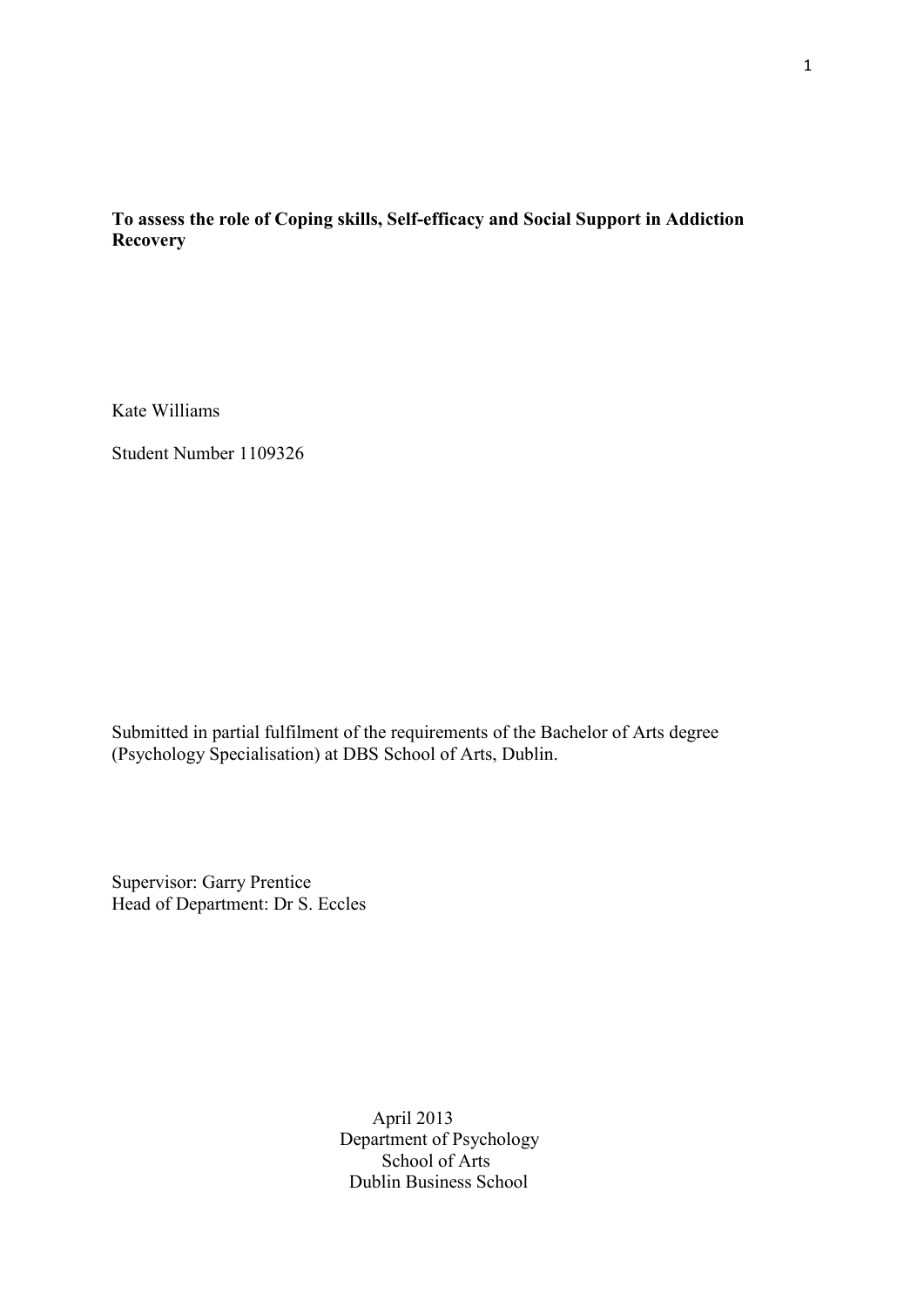# **CONTENTS**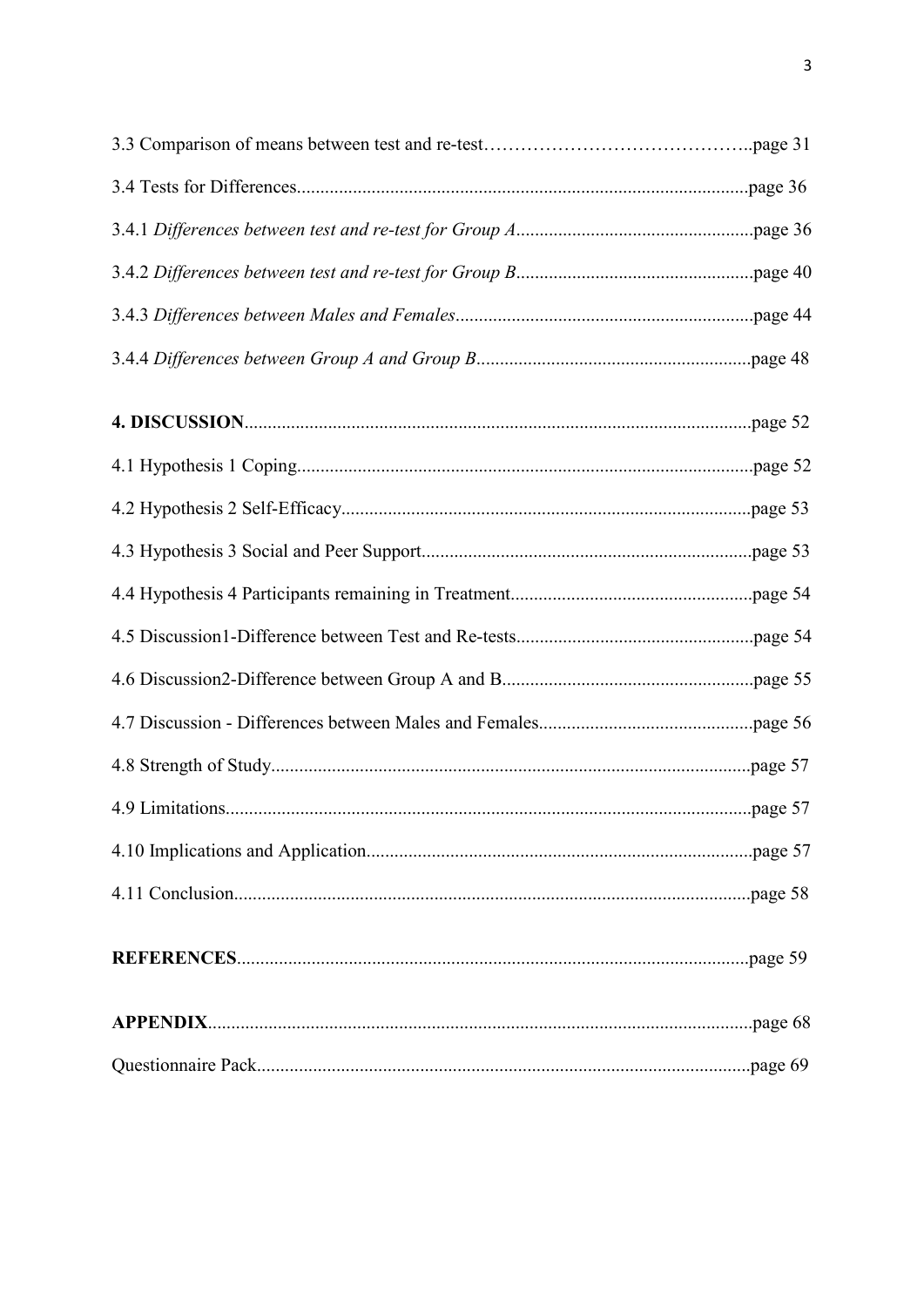# **INDEX OF TABLES AND CHARTS**

# **TABLES**

# **BAR CHARTS**

# **PIE CHARTS**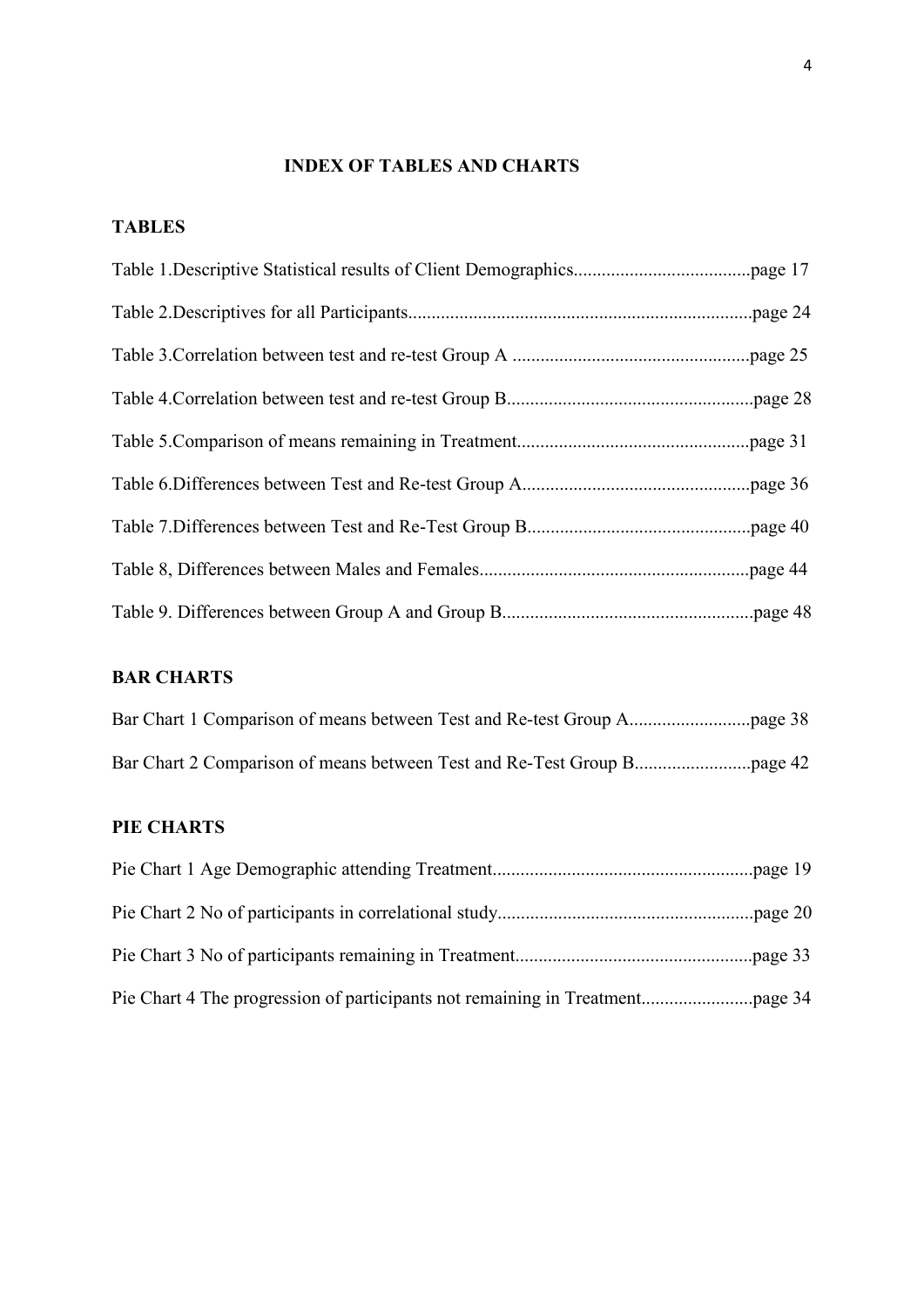## **ACKNOWLEDGMENTS**

I would sincerely like to thank both the staff and the clients of the Treatment Centres involved in this study for participating and co-operating anonymously, without whom this research would not have been possible.

A special thank you also to Dr. Garry Prentice for providing the supervision, support and direction that I needed to complete this research.

Finally I would like to acknowledge the support of my family, friends and also my classmates I am very grateful for all of the support I have received from you throughout the year and this Research Project.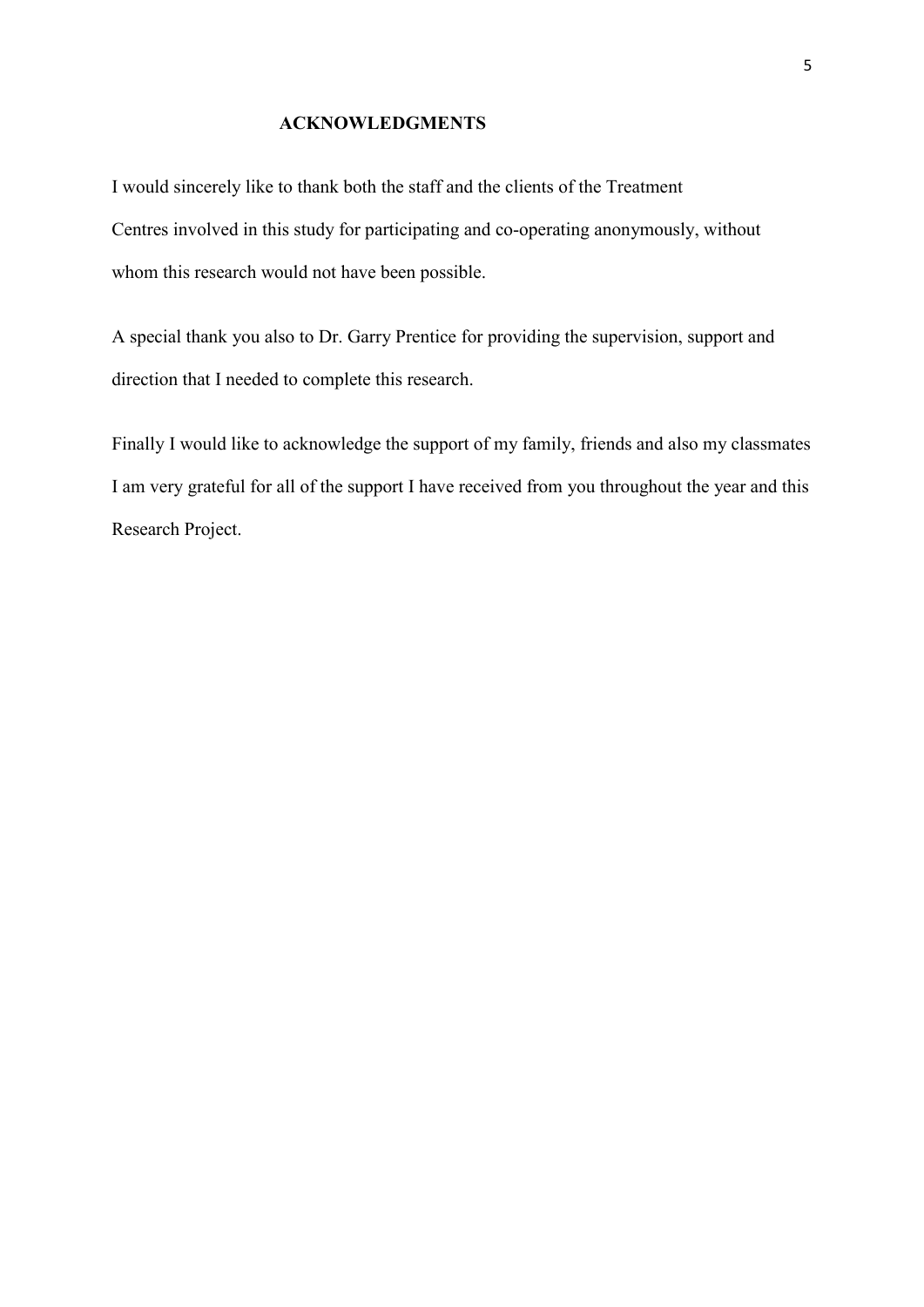#### **ABSTRACT**

Research has shown that there is a combination of many factors that influence recovery in addiction. The purpose of this research is to investigate positive correlations of Coping skills, Self-Efficacy and Social Support with Quality of life and also to investigate the differences of these variables throughout recovery. This study is longitudinal in nature and involves participation of 27 individuals attending two Drug Rehabilitation treatment programmes who are stabilising and drug-free. Differences between groups and gender are also measured. There was a statistically significant difference found with Social and Peer Support for both Groups; increasing for Group B ( $p = .043$ ) and decreasing for Group A ( $p = .285$ ). Females and Males differed significantly in Psychological Quality of life scoring ( $p = .047$ ).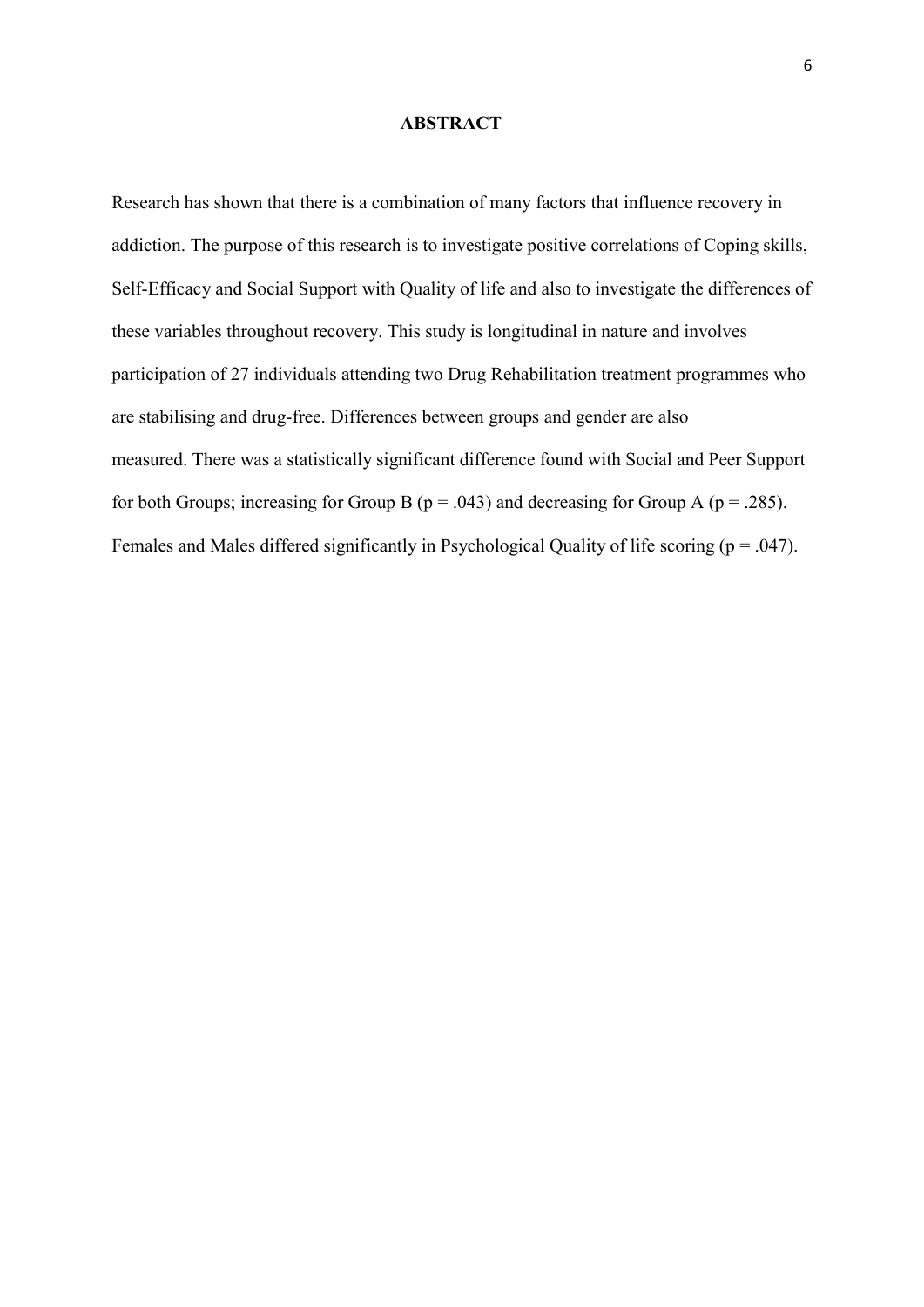#### **1. INTRODUCTION**

#### **1.1 Background**

The aim of this study is to investigate if three specific variables (Coping skills, Self-efficacy and Social and Peer Support) have a positive influence on the role of recovery in Addiction. Research has shown that there are many favourable factors involved during the recovery process (Koski-Jannes & Turner, 1999) that can influence successful recovery. Clients at different stages of addiction recovery will participate in this research and will be measured on these three Variables which will be compared with their levels of Quality of life. Quality of life has shown to increase while in recovery and during recovery from Addiction (Martin, Bliven & Boisvert, 2008) therefore for the purpose of this study, Quality of life is the criterion variable as due to time constraints we are unable to measure variables on completion of treatment whom have recovered successfully. Client's at different stages of recovery will be measured; a Stabilisation group (Group A) and a combination of Stabilised and Drug-free (Group B). They will be measured twice at two different time points in order to ascertain if there is a significant difference in scoring of the three variables. Differences will also be measured between the two groups and between Males and Females.

# **1.2 Addiction and Treatment**

Addiction is a complex illness that is often associated with the co-morbidity of mental health problems in addition to substance abuse ( Regier, Farmer, Rae, Locke, Keith, Judd & Goodwin, p.1511, 1990) however it has been suggested that this could be both a cause and result of the abuse (Crome, 2004; National Advisory Committee on Drugs 2004, p.26). As well as mental health issues, substance abuse also be associated with social exclusion, homelessness, poor education, poverty, crime and high unemployment (Moran, O'Brien, Dillon, Farrell & Mayock, 2000). Addiction is a cross-cultural issue with The World Health Organisation (WHO, 2012) estimating that worldwide 230 million adults have used an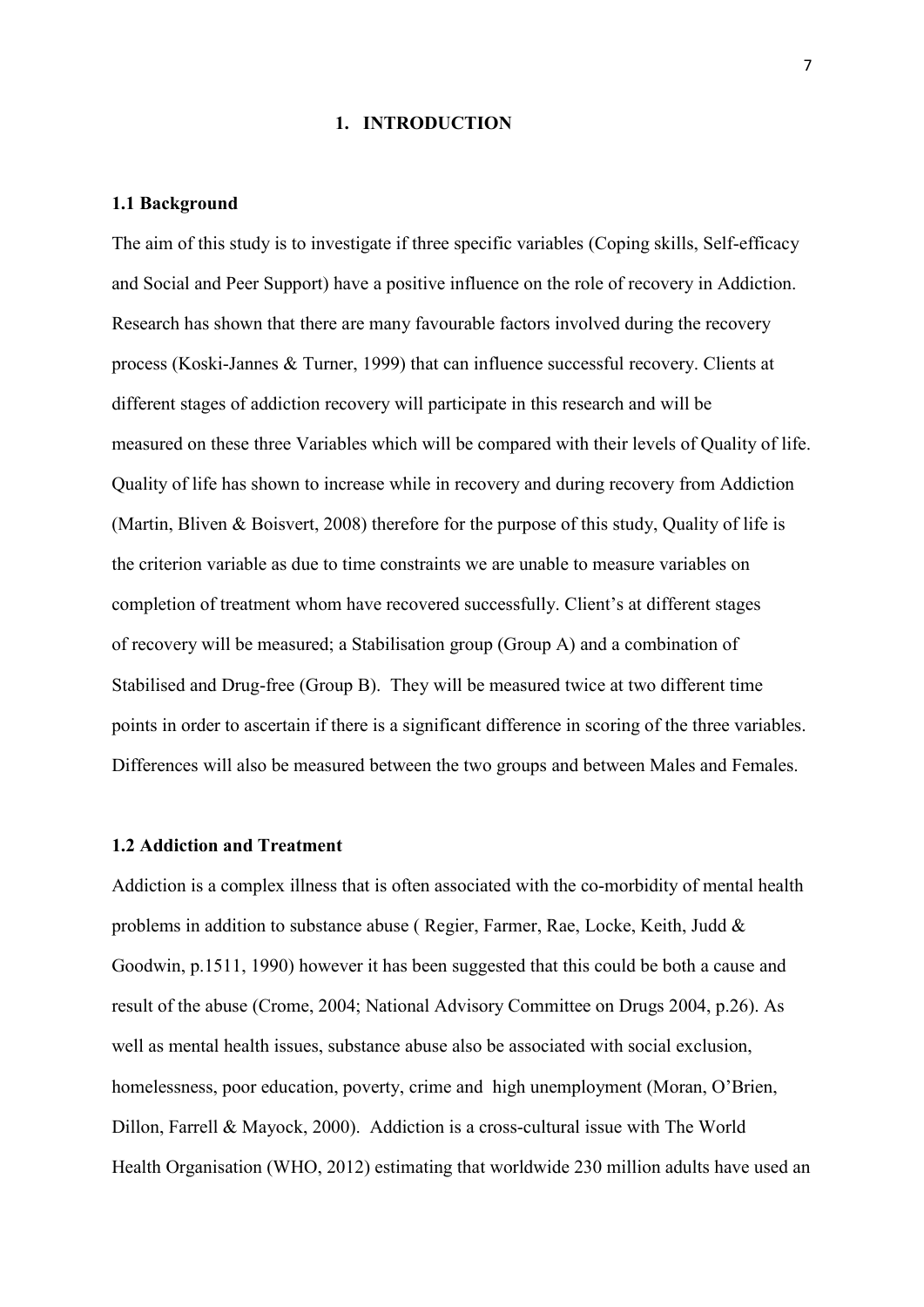illicit drug at least once in 2010 and that up to 27 million people have severe drug problems. According to recent data released from The European Monitoring Centre for Drugs and Drug Addiction (2011), Ireland is the top EU country for heroin use which demonstrates that drug abuse is a real issue in Ireland and that the problem is worsening. In terms of the drug treatment effectiveness, research by Joe, Simpson & Sells (1994) suggest that treatment such as methadone maintenance, therapeutic communities and outpatient drug-free programs have shown to be very effective which has also been supported by further research by Fuller (2010) however the problem lies with treatment maintenance and avoiding drop-out which can result in a less favourable outcome. Recent statistics from the Drug Treatment Centre Board (2011) state that 1,763 individuals attended services in Ireland of which 864 entered into Drug rehabilitation treatment and the remaining 899 used other services such as psychiatric care, counselling, crisis support and so on. Males were found to be the highest in attendance with the ratio of males to females circa 2:1 and were also most likely to be aged between 31-35.

Positive treatment outcome (abstinence of drug abuse) is strongly associated with the continuation of drug treatment and treatment retention. Research emphasises the importance of investigating variables that can influence successful treatment completion (Fuller 2010). Therefore, identifying factors in the environment that can trigger a relapse and controlling for these factors appear key in ensuring that one remains within treatment and as a consequence, has a more successful chance of recovery. Recent research that examine factors which influence addiction recovery show that there appears to be a combination of a wide range of favourable factors, both internal and external, that can influence the successful completion of Drug treatment. Among these include client motivation (Longshore & Terya, 2006), the quality of interpersonal relationship with the therapist (Knuuttila, Kuusisto, Saarnio., & Nummi , pg. 361, 2012), drug of choice, frequency of drug use and social support (West, 2009), having had prior treatment experiences (Mangrum, pg. 898, 2009), a comprehensive treatment service including psychiatric services (Marrero et al, 2005, as cited by Fuller; 2010)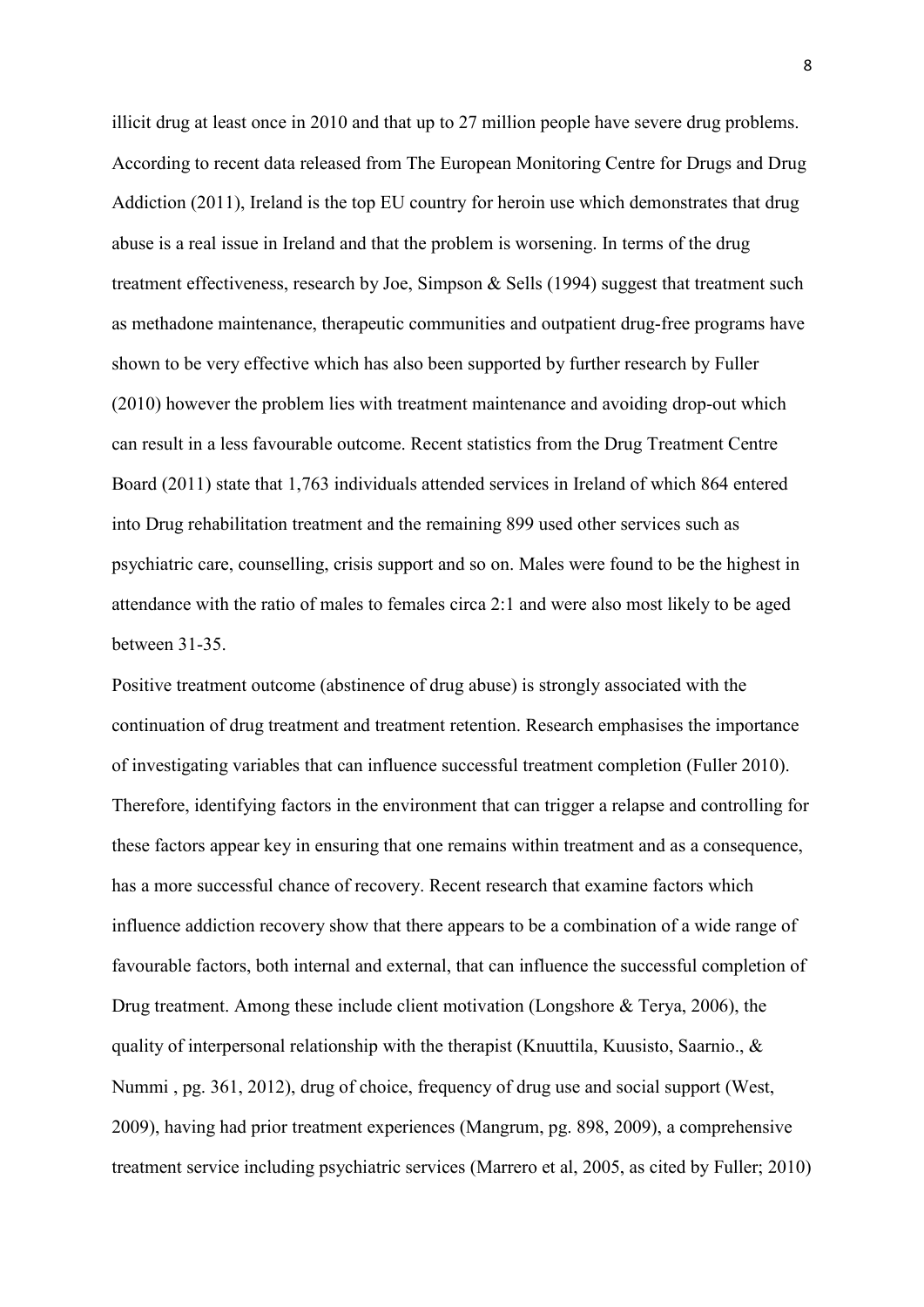certain personality styles such as those with persistence (Cannon, Keefe & Clarke, 1997, as cited by Fuller, 2010), severity of psychiatric symptoms (Justus, 2006, as cited by Fuller 2010), age and gender (Fuller, 2010), family involvement in the treatment programme (Martin, Lewis, Josiah-Martin, Sinnott, pg.34, 2010), the use of support services after treatment discharge such as AA (Alcoholics Anonymous), aftercare programmes or the 12 steps (Aharon, 2000). (Minervini,Palandra, Bianchi, Bastiani & Paffi , pg. 1, 2011) found that having a 'self-efficacy' coping mechanism was a stable predictor to resist substance use at treatment intake, during and after treatment in relation to alcohol and substance use. Ilgen, McKellar and Tiet (2005) found with patients in residential treatment, having confidence in substance abstinence at discharge showed to be the strongest predictor of abstinence after one year while Koski-Jannes (et al.,1999) found that social and cognitive coping with treatment can predict successful recovery. On considering these wide range of different influences, it must be noted that stable factors such as demographics and personality styles are outside the control of both the individual and treatment provider therefore by focusing on variables that are within their control, one can argue is more practical in order to improve one's chance of successful recovery.

On reviewing all variables, having sufficient social support, being able to draw on a resource of different coping mechanisms and having a self-belief in drug abstinence appear to be consistent as a positive influence in the addiction recovery process. This study was conceptualised to highlight the importance of these three variables within the context of Addiction Recovery; Coping skills, Self-efficacy and Social and Peer Support.

#### **1.3 Relapse**

Relapse is a challenge that an individual must overcome when attempting to modify a poor habit or health behaviour and has been described as 'the tendency for people to relapse to their previous behaviour following initial successful behaviour change' (McCaul, Glasgow & O'Neill, 1992, pg. 101) and is common particularly in the area of Drug addiction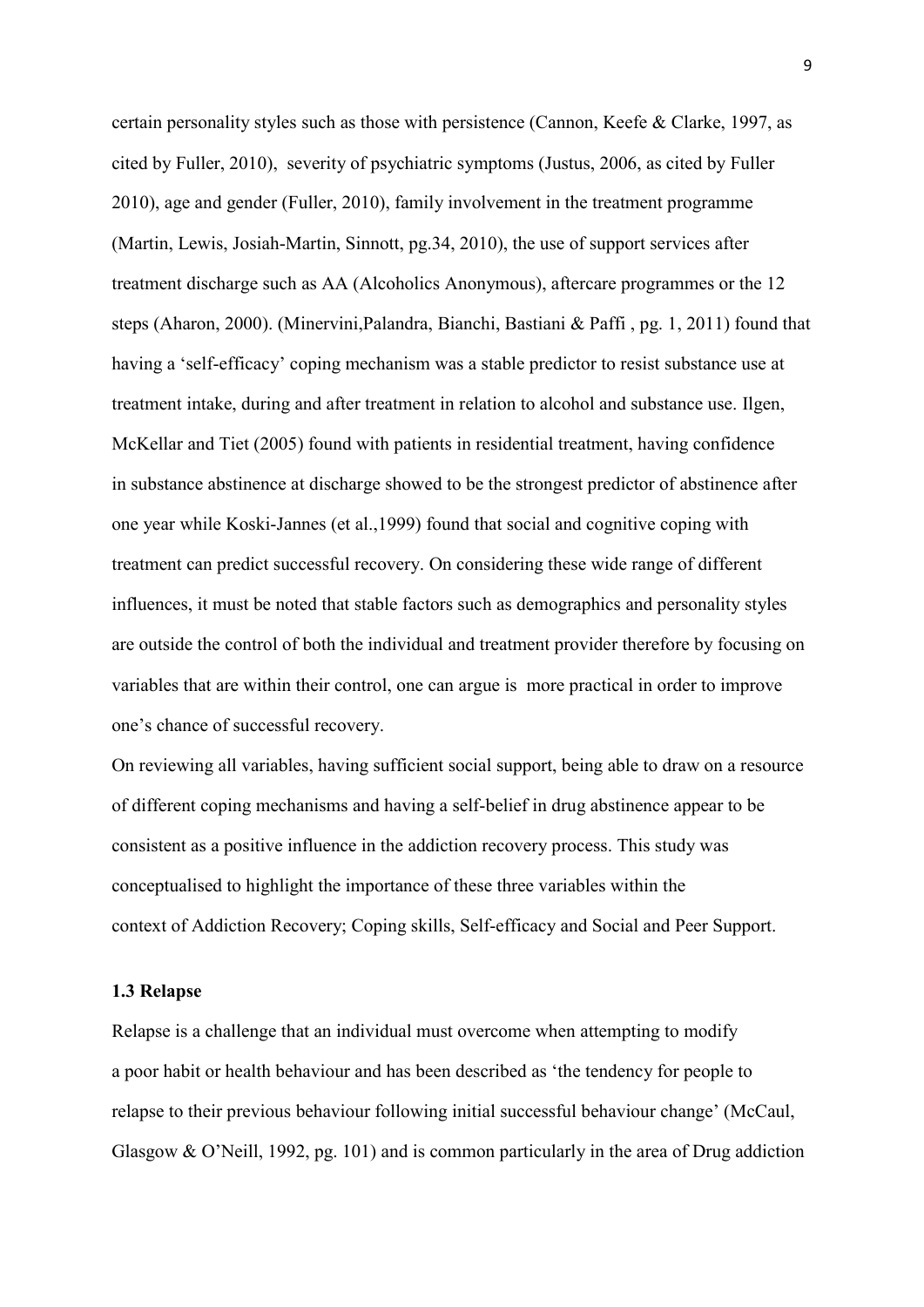(Brownell, Marlatt, Lichtenstein & Wilson, 1986). Individuals who are seeking treatment to assist them to becoming drug-free can often 'drop out' of treatment and revert to substance use. However, it has been argued that relapse is not necessarily a failure and may be in fact a considered an inevitable stage of the recovery process (Prochaska, DiClemente, & Norcross, 1992 p.1102). Relapse is a complex phenomenon and factors that have shown to influence relapse can range from genetic, conditioning, self-efficacy, stress and social and peer support according to Coyne, T., Tims, F., Leukefield, C., (1986) when analysing different relapse theories. It is interesting to note that the same factors have shown to influence successful recovery can also be responsible for triggering a relapse which further demonstrates how important these constructs are in the context of recovery. Witkiewitz & Marlatt (2004, p.224) suggest that relapse is more likely when the individual has low selfefficacy for performing the health behaviour which is supported by research by The Centre for the Advancement of Health, (2000), as cited by Taylor (2012) who proposed that there are a number of different factors that are highly correlated with successful completion of alcohol treatment programmes such as coping skills and a strong involvement with family. While this current study involves clients attending Drug treatment it is proposed that similar variables will have an influence. The two groups analysed involve individuals who are both stabilising (methadone maintenance and other substances) and drug-free. Treatment involves modules such as drug education awareness with regular group-work, a timeframe of 3-6 months with Group A (stabilising) and 6-12 months with Group B (both stabilising and drug-free), linking in with the family programme and with aftercare support.

A recurring theme that appears to influence recovery while at the same time can also be responsible for relapse are Self- Efficacy, Social and Peer support and Coping skills. Upon researching the wide variety of psychological, emotional, environmental and physical factors that influence successful recovery there was yet a study that focused specifically on these three constructs. It is hopes that following this research, further support can be given to the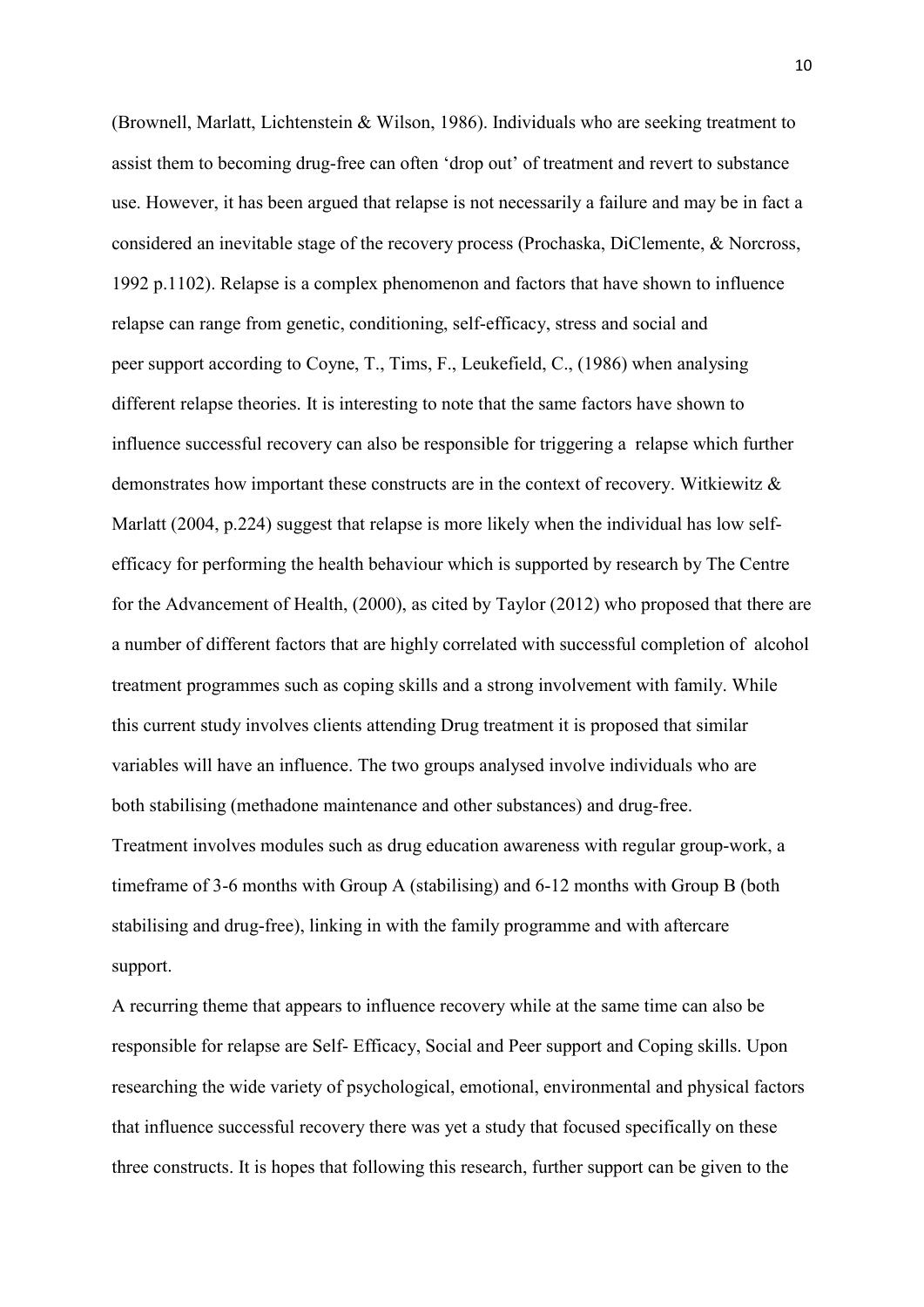importance of these three variables with the view that both the individual, the treatment provider and the surrounding family and friends can give further consideration to these constructs which are also within the individual's control to develop and thus can improve their chance of successful recovery.

#### **1.4 Coping Skills and Self-Efficacy**

Relapse Cognitive Behavioural Models focus on the individual building up an effective resource of coping skills while also increasing their self-belief that they can cope with problems that they may encounter in their daily lives so that they can avoid a relapse. In this context, 'relapse is a function of people encountering high risk situations combined with a failure to cope effectively with these situations without use' (Annis & Davis, 1989 p.170; Marlatt et al., 1985). Coping can be a subjective term as it has a different meaning for people due to individual experiences, resources, values, beliefs and environments however it has been defined as 'the thoughts and behaviours used to manage internal and external demands of a situation that are appraised as stressful' (Folkman & Moskowitz, 2004, p.745; Taylor & Stanton, 2007). Different variables such as types of personality, locus of control, self-efficacy, and type of coping style are considered to be factors that influence the way in which an individual can perceive an event as stressful and can therefore determine how they may react to it. The Cognitive Behavioural model of Relapse prevention has shown strong support when compared with other models (Miller, Longabaugh & Connors, 1996). In particular, (Larimar, Palmer & Marlatt, 1999) proposed a' Cognitive Behavioural Model of the Relapse Process' where they demonstrated that when a person is trying to change a negative health habit and they face a high risk situation, such as a challenge to overcome or a disappointment, that once they have enough coping resources to deal with this situation that that they are then more likely to resist temptation and this can therefore lead to a lower likelihood of relapse. Having sufficient coping skills and developing coping strategies can be considered very necessary for the individual as they can lead to the individual believing that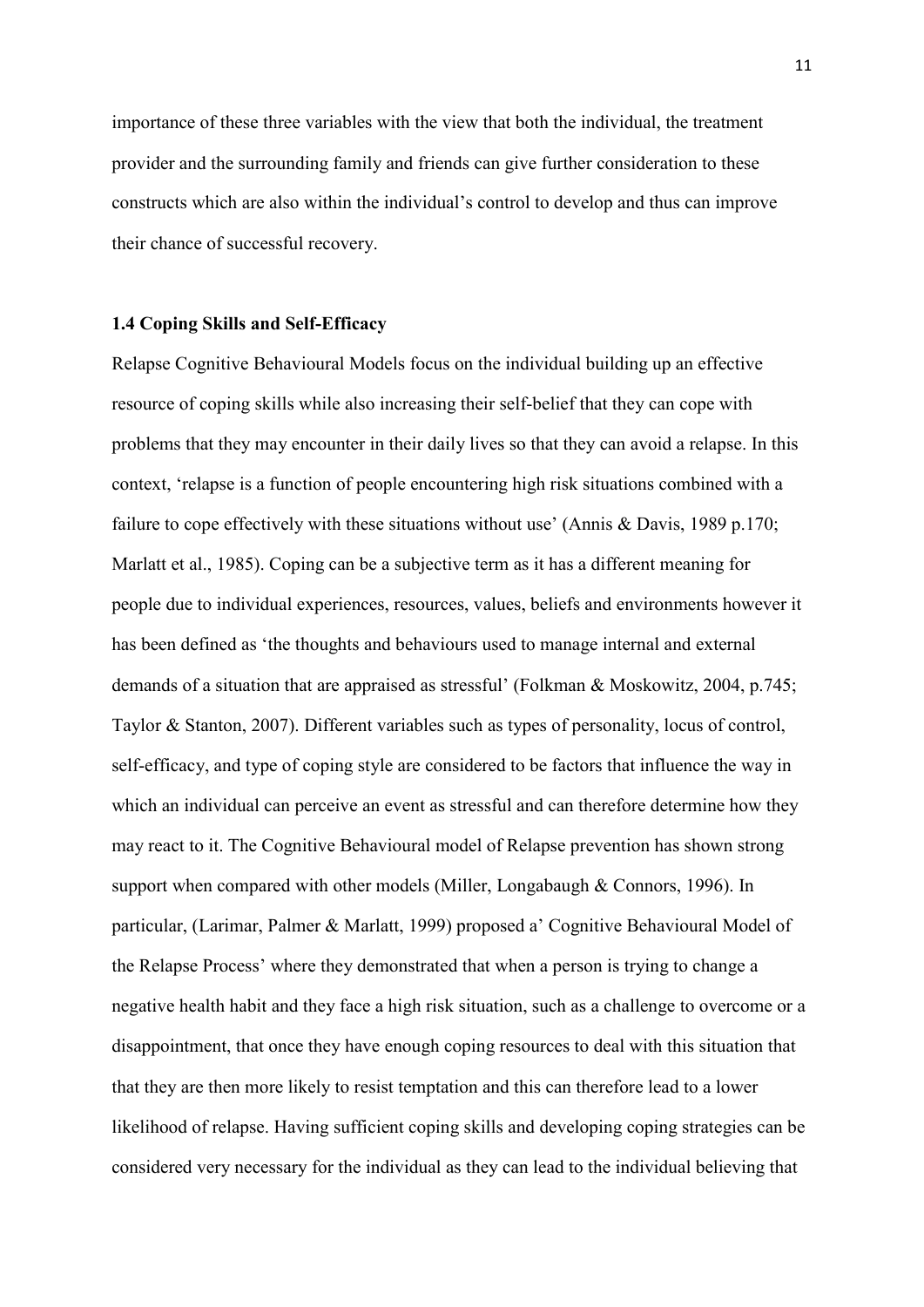they can cope, thus influencing how they cope with life's ups and downs, for example an upset in the family, financial worries, unemployment, social skills and so on. In this study, the BRIEF cope (Carver 1997) measures a range of different cope scales such as instrumental support seeking (seeking assistance, information or advice on what one should do), emotional support (getting sympathy or emotional support from someone) and so on.

Self-efficacy has also shown to be an influence with the Relapse model as (Monti, Rosenhow, Colby, & Abram's, 1995). Marlatt (1985) and Annis and Davis (1989) both suggest that increasing self-efficacy in handling situations that place substance abusers at high risk for relapse is key in relapse prevention. It relates to coping skills also as without having adequate coping resources in place, the individual's perceptions of self-efficacy may decline which in turn can increase the appeal of substance use and therefore lead to relapse.

Research has shown that self-efficacy is very important in encouraging one to complete their goals and that teaching individuals the skills necessary to engage in behaviour aimed at attaining a desired outcome will increase their sense of self-efficacy (Bandura, 1977). Therefore Self Efficacy has an important influence on the chance of relapse and can be developed from building a resource of positive coping skills. Identifying possible high-risk situations and developing skills necessary to cope with situations can, in turn, increase selfefficacy. Some studies have even shown that Self Efficacy was the most important factor that influenced successful recovery from addiction. P., D., Lee (2003) found that Self**-**efficacy was the sole predictor of successful recovery on a study of males attending Treatment and Smyth and Wiechelt (2005) also investigated drug use abstinence, self-efficacy and coping skills among individuals with multiple drug use and personality disorders and found that reverting to drugs was used as a coping mechanism if they experienced negative emotions, physical discomfort or conflict within their environment. This study will aim to build further on these studies and investigate if Self-Efficacy has an influence in an individual's successful recovery in addiction.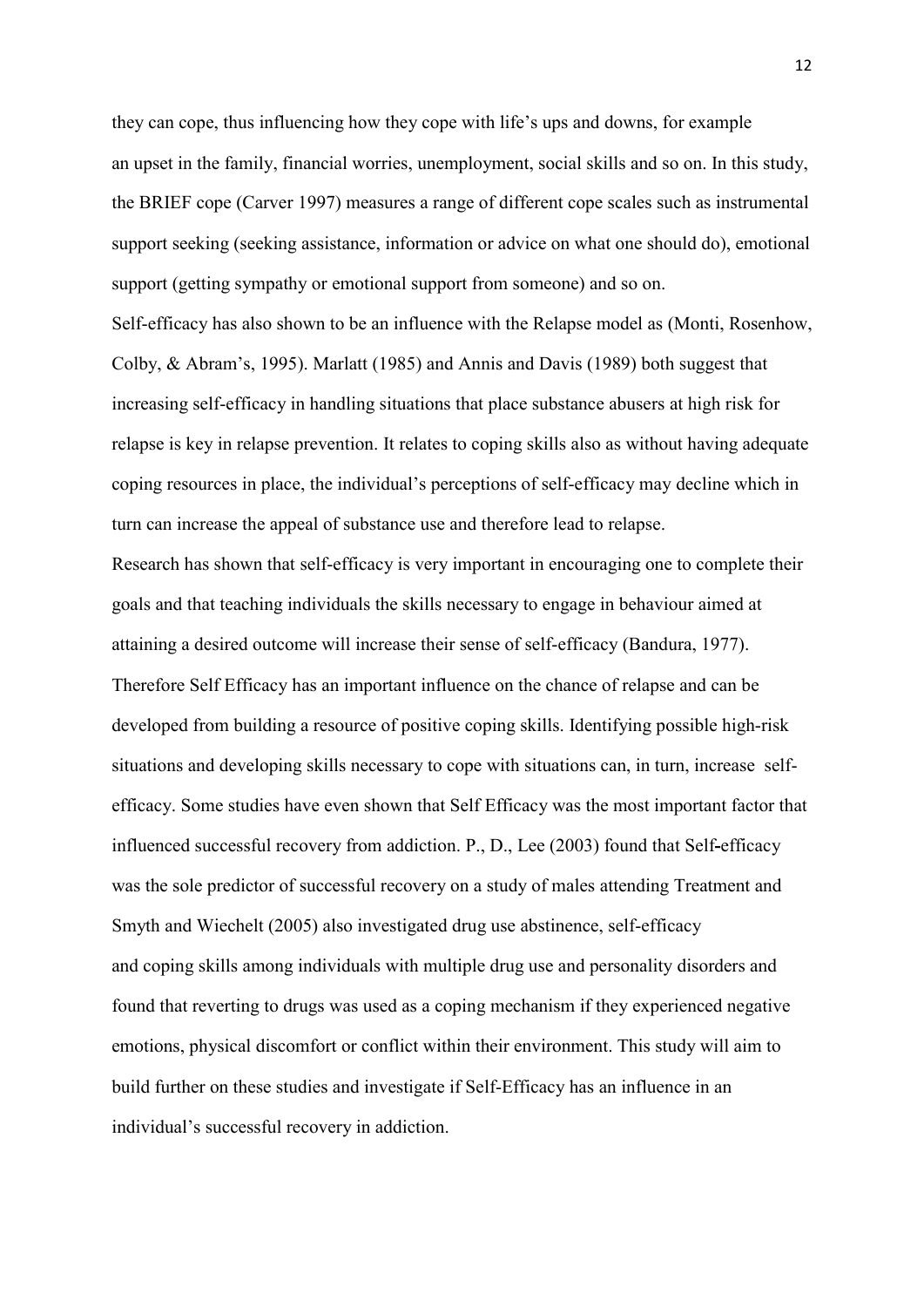#### **1.5 Social and Peer Support**

Taylor (2007) defines social support as 'information from others that one is loved and cared for, esteemed and valued, and part of a network of communication and mutual obligations' and sources of support can come from a wide variety such as 'parents, a spouse or lover, relatives, friends, social and community contacts (Rietschlin, 1998). Having a good source of social support has shown to be a positive influence on health outcomes. Social support has been found to aid recovery from illness or treatment (Krohne & Slangen, 2005) and in relation to drug treatment has even shown that it can be a positive predictor of client retention (Dobkin, De Civita, Paraherakis & Gill<sup>(2002</sup>). The lifestyle of a drug user can often lead one to isolate themselves from their family and friends, the people whom they may be closest to and who care for them which can impact their support. Research indicates that there are high levels of social deprivation among treated drug users (O'Hare & O'Brien, 1992). Social and Peer support is considered very important for the individual in treatment and can have a significant positive impact on assisting them through the recovery process. (Martin et al., 2010) suggest that family involvement in treatment can be a positive predictor of programme completion and (West, 2009) also suggests that social support through recovery from addiction can have a positive influence. Some studies even recommend that this should be taken into account in drug treatment as Boisvert, Martin, Grosek & Clarie (2008) suggest that a peer-supported community treatment model has a significant positive impact on recovery from substance addiction. Drug treatment programmes that facilitate this concept are the'Therapeutic Communities' whose aim is to promote change and positive growth in their clients by emphasising group work and the individual taking personal responsibility while they live in a structured and routine environment. An emphasis is also placed on creating a strong social network support in order to help them succeed. This study involves two groups who will be recovering at different stages in a peer supported environment. In this study, the first group is a drug rehabilitation group with a community culture where clients contribute to the general running of their community in addition to their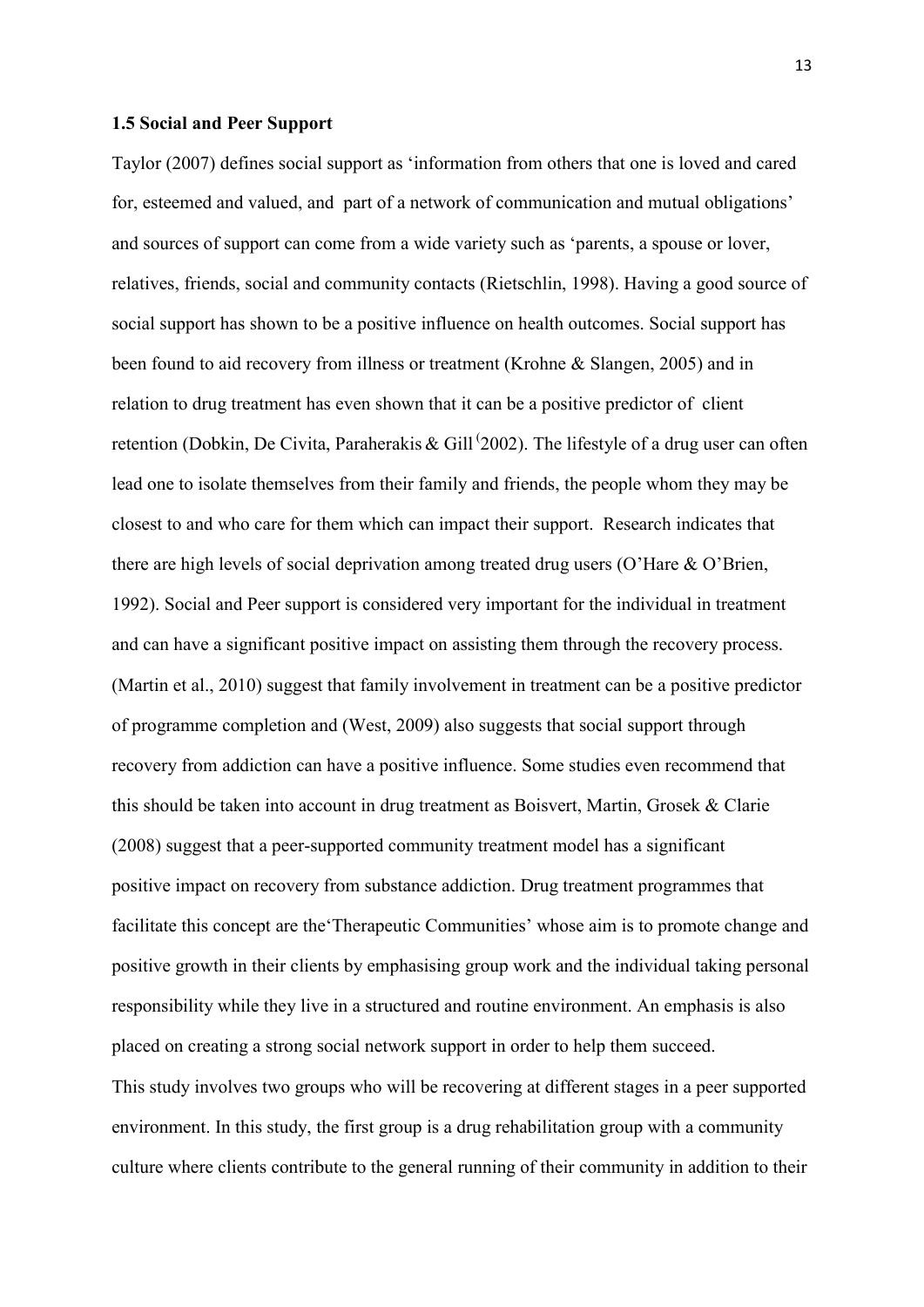own recovery by actively participating in activities and in group-work and the second group is a community employment programme that offers adult education in addition to drug intervention and education with an emphasis also placed on group and individual support.

#### **1.6 Quality of Life in Addiction Recovery**

Assessing Quality of life in addiction is of huge relevance as the individual can compromise one's life in many aspects such as physical health, mental health, education, career, relationships and so on by becoming dependent and addicted to substance use. The American Psychiatric Association (APA) recognise this and state that; 'substance abuse affects nearly all areas of functioning—vocational, social/familial, physical and mental health, residential status, and access to services' (APA, 2004). Quality of life plays a critical role in addiction recovery as it can be considered that the ultimate aim of addiction treatment is to improve the person's overall quality of life in addition to assisting in abstinence of drug use, as noted by (Laudet, 2011) due to support often being required with education, job training, housing, social skills and so on however it is also noted that it is still a relatively new concept in the field of addiction as there have been fewer than 100 studies of quality of life among substance abuse populations in the last 20 years. Quality of Life can measure many aspects of a person's life as it measures constructs in a physical context, psychological context and social context (Kahn & Juster, 2002). With quality of life measures, participants are asked to rate statements that relate to how satisfied they are with their life, quality of sleep, energy levels, personal relationships, engaging in hobbies and so on. Therefore one can suggest that as individuals are progressing through addiction recovery that they are also gaining a better quality of life due to the fact that as their substance uses diminishes, they are then able to enjoy their social relationships better, are able to eat better, have better quality sleep, attain goals such as career and so on and that in general their quality of life improves. Research findings have been supportive of this and Martin et al., (2008) found during a longitudinal study of 4-6 months there was a significant improvement on quality of life found between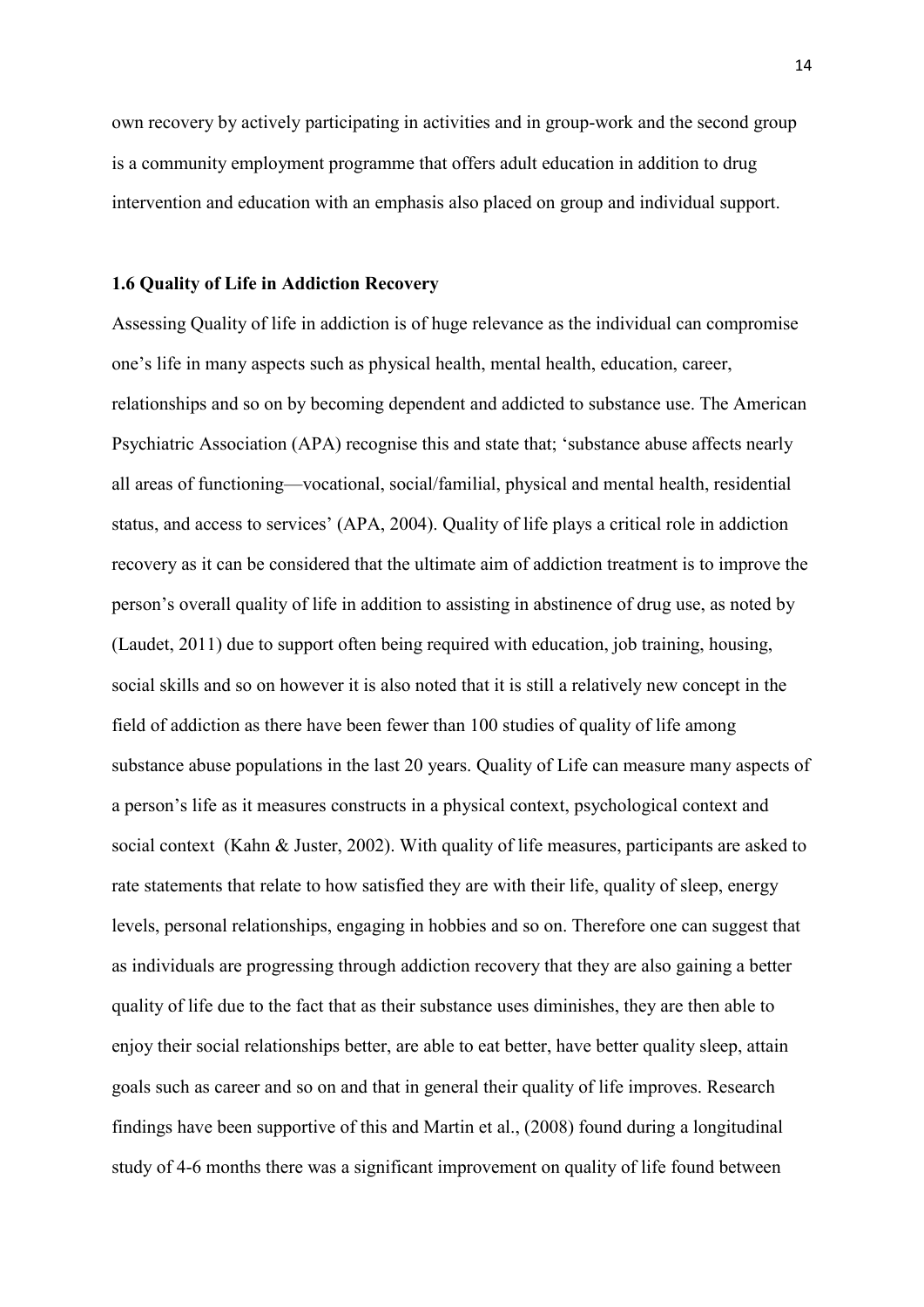intake and discharge. This study relies upon this this fact as the criterion variable measured is Quality of life as opposed to successful completion of treatment due to time constraints.

Successful recovery from addictive behaviours therefore appear to result from a combination of different favourable factors and circumstances however the influence of social support, having adequate coping skills and one's own self- belief (or self-efficacy) appear to be key in contributing to completion of treatment therefore improving one's chance of maintaining addictive free behaviour. This study aims to prove that having higher coping skills, selfefficacy and social and peer support can assist one's chances of a successful recovery in addiction. It is hypothesised that there will be a strong positive correlational relationship between scores in coping skills, self-efficacy and social and peer support with scoring in Quality of life scoring and it is also hypothesised that those who scored highly in these three variables are more likely to remain in treatment. Clients attending two drug rehabilitation programmes will be measured on the above three variables and assessed as a follow up to measure the successful progression of addiction recovery. It is longitudinal in nature however due to time constraints factors are measured with a timeframe of three months and not at the completion of the Treatment programme. Therefore, for the purpose of a criterion variable, Quality of life is utilised as it is associated with the cessation of Drug treatment (Martin et al., 2008). In addition, differences of scores will be compared between the initial testing and the re-test with both groups. Differences will also be compared between the two treatment programmes themselves to determine if the same factors can prove influential during the stabilisation stage as well as the drug-free stage and there will also be a comparison between males and females. There are therefore four hypotheses; 1) There will be a statistically significant positive relationship between scores of coping skills and quality of life, 2) There will be a statistically significant positive relationship between self-efficacy quality of life, 3) There will be a statistically significant positive relationship between social and peer support with quality of life, 4) It is also predicted that those who report higher scores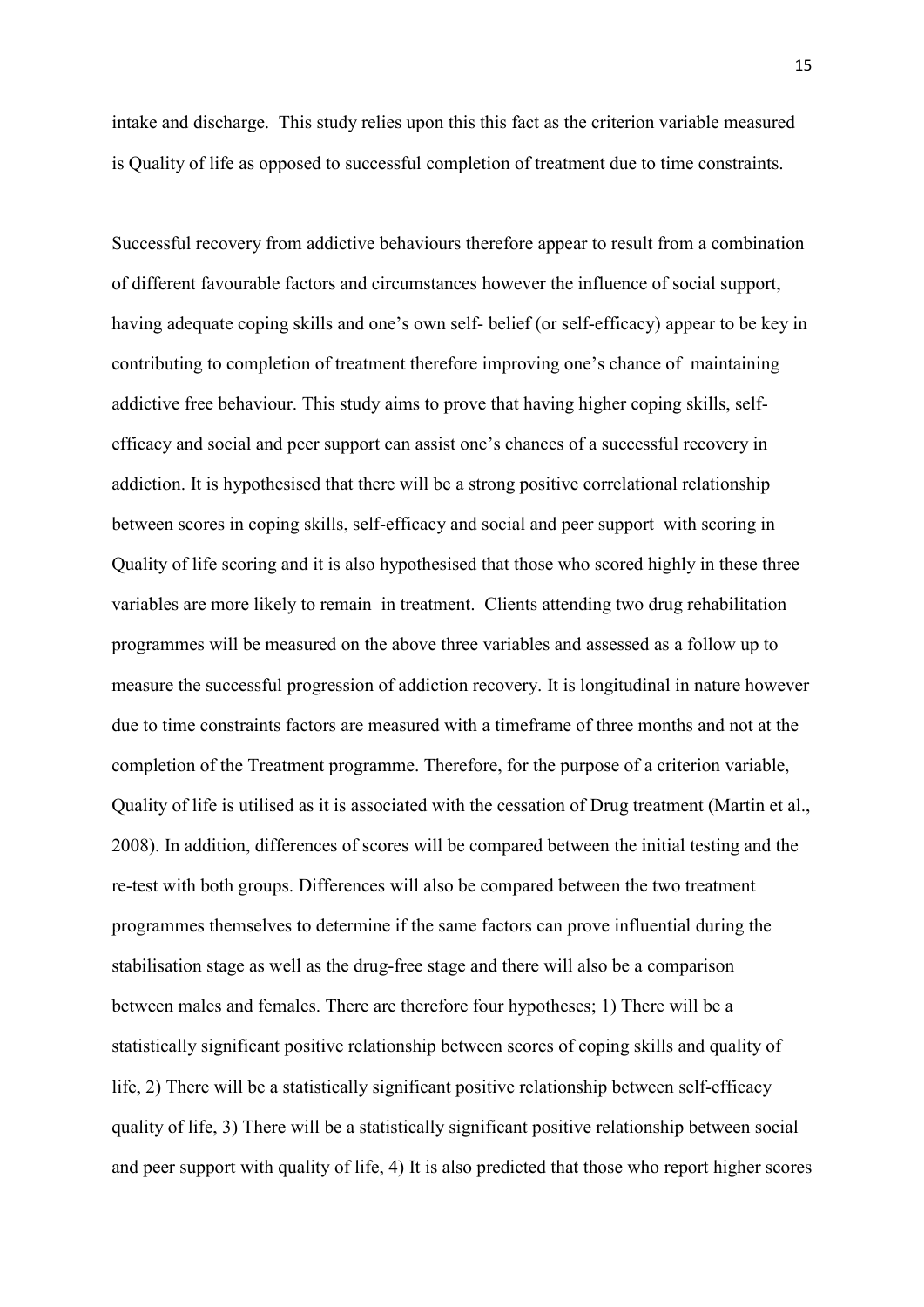will remain in treatment three months later. In addition to this, discussions will also be held regarding the differences between the first tests and the re-test with the two groups, the differences between the groups and also Gender differences.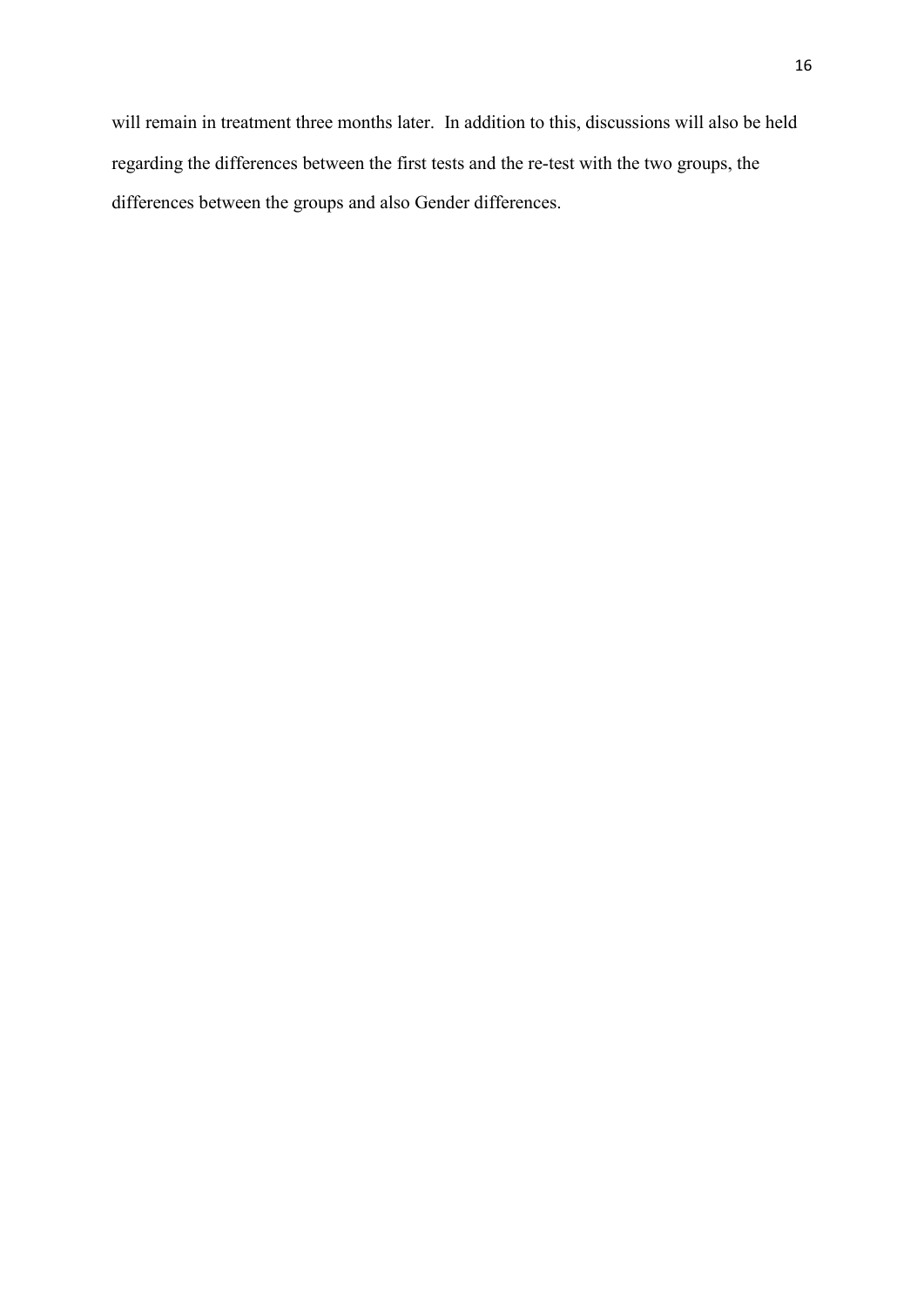#### **2. METHODOLOGY**

#### **2.1 Participants**

For this study, the samples obtained are clients attending two Drug Rehabilitation centres in Dublin city centre; Group A (stabilising clients only) and Group B (a mixture of stabilising clients and drug-free). Participants are drawn from a population of individual's attending Drug rehabilitation treatment programmes and who are therefore currently in the recovery process. Group A is a programme for individuals who are not yet drug-free but who have a willingness to become so. Group B also incorporate a similar programme where clients may not be necessarily drug free however are working towards becoming Drug-free and if successful will progress to the next programme, the Drug-free Day programme where clients attend treatment for one year. Participants were selected by contacting both Treatment centres and requesting access to Clients for the purpose of research that involves analysing factors that influence the recovery process and this access was granted.

Thirty seven questionnaires were distributed in total between both groups and both tests (eighteen participants in the first test and nineteen in the re-test) with all twenty seven Clients participating voluntarily. Ten of the initial eighteen participants remained in treatment three months later therefore only ten measures can be analysed comparatively between the two tests. An overall analysis of the responses to the demographic questions (table 1) offers an insight to the general characteristics of the participants. The participants ranged in age between 22 and 50 (mean age 37).

#### Table 1

*Descriptive Statistical results of responses received from the Demographic Questions highlighting characteristics of Participants attending Treatment.* 

#### **Descriptive Statistics/**  $\boldsymbol{N}$   $\boldsymbol{N}$   $\boldsymbol{N}$   $\boldsymbol{N}$   $\boldsymbol{N}$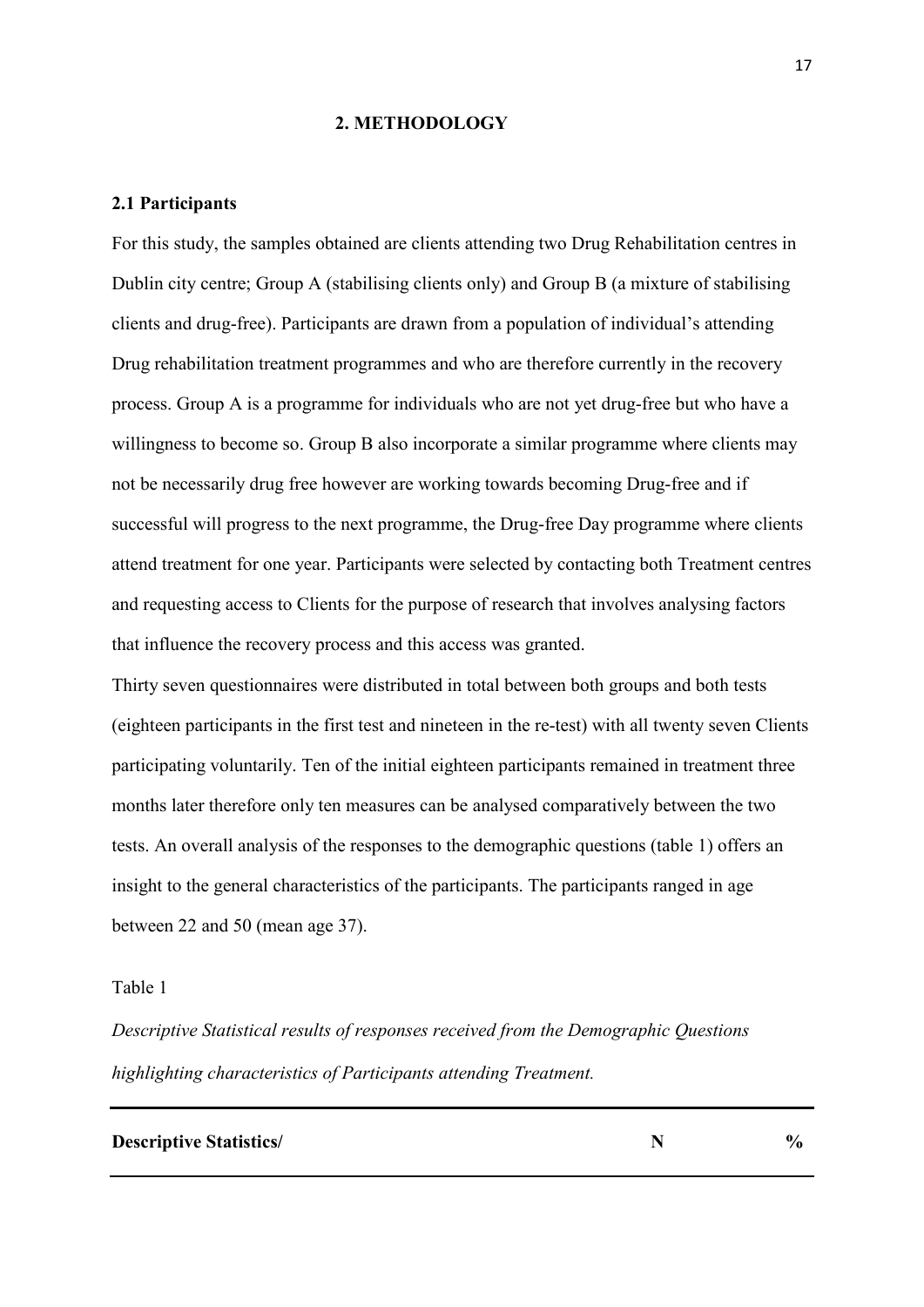# **Gender**

| Male                     | 20                      | 74             |
|--------------------------|-------------------------|----------------|
| Female                   | 5                       | 19             |
| Unidentified             | $\overline{2}$          | $\overline{7}$ |
| <u>Age</u>               |                         |                |
| $20 - 30$                | 3                       | 11             |
| 30-40                    | 13                      | 48             |
| 40-50                    | 8                       | 30             |
| 50-60                    | $\mathbf{1}$            | $\mathfrak{Z}$ |
| Unidentified             | $\overline{2}$          | $\overline{7}$ |
| <b>Marital Status</b>    |                         |                |
| Single                   | 17                      | 63             |
| Cohabiting               | $\overline{\mathbf{3}}$ | 11             |
| Married                  | $\overline{\mathbf{3}}$ | 11             |
| Divorced/Separated       | $\overline{c}$          | $\overline{7}$ |
| Unidentified             | $\overline{2}$          | $\overline{7}$ |
| <b>Education</b>         |                         |                |
| None                     | $\mathfrak{Z}$          | 11             |
| Primary School completed | $\tau$                  | 20             |
| Junior Certificate       | $\overline{4}$          | 15             |
| Leaving Certificate      | $\overline{4}$          | 15             |
| Certificate              | $\overline{2}$          | $\tau$         |
| Diploma                  | $\overline{3}$          | 11             |
| Unidentified             | $\overline{2}$          | $\overline{7}$ |
| <b>Employment Status</b> |                         |                |
| Employed                 | 12                      | 44             |
| Unemployed               | 11                      | 41             |
| Unable to work           | $\mathbf{1}$            | 3              |
| Unidentified             | $\overline{3}$          | 11             |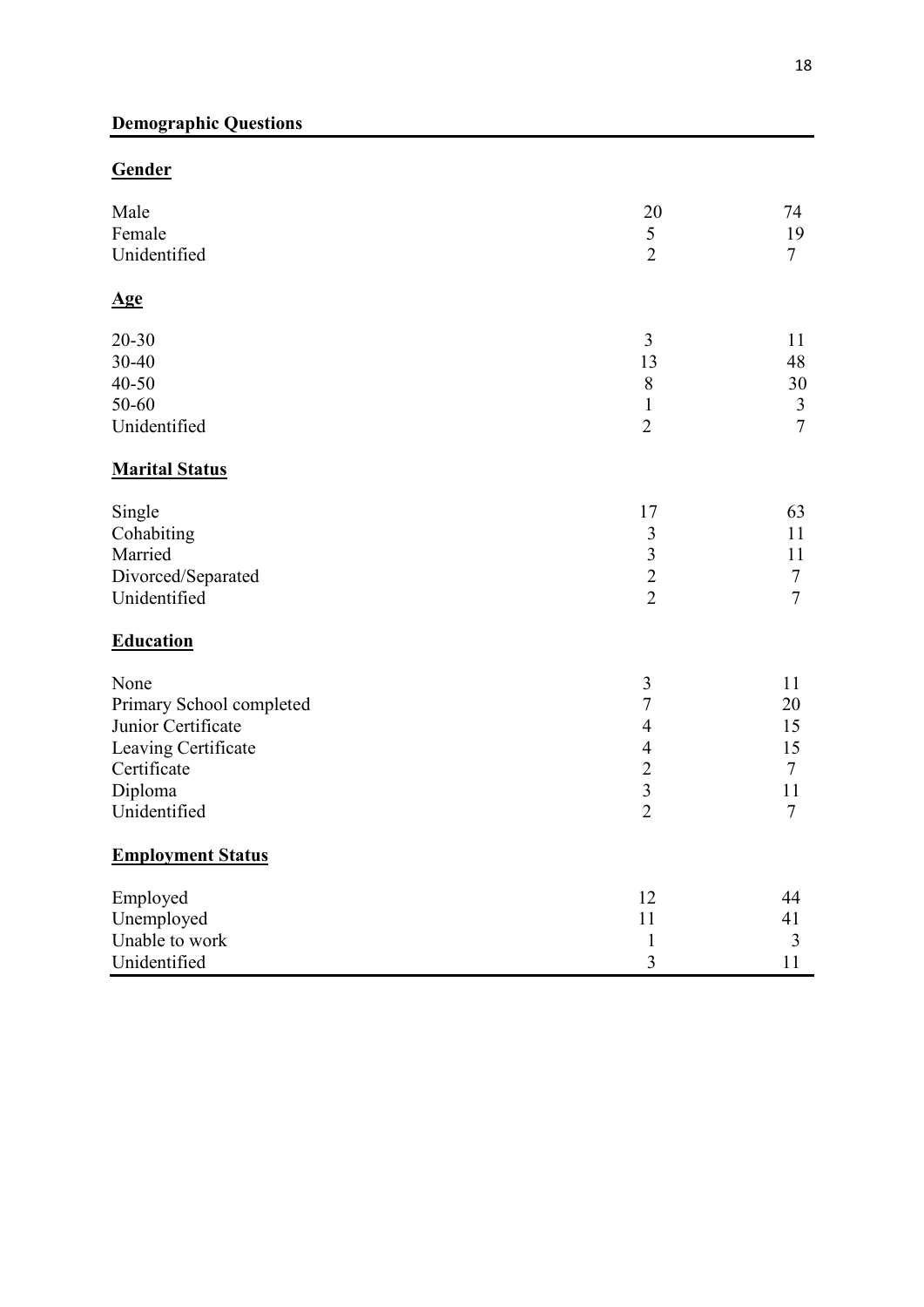

*Pie chart 1 showing Age Demographic of Participants attending Treatment* 

In the first study,  $88\%$  (N=16) were male and  $12\%$  (N=2) were female. In the re-test,  $73\%$  $(N=14)$  of the 19 participants were males, 12%  $(N=3)$  were females and 3%  $(N=2)$  were unidentified as Gender was not completed in error with the Demographic sheet. These Demographics are similar to the profile reported by (Drug Treatment Centre Board, 2011) with males being the majority gender attending treatment however the ratio of males to females in this study is larger at 7:1 and the mean age is slightly greater at 37.2. Overall, 55% (N=10) of the participants were present in the re-test that were identifiable, with 16% ( $N=3$ ) remaining in Group A and 45% ( $N=7$ ) in the Group B. 44% (n=12) of participants state that they are currently employed. Group B is an employment scheme in addition to a Drug Rehabilitation programmes. Group A had a total of 9 participants across both tests, with 3 remaining in the second study and Group B had a total of 18 participants, with 7 remaining in the second study, therefore ten remaining in total for the comparative study. Of Group B, nine participants were drugfree and three participants were stabilising in the first study.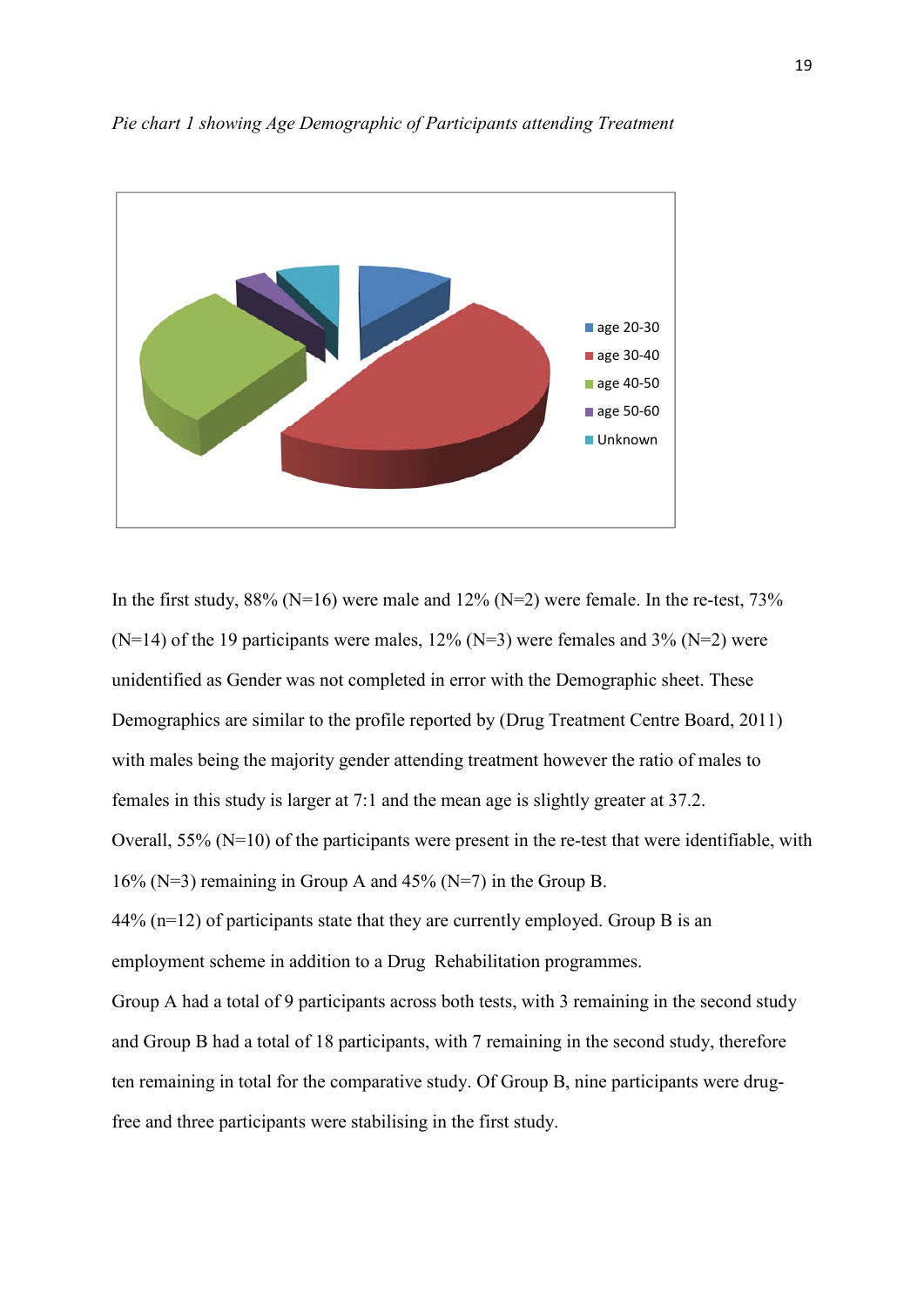*Pie Chart 2 to showing proportion of Participants in correlational study per group. Group A are 'Stabilising' and Group B are a mixture of Stabilising and Drug-free* 



## **2.2 Design**

This research is a Correlational Longitudinal Between-participants Research Design where two groups at different stages of the recovery process are measured on three variables that influence recovery from Addiction. It is predicted that those with higher scores on Coping skills, Self-efficacy and Social and peer support will also correlate with a higher scoring in the Quality of Life measure. It is also predicted that participants with positive scoring across the 3 Variables will remain in treatment three months later. Participants were measured for these four Variable scores twice and three months apart during the Recovery process. The Predictor Variable (PV) is a high score in the measurement of Quality of Life. The Criterion Variables (CV) will be a high or a positive scoring in the following three measurements; Selfefficacy, Coping skills and Social and peer support.

# **2.3 Materials**

This study relies on a self-administered questionnaire that each participant will respond to individually. The Questionnaire has five parts comprising of (1) A Demographic overview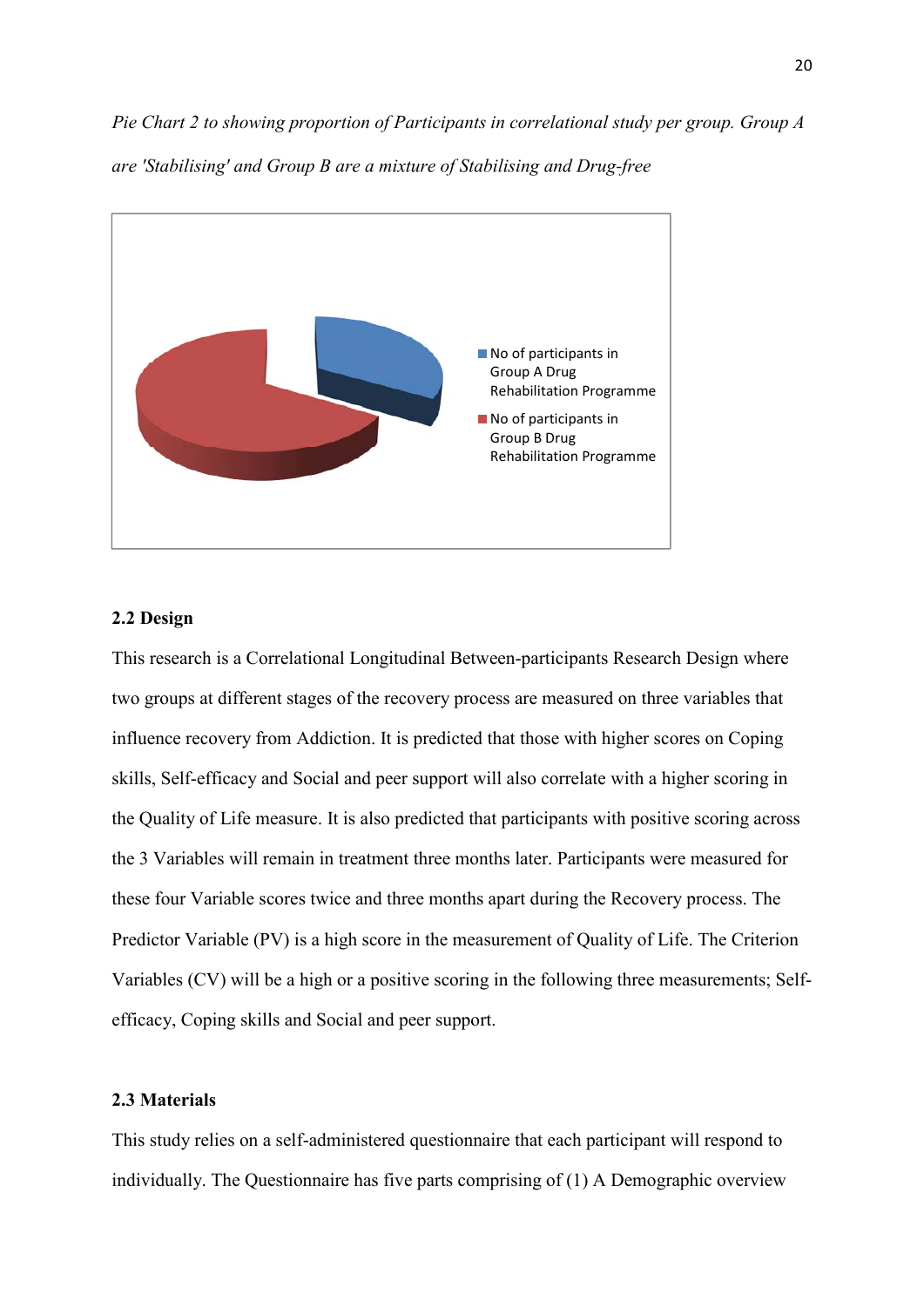with five questions (2) the twenty eight item Brief Cope Inventory (Carver, 1997) (3) the ten item Generalised Self Efficacy Scale (Schwarzer, 1993) (4) the twelve item Perceived Social Support Measure (Zimet, Dahlem, Zimet & Farley, 1988) and (5) the twenty eight item WHO Quality of Life Scale (World Health Organisation, 1998). Four items were omitted from the measures in total as are outlined in the relevant scales section below. These four psychometric scales were chosen for their simplicity, reliability and validity.

#### *2.3.1 Brief Cope Inventory*

The 28 item BRIEF COPE (Abbreviated of COPE Inventory - The Department of Psychology of the University of Miami; Carver, 1997). These items set out to measure the different ways that an individual deals with problems and the particular way of coping. Participants are asked to value each statement between  $1-4$  meaning as follows;  $1 = 1$ haven't been doing this at all,  $2 = I'$ ve been doing this a little bit,  $3 = I'$ ve been doing this a medium amount and  $4 = I'$ ve been doing this a lot. Therefore, higher scores indicate a greater use of these coping strategies. The 26 statements are then linked to corresponding methods of coping such as Denial, Active coping etc. and are computed with no reversal of coding required. Two items were removed from this questionnaire in order to adapt to the sample being used who are in the process of recovery from Addiction which was Statement number 4; 'I've been using alcohol or drugs to make myself feel better' and number 11; I've been using alcohol or other drugs to make myself feel better'. Five Subscales were utilised for this research as they are considered to be the most relevant for this study because they are positive coping skills that are often used; Self-Distraction, Emotional Support, Instrumental support, Venting and Positive reframing ). The BRIEF Cope inventory has proven to be useful in health related research (Carver , Scheier, Weintraub & Jagdish, 1989)

## *2.3.2 General Self Efficacy GSE*

The General Self Efficacy Scale (Schwarzer, 1992; Jerusalem & Schwarzer, 1992) is a ten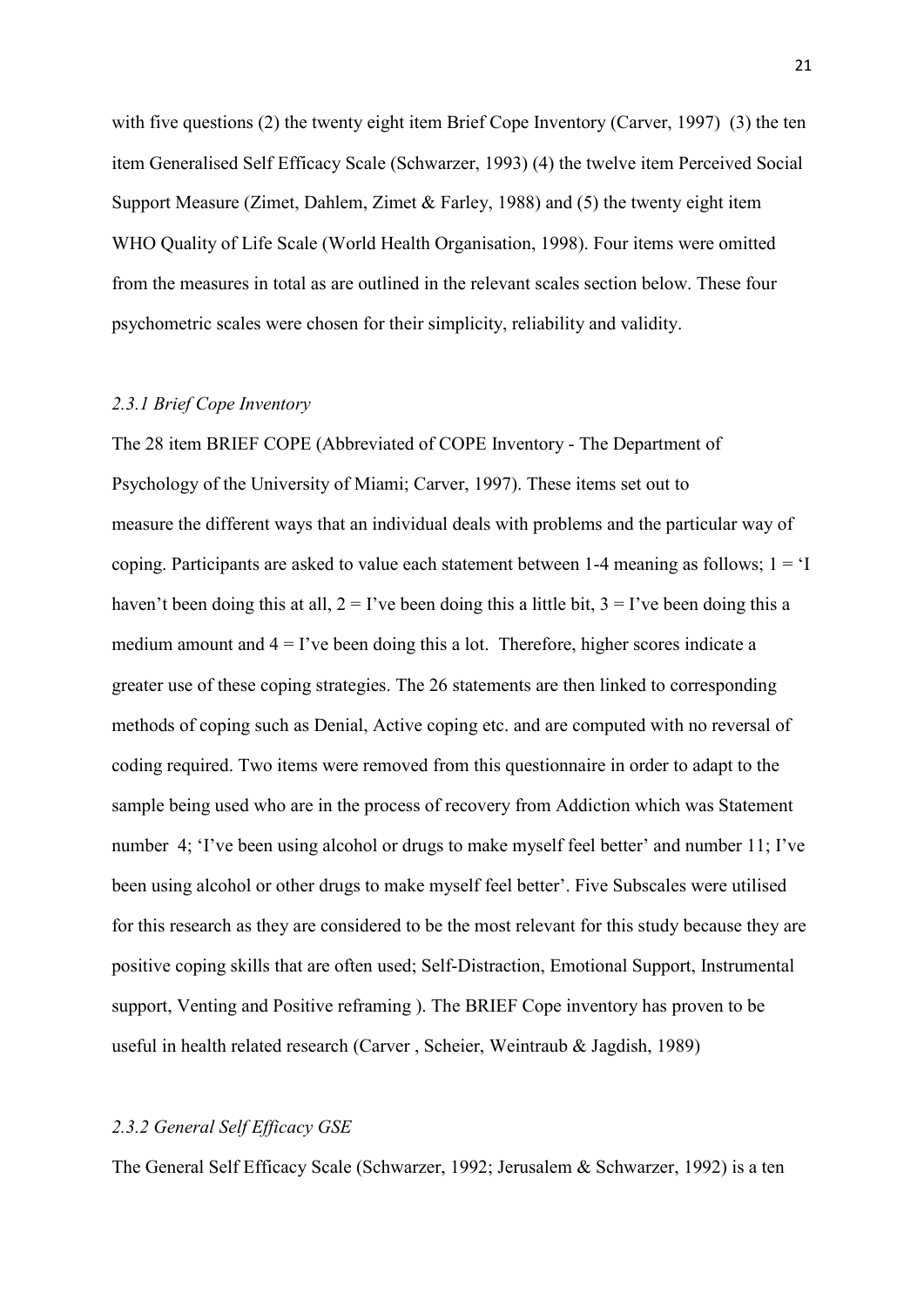item Psychometric measure that was created to predict how an individual can cope with daily hassles as well as adaptation after experiencing various kinds of stressful life events The ten items are represented as statements where there are scores from 1 to 4; where  $1 = not$  true at all,  $2$  – hardly true,  $3$  = moderately true and  $4$  = exactly true. Participants are requested to select a number that represents how they feel the statement applies to them. For example, one questions states ''I can always manage to solve difficult problems if I try hard enough'' and the participant can choose the any number between  $1 - 4$ , above. Responses to all 10 items are added to yield a final score (range from 10 to 40) with the higher score representing a greater sense of Self- Efficacy. There is no recoding required. The GES scale has shown strong validity in previous studies where positive associations have been found with favourable emotions, dispositional optimism, and work satisfaction (Luszczynska, Gutiérrez-Doña, & Schwarz, 2005).

#### *2.3.3 WHO-QOL BREF (World Health Organisation)*

The WHOQOL-BREF (World Health Organisation, 1998; Calman 1987, p.1) assesses individuals' perceptions of their satisfaction with their life in the context of their goals, expectations and health issues. It has many uses in medical practice and research and can also be used to assess Quality of life across different cultures. Questions such as 'How well are you able to concentrate?' and 'Are you able to accept your bodily appearance?' are asked and participants are asked to score each answer numerically with values between  $1 - 5$ . Different questions result in different values. The WHOQOL-Bref produces a profile with four domain score about an individual's overall perception of quality of life and health. Higher scores indicate a higher quality of life with three items to be reversed before scoring. After item recoding, scores are then computed by a sum of each item in each of the four domain and transformed as follows: Physical Health=28, Psychological=24, Social Relationships=12 and Environment=32 (World Health Organisation, 1998).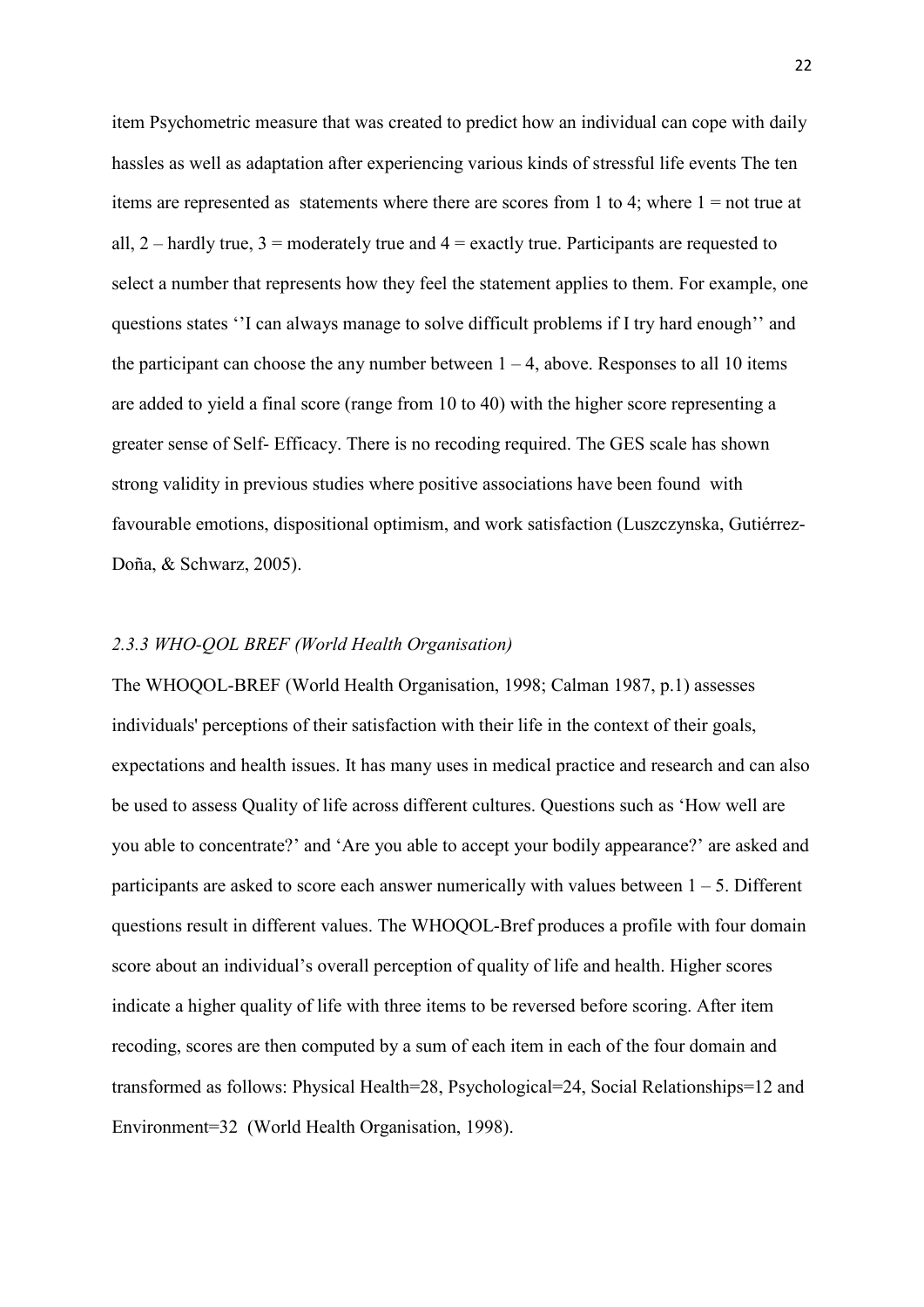#### *2.3.4 Multidimensional Scale of Perceived Social Support (MSPSS)*

This is a twelve item self-report measure (Zimet et al., 1988; Canty-Mitchell & Zimet, 2000) which subjectively assesses social support using three subscales, with four items corresponding with three different sources of support, (a) Family, (b) Friends, and (c) Significant Other through 12 different statements that request the participant to score whether they agree with this statement between the values of 1 -7 ranging from  $1 = \text{Very Strongly}$ Disagree to 7 = Very Strongly Disagree. For example, one statement is 'There is a special person who is around when I am in need' and the participants scores a value between 1-7 and this relates to 'Significant Other' support whereas 'My family really tries to help me' relates to Family support. Zimet et al., (1998) states that the MSPSS scale is shown to be psychometrically sound and also demonstrates good reliability. The MSPSS is simple to use and is ideal to use when subject time is limited and a number of measures are being administered at the same time and it is for these reasons that this measure has been selected.

#### **2.4 Procedure**

This is a pen and paper questionnaire where participants completed as part of group work in attendance at their treatment centre with staff and researcher both present. Permission was granted from both treatment centres to allow clients to participate in this study. It was advised that participation was optional and that the participants could withdraw from the study at any time. Debriefing was also provided. Both Groups held a short discussion afterwards regarding their feedback with questions raised. Both groups had access to supports within the programme such as group and one-to one counselling as part of their treatment within the Centre. As this is a longitudinal study, there was a repeated measure three months later with the same groups. In total, 37 Questionnaires were completed; 12 with clients attending Group A and 25 with Group B with 27 individuals participating across both tests. Ethical guidelines as prescribed by the Psychological Society of Ireland and the Ethics committee of the college were adhered to.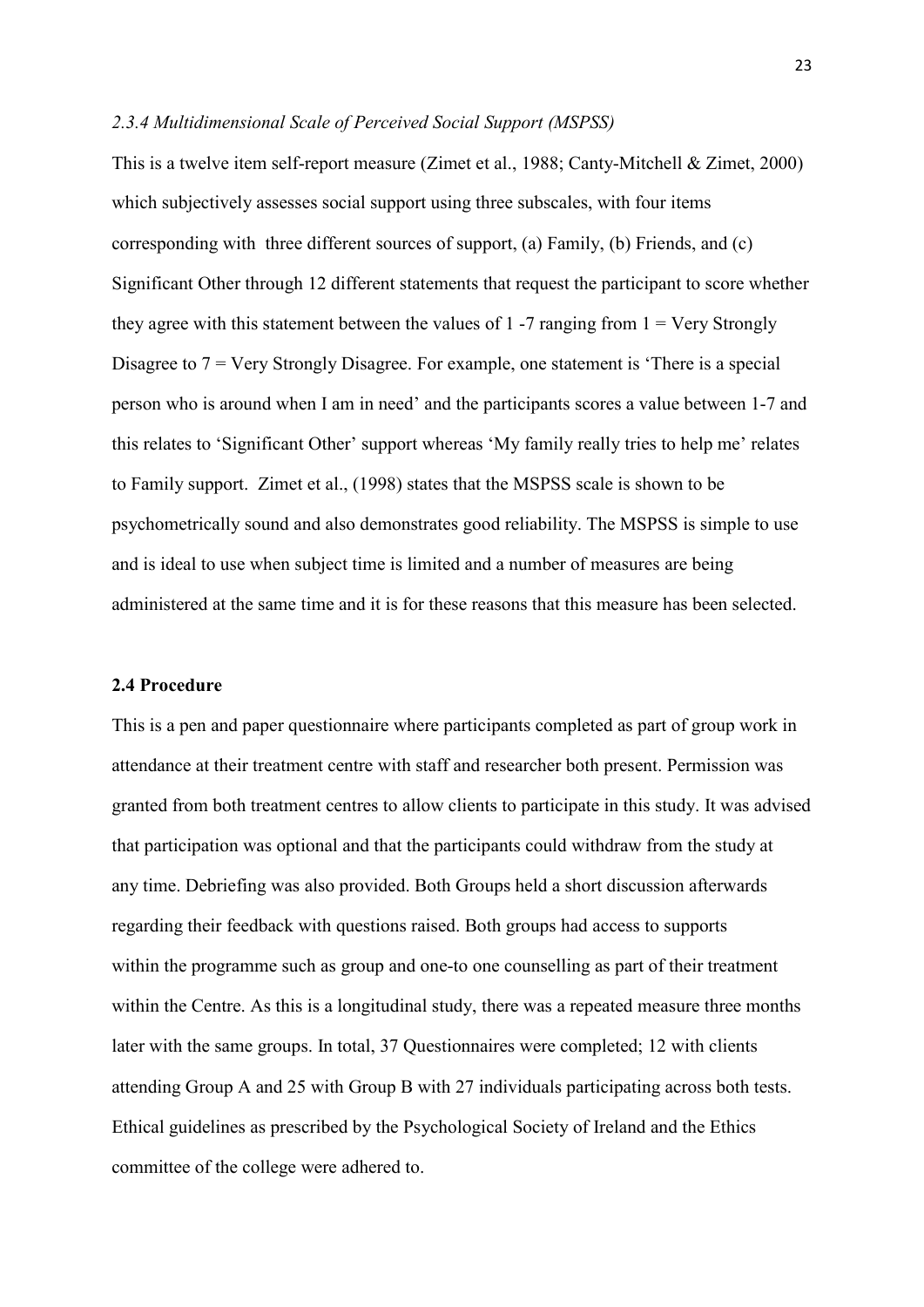#### **3. RESULTS**

While the sample size is small in order for a correlational study to be more accurate it must be understood within the context of the study that a specific group of participants (individuals in the process of Recovery from Addiction), were obtained. Due to the size, nonparametric statistical tests were deemed the most appropriate. Descriptives are shown for all 27 participants who took part in the correlational study (table 2). A Kendall Tau B Test was used to ascertain if there was a positive correlational relationship between Coping skills, Selfefficacy and Perceived Social and Peer Support with Quality of life for Group A (table 3) and Group B (table 4). A comparison of means of scoring was analysed between participants who remained in treatment with those who did not (table 5).

A Wilcoxon Test was then used to compare differences between the test and re-rest for the Group A (table 6) and Group B (table 7). A Mann Whitney U test was used to measure the differences between Males/Females (table 8) and between Group A and B (table 9).

# *Table 2*

| Variable                         | Mean  | <b>Standard Deviation</b> |  |
|----------------------------------|-------|---------------------------|--|
| Age                              | 37.20 | 6.74                      |  |
| Self-efficacy                    | 31.20 | 5.17                      |  |
| Self-Distraction Cope            | 5.92  | 1.73                      |  |
| <b>Emotional Support Cope</b>    | 6.48  | 1.50                      |  |
| <b>Instrumental Support Cope</b> | 7.16  | 1.18                      |  |
| Venting Cope                     | 5.80  | 1.91                      |  |
| Positive Reframing cope          | 6.60  | 1.35                      |  |

# *3.1 Descriptives for all Participants*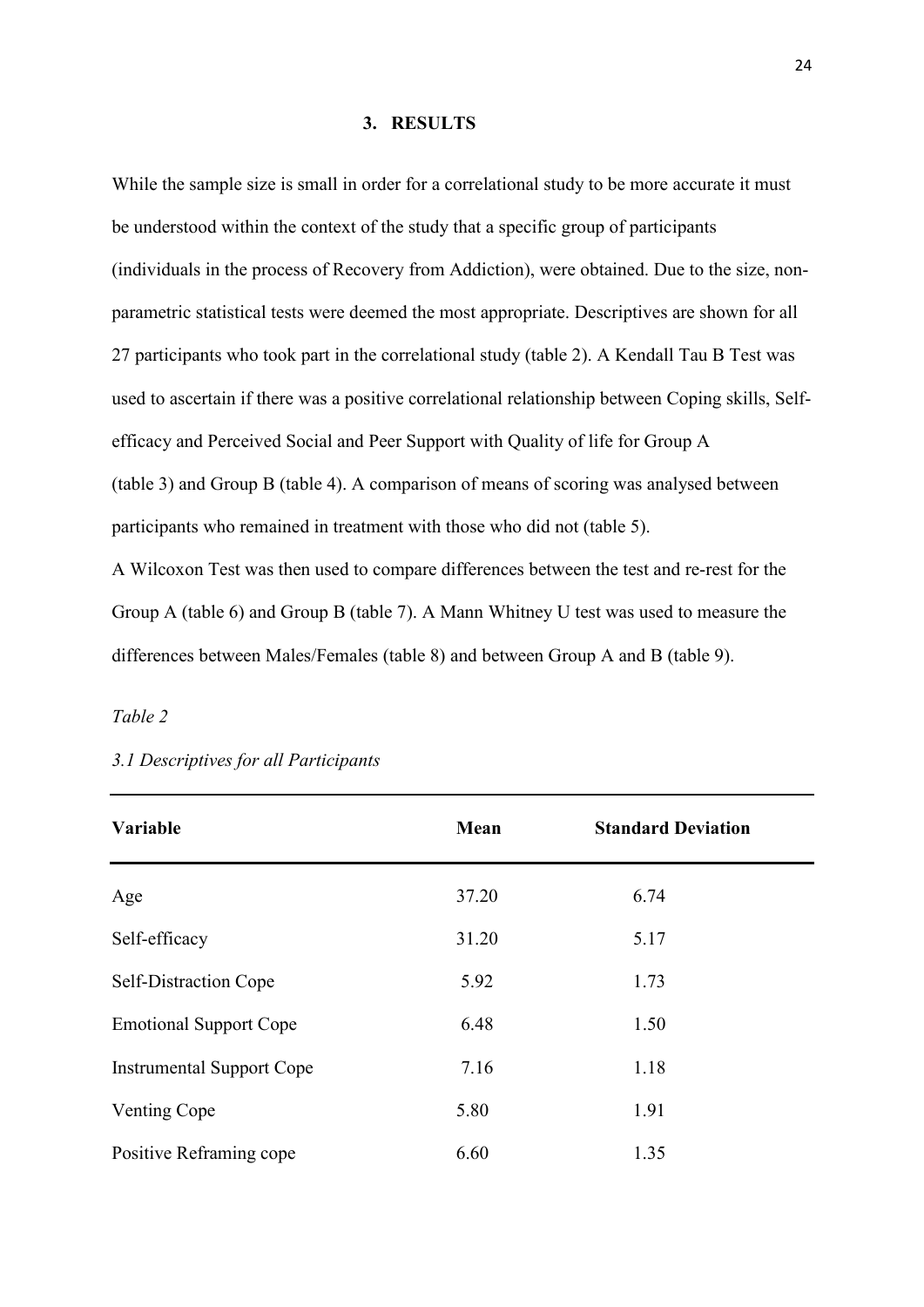| Social & Peer Support         | 58.20 | 15.51 |
|-------------------------------|-------|-------|
| Physical Quality of life      | 13.94 | 2.02  |
| Psychological Quality of life | 12.52 | 1.60  |
| Social Quality of life        | 13.15 | 3.15  |
| Environmental Quality of life | 14.37 | 1.87  |
|                               |       |       |

# **3.2 Correlation**

# **3.2.1 Correlation - Hypothesis 1, 2 and 3 with Group A**

# Table 3

*A Kendall Tau B showing the correlational relationship between coping skills, Self-Efficacy* 

*and Social and Peer Support with Quality of life with Group A* 

Domain 3 Social  $.296$  p=.428

| <b>Variables</b>               | <b>Subscale</b> |                           |                                    | <b>Subscale</b> |                                 |
|--------------------------------|-----------------|---------------------------|------------------------------------|-----------------|---------------------------------|
|                                | tau b           | p                         |                                    | tau b           | $\mathbf{p}$                    |
| <b>Coping Skills Subscales</b> |                 |                           |                                    |                 |                                 |
|                                |                 | <b>Self-Distraction</b>   |                                    |                 | <b>Emotional Support Coping</b> |
| Domain 4 Physical              | .222            | $p=.552$                  |                                    | $-786*$         | $p=.032$                        |
| Domain 3 Psychological         |                 | $-0.072$ p=.845           |                                    | .276            | $p = 444$                       |
| Domain 2 Social                |                 | .593 $p=.113$             |                                    | .071            | $p = 846$                       |
| Domain 1 Environmental         |                 | $-.964**$ p=.010          |                                    | $-.071$         | $p = 846$                       |
|                                |                 |                           | <b>Use of Instrumental Support</b> |                 | <u>Venting</u>                  |
| Domain 1 Physical              | $-.296$         | $p = 428$                 |                                    | $-.806*$        | $p=.037$                        |
| Domain 2 Psychological         | .215            | $p = 559$                 |                                    | .389            | $p = 0.304$                     |
| Domain 3 Social                | .148            | $p=.692$                  |                                    | .161            | $p=.676$                        |
| Domain 4 Environmental         | .445            | $p = 234$                 |                                    | .000            | $p=1.000$                       |
|                                |                 | <b>Positive Reframing</b> |                                    |                 |                                 |
| Domain 1 Physical              |                 | $-0.741*$ p=.048          |                                    |                 |                                 |
| Domain 2 Psychological         | .501            | $p = 173$                 |                                    |                 |                                 |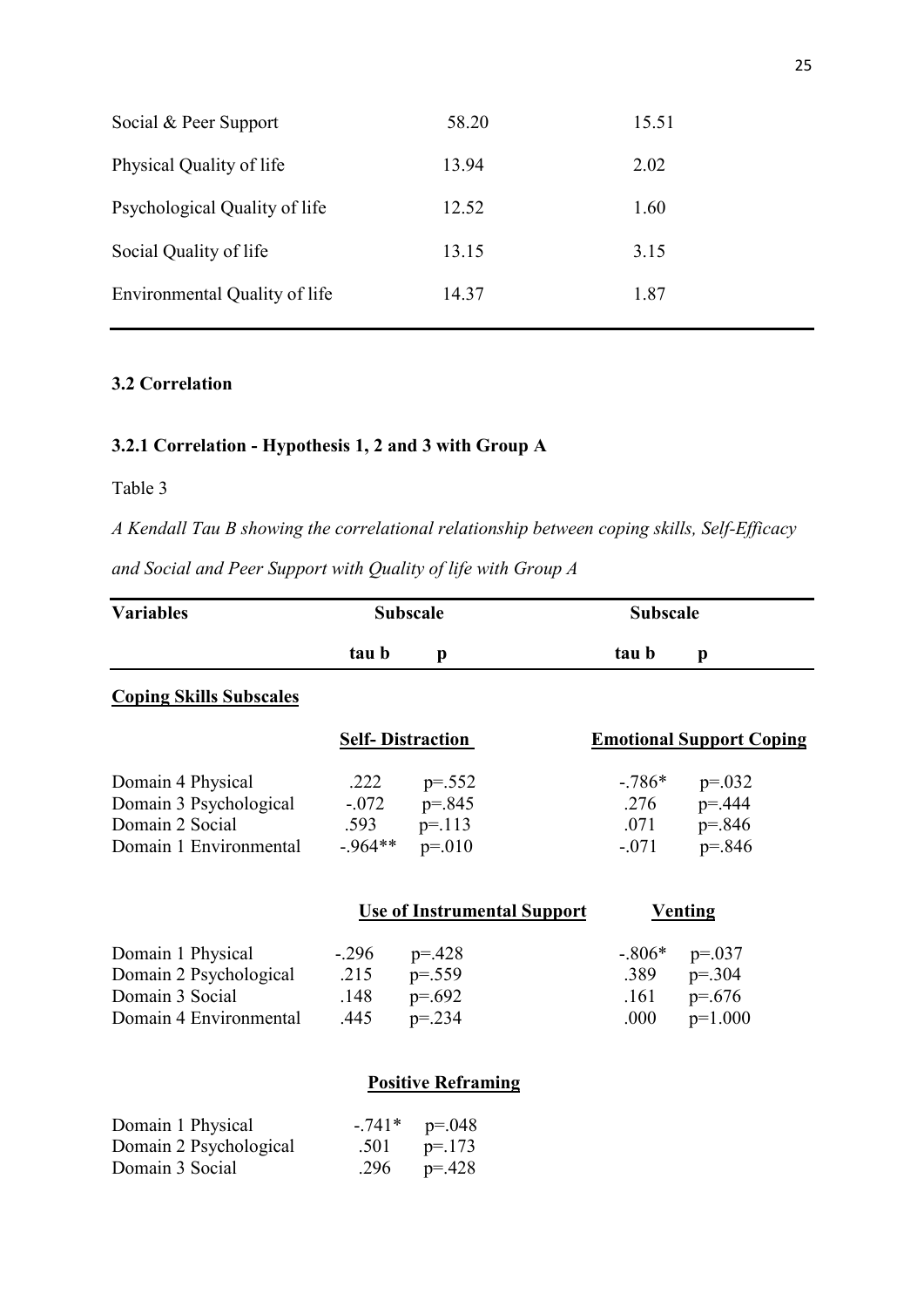|                                | tau b   | p           |  |
|--------------------------------|---------|-------------|--|
|                                |         |             |  |
| <b>Self-Efficacy</b>           |         |             |  |
| Domain 1 Physical              | $-.643$ | $p = 080$   |  |
| Domain 2 Psychological         | $-.138$ | $p = 702$   |  |
| Domain 3 Social                | .071    | $p = 846$   |  |
| Domain 4 Environmental         | .214    | $p = 0.559$ |  |
| <b>Social and Peer Support</b> |         |             |  |
| Domain 1 Physical              | $-138$  | $p = 702$   |  |
| Domain 2 Psychological         | $-.333$ | $p = 348$   |  |
| Domain 3 Social                | .552    | $p = 126$   |  |
| Domain 4 Environmental         | .138    | $p = 702$   |  |

Domain 4 Environmental .000 p=1.000

*\*Correlation is significant at the 0.05 level (2-tailed)* 

\*\**Correlation is significant at the 0.01 level (2-tailed)* 

A Kendall Tau B correlation was conducted with participants in Group A to investigate if there is a positive correlational relationship between Coping Skills, levels of Self-Efficacy and Perceived Social and Peer Support with the Four Domains of Quality of Life. There was no significant association found across any of the identified variables with Quality of life. A strong positive association was found between Self-Distraction and Perceived Social and Peer support with Social Quality of life. There was a moderate strong association found between Use of Instrumental support and Physical Quality of life, two coping subscales (Venting and Positive Reframing) and Perceived Social and Peer support with Psychological Quality of life. There was a significant negative association found between four of the Coping subscales; Emotional Support, Venting and Positive Reframing with Physical Quality of life and Self-Distraction cope with Environmental Quality of life. Results are as follows;

#### **Coping Skills**

*Self -Distraction Cope*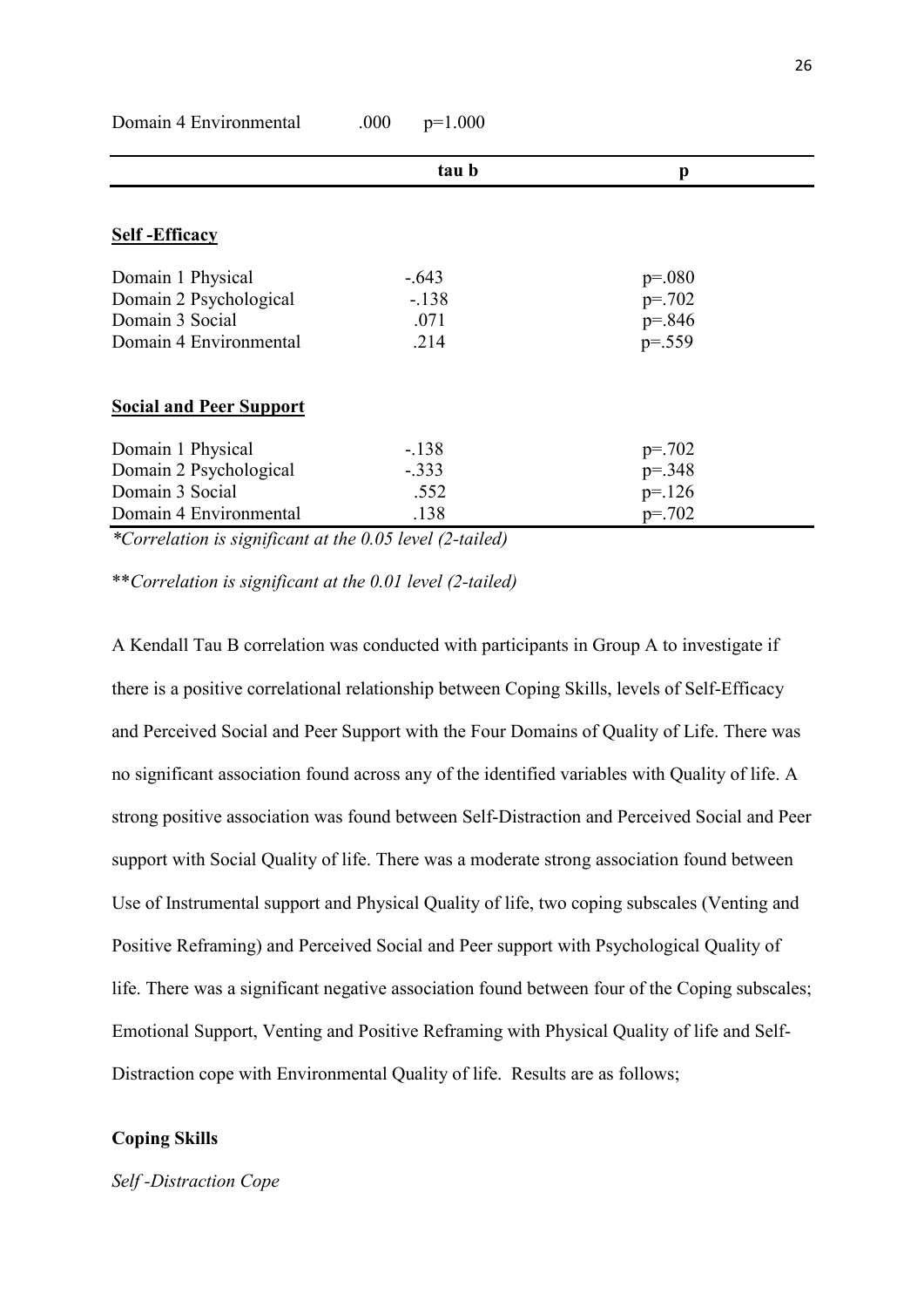There was a significant negative association between Self Distraction Cope and Environmental Quality of life (tau b  $(6) = -0.96$ ,  $p = 0.010$ ) and a strong association was found between Self-Distraction cope and Social Quality of life (tau b  $(6) = .59$ ,  $p = .113$ ). There was a weak association found between Self Distraction Cope and Physical Quality of life (tau b  $(6) = .022$ ,  $p = 552$ ) and Psychological Quality of life (tau b  $(6) = -.07$ ,  $p = .845$ ).

#### *Emotional Support Cope*

There was a significant negative association between Emotional Support Cope and Physical Quality of life (tau b  $(6) = -.79$ ,  $p = 032$ ). There was a weak association between Emotional Support Cope and Psychological Quality of life (tau b  $(6) = .27$ ,  $p = .444$ ) Social Quality of life (tau b  $(6) = .07$ ,  $p = .846$ ) or Environmental Quality of life (tau b  $(6) = -.07$ ,  $p = .846$ ).

## *Use of Instrumental Support Cope*

There was a moderately strong association between Use of Instrumental Support Cope and Physical Quality of life (tau b  $(6) = -.30$ ,  $p = 428$ ) and with Environmental Quality of life (tau  $b(6) = .45$ ,  $p = .234$ ). A weak association was found between Use of Instrumental Support and Psychological Quality of life (tau b  $(6) = .21$ ,  $p = .559$ ) and Social Quality of life (tau  $b(6) = 0.15$ ,  $p = 0.692$ .

## *Venting Cope*

There was a significant negative association between Venting Cope and Physical Quality of life (tau b  $(6) = -0.815$ ,  $p = 0.037$ ). A moderately strong association between Venting Cope and Psychological Quality of life (tau b  $(6) = .39$ ,  $p = .304$ ). A weak association was found between Venting cope and Social Quality of life (tau b  $(6) = .16$ ,  $p = .676$ ) and Environmental Quality of life (tau b  $(6) = .0, p = 1$ ).

## *Positive Reframing Cope*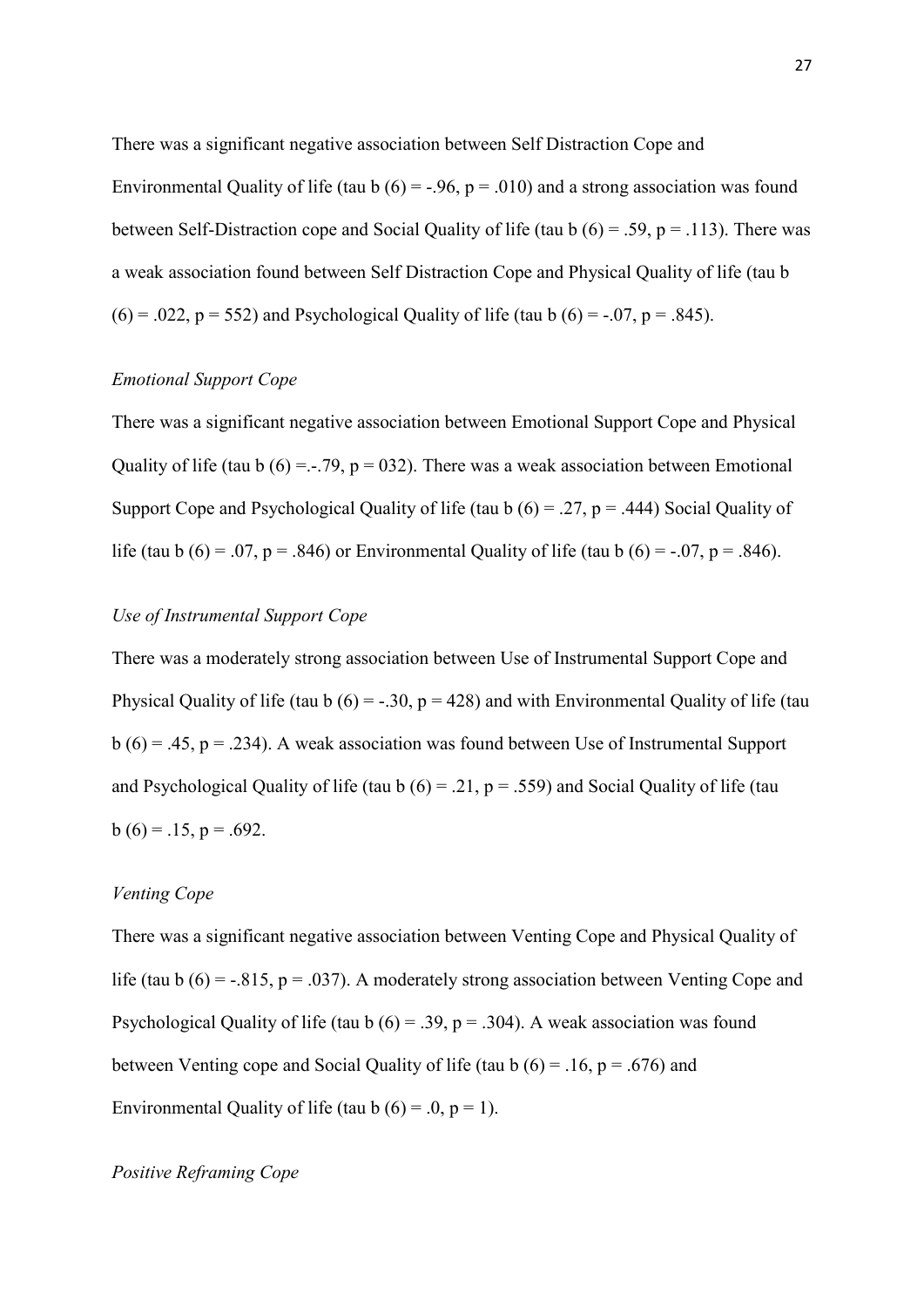There was a significant negative association between Positive Reframing Cope and Physical Quality of life (tau b  $(6) = -0.741$ , p = .048). There was a moderately strong association between Positive Reframing Cope and Psychological Quality of life (tau b  $(6) = .50$ ,  $p = .173$ ) and Social Quality of life (tau  $b(6) = .30$ ,  $p = .428$ ). There was a weak association found between Positive reframing cope and Environmental Quality of life (tau  $b(6) = 0$ ,  $p = 1$ ).

#### **Self-Efficacy**

There was a strong association between Self-Efficacy and Physical Quality of life (tau  $b(6)$  = .64,  $p = .080$ ). There was a weak association found between Self-Efficacy and Psychological Quality of life (tau  $b(6) = -.138$ ,  $p = .702$ ), Social Quality of life (tau  $b(6) = -.071$ ,  $p = .846$ ) or Environmental Quality of life (tau  $b(6) = .21$ ,  $p = .559$ ).

#### **Perceived Social and Peer Support**

There was a strong association found between Perceived Social and Peer Support and Social Quality of life (tau b  $(6) = .55$ ,  $p = .126$ ). There was a moderately strong association found between Perceived Social and Peer Support and Psychological Quality of life (tau b (6) = .33, p = .348). There was a weak association found between Perceived Social and Peer support with Physical Quality of life (tau b  $(6) = -0.14$ ,  $p = 0.702$ ) and Environmental Quality of life  $(tau b(6) = .03, p = .888)$ .

## **3.2.2 Correlation – Hypothesis 1, 2 and 3 with Group B**

Table 4

 *A Kendall Tau B showing the correlational relationship between coping skills, Self-Efficacy and Social and Peer Support with Quality of life with Group B* 

| <b>Variables</b> | <b>Subscale</b>       | <b>Subscale</b>       |
|------------------|-----------------------|-----------------------|
|                  | tau b<br>$\mathbf{p}$ | tau b<br>$\mathbf{p}$ |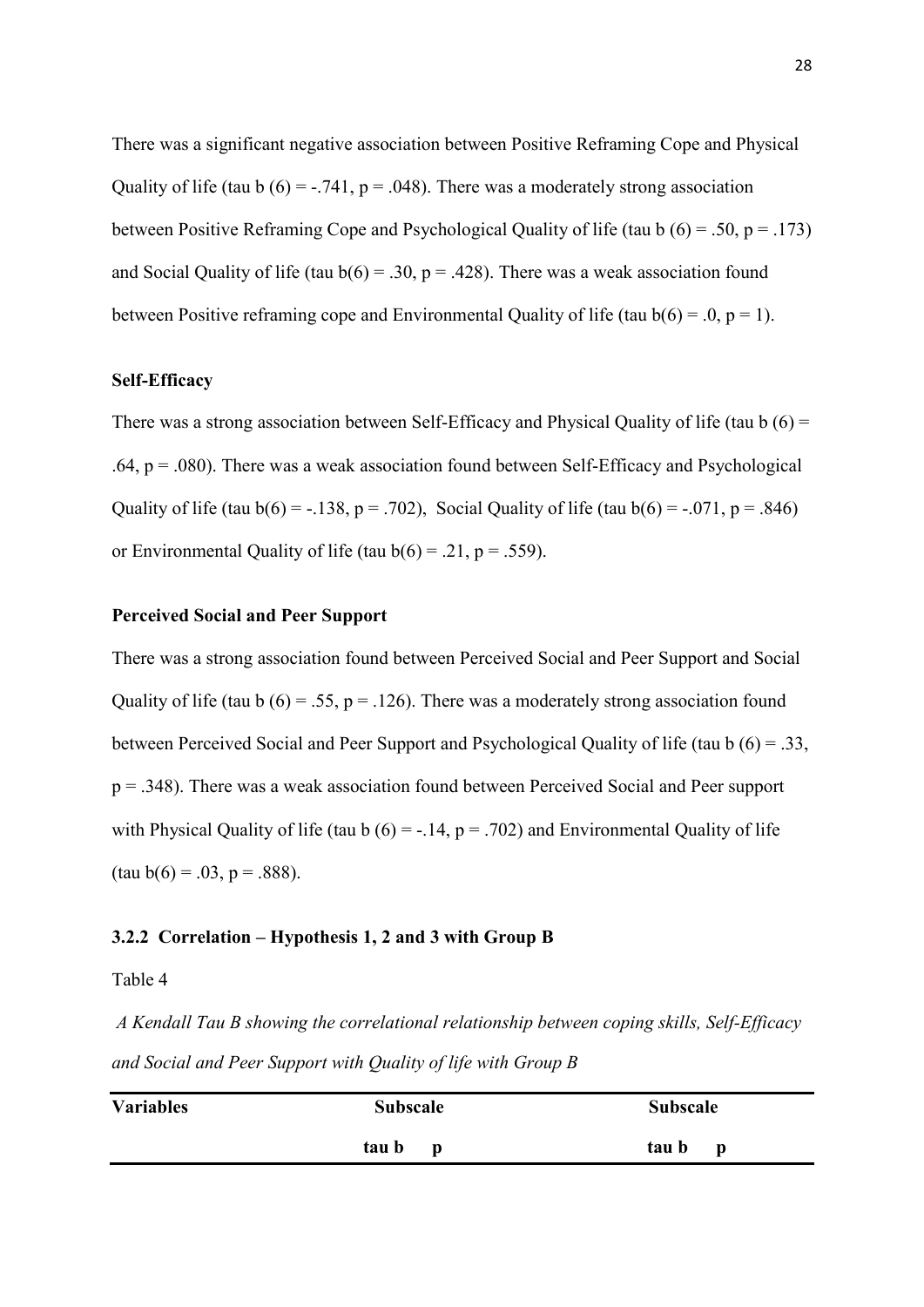# **Coping Skills Subscales**

| Domain 1 Physical      | <b>Self-Distraction</b> | <b>Emotional Support Coping</b> |           |  |
|------------------------|-------------------------|---------------------------------|-----------|--|
|                        | .354 $p=134$            | .157                            | $p = 513$ |  |
| Domain 2 Psychological | $-137$ p=.566           | $-.018$                         | $p = 942$ |  |
| Domain 3 Social        | .090 $p=.712$           | .187                            | $p = 451$ |  |
| Domain 4 Environmental | .200 $p=.393$           | $-.017$                         | $p = 942$ |  |

| Domain 1 Physical      | .249 $p=.318$ | .250 $p=.288$ |
|------------------------|---------------|---------------|
| Domain 2 Psychological | .105 $p=676$  | .068 $p=.775$ |
| Domain 3 Social        | .022 $p=931$  | .125 $p=607$  |
| Domain 4 Environmental | .247 $p=.319$ | $-149$ p=.524 |

## **Positive Reframing**

| Domain 1 Physical      |      | .312 $p=.202$ |
|------------------------|------|---------------|
| Domain 2 Psychological | .019 | $p = 940$     |
| Domain 3 Social        |      | .374 $p=.140$ |
| Domain 4 Environmental |      | .219 $p=.369$ |

|                                          | tau b   | p           |  |
|------------------------------------------|---------|-------------|--|
| <b>Self-Efficacy</b>                     |         |             |  |
| Domain 1 Physical                        | .034    | $p = .887$  |  |
| Domain 2 Psychological                   | .000    | $p = 010$   |  |
| Domain 3 Social                          | $-.090$ | $p = 712$   |  |
| Domain 4 Environmental                   | .000    | $p=.670$    |  |
| <b>Perceived Social and Peer Support</b> |         |             |  |
| Domain 1 Physical                        | $-.063$ | $p = 782$   |  |
| Domain 2 Psychological                   | $-.095$ | $p=.676$    |  |
| Domain 3 Social                          | .301    | $p = 196$   |  |
| Domain 4 Environmental                   | .202    | $p = 0.369$ |  |

A Kendall Tau B correlation was conducted with participants of Group B to

investigate if there is a positive correlational relationship between Coping Skills, levels of Self-Efficacy and Perceived Social and Peer Support with the Four Domains of Quality of Life. There were no significant positive associations found between the three Variables with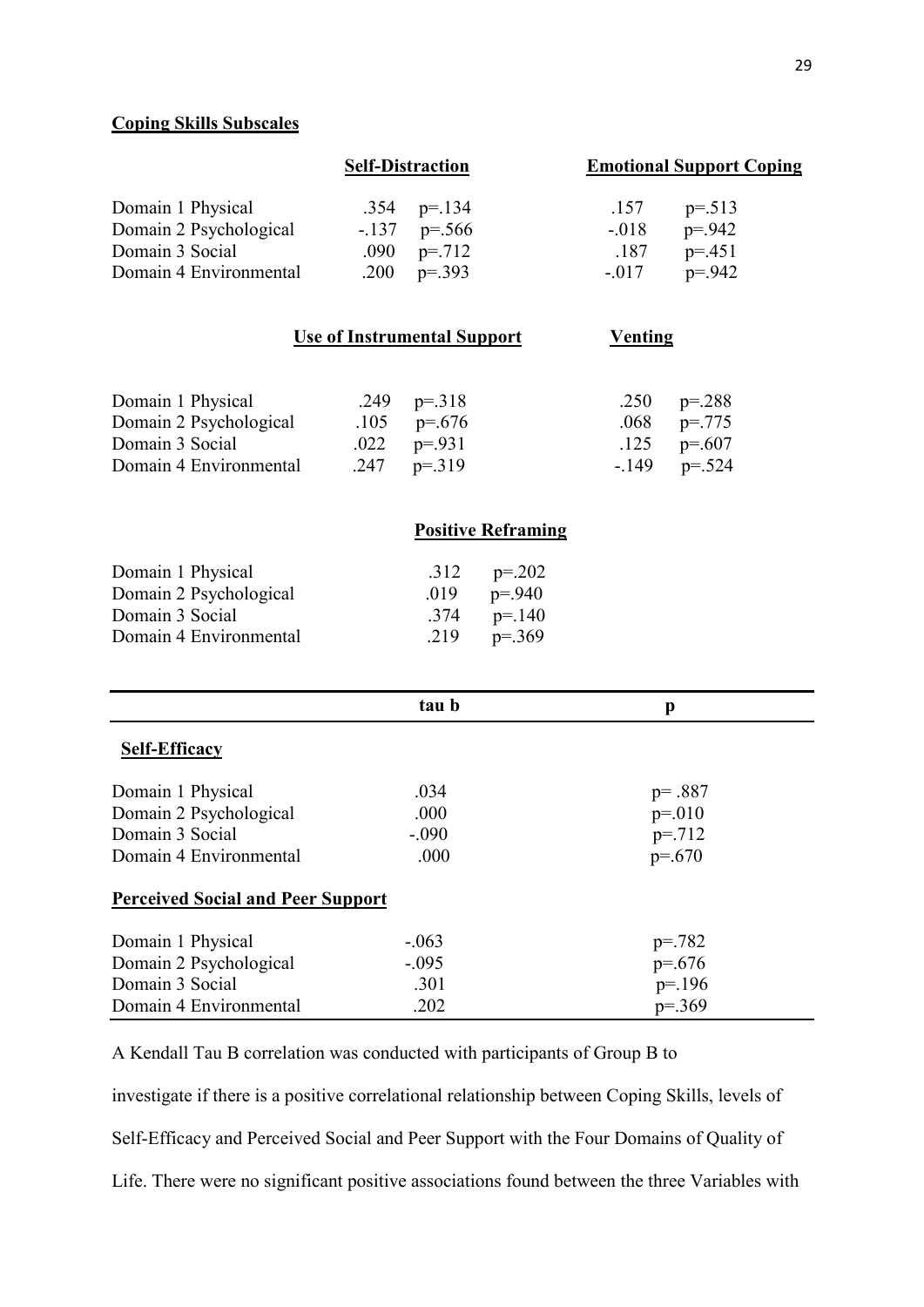Quality of life. There was a moderately strong association found between two coping subscales (Self-Distraction and Positive reframing) with Physical quality of life and a moderately strong association found between Perceived social and peer support with Social Quality of life. Results as follows;

# **Coping Skills**

#### *Self -Distraction Cope*

There was a moderately strong association between Self Distraction Cope and Physical Quality of life (tau b  $(12) = 0.35$ , p = .134). A weak association was found with Self-Distraction cope and Psychological Quality of life (tau b  $(12) = -137$ , p = .566), with Social Quality of life (tau  $b(12) = .09$ ,  $p = .712$ ) and with Environmental Quality of life (tau  $b(12) =$  $.20, p = 393$ 

# *Emotional Support Cope*

There was a weak association between Emotional Support Cope and Physical Quality of life (tau b(12) = .16, p = .513), Psychological Quality of life (tau b(12) = -.02, p = .942) Social Quality of life (tau b (12) =  $-0.02$ , p = .451) and with Environmental Quality of life (tau b(12)  $= -0.02$ ,  $p = 942$ ).

# *Use of Instrumental Support Cope*

There was a weak association between Use of Instrumental Support Cope and Physical Quality of life (tau b (12) = .25, p = .318) Psychological Quality of life (tau b (12) = .105, p = .676), Social Quality of life (tau  $b(12) = .02$ ,  $p = .931$ ) and with Environmental Quality of life  $(tau b(12) = .025, p = 319).$ 

# *Venting Cope*

There was a weak association between Venting Cope and Physical Quality of life (tau  $b(12)$  =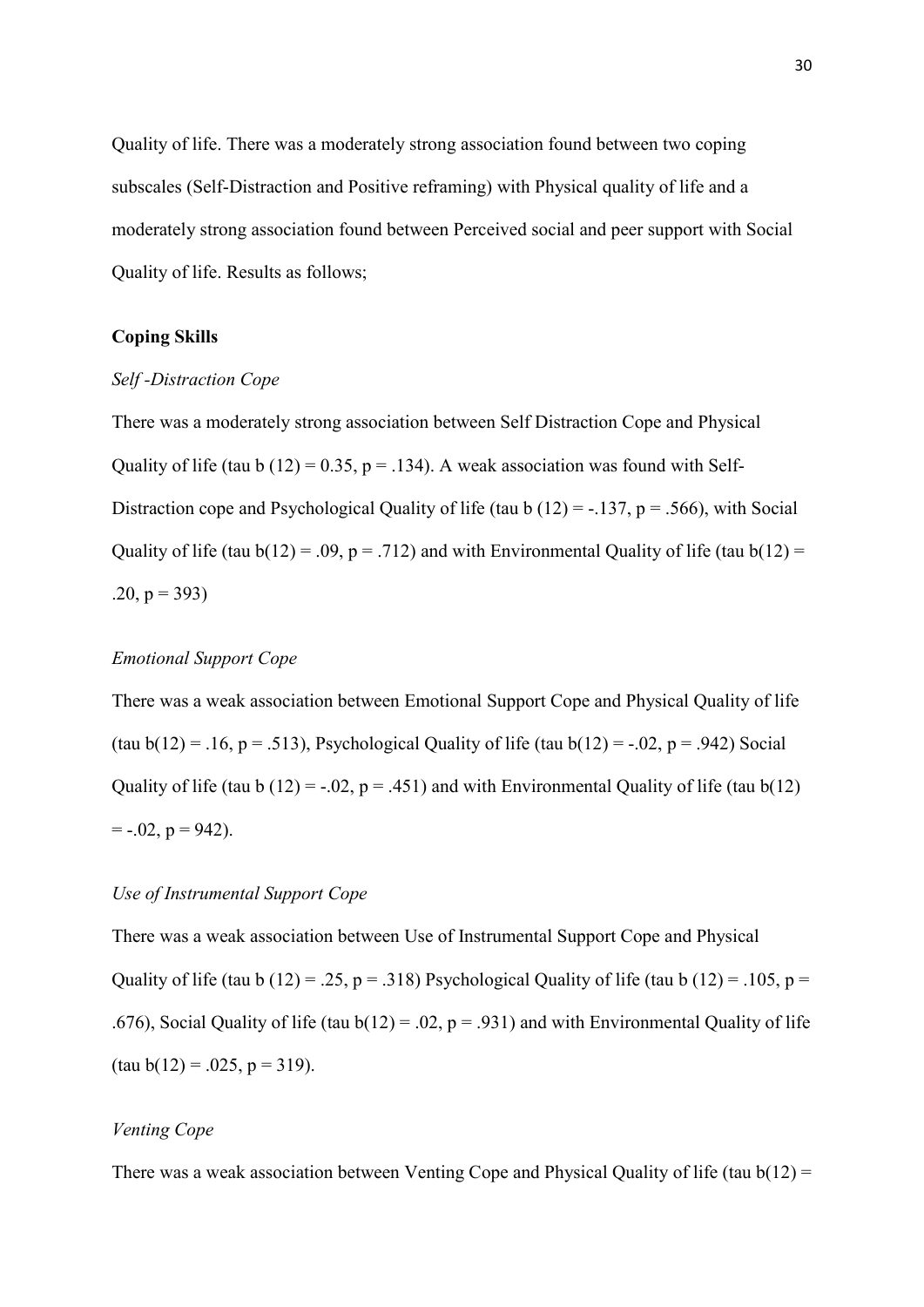.25, p = .288) Psychological Quality of life (tau  $b(12) = -0.068$ , p = .775) Social Quality of life (tau  $b(12) = .125$ ,  $p = .607$ ) and with Environmental Quality of life (tau  $b(12) = -.149$ ,  $p =$ 524).

## *Positive Reframing Cope*

There was a moderately strong association between Positive Reframing Cope and Physical Quality of life (tau b  $(12) = .31$ ,  $p = .202$ ) and with Social Quality of life (tau b $(12) = .38$ ,  $p =$  .140). A weak correlation was found between Positive Reframing cope and Psychological Quality of life (tau b (12) = .02,  $p = .940$ ) and with Environmental Quality of life (tau b(12)  $= 22$ ,  $p = 369$ ).

# **Self-Efficacy**

There was a weak association between Self-Efficacy and Physical Quality of life (tau b  $(12)$  = .034, p = .887) Psychological Quality of life (tau b  $(12) = -0.00$ , p = 1.0) Social Quality of life (tau b(12) = -.10, p = .712) or Environmental Quality of life (tau b(12) = -.10, p = 670).

#### **Perceived Social and Peer Support**

There was a moderately strong association found between Perceived Social and Peer Support with Social Quality of life (tau  $b(12) = .301$ ,  $p = .196$ ). A weak association was found between Perceived Social and Peer support with Physical Quality of life (tau  $b(12) = -0.06$ , p = .782) Psychological Quality of life (tau b  $(12) = -0.095$ , p = .676) and with Environmental Quality of life (tau b  $(12) = -.202$ ,  $p = .369$ ).

#### **3.3 Comparison of means between test and re-test – Hypothesis 4**

Table 5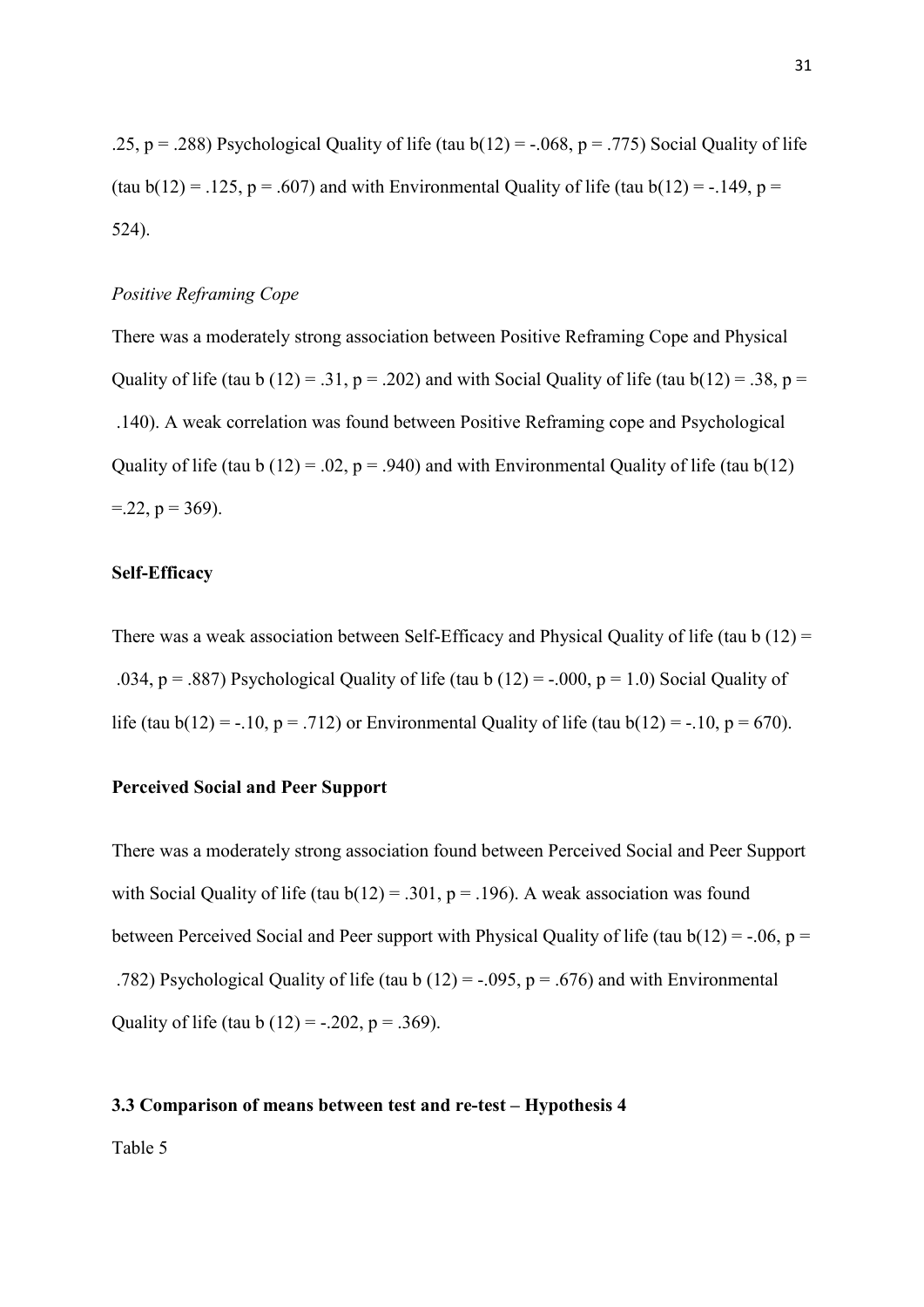*A Comparison of Means to analyse the scoring of the participants who remained in Treatment compared to scoring of those who did not with Coping skills, self-efficacy, social and peer support and Quality of life* 

| <b>Variables</b>                        | Mean<br>m               | <b>Standard Deviation</b><br>s.d   | Mean<br>m      | <b>Standard Deviation</b><br>s.d |  |
|-----------------------------------------|-------------------------|------------------------------------|----------------|----------------------------------|--|
| <b>Coping Skills Subscales</b>          |                         |                                    |                |                                  |  |
| <b>Coping</b>                           | <b>Self-Distraction</b> |                                    |                | <b>Emotional Support</b>         |  |
| Remained in Treatment<br>Did not remain | 5.60<br>7.37            | 1.71<br>.92                        | 6.60<br>6.25   | 1.50<br>1.59                     |  |
|                                         |                         | <b>Use of Instrumental Support</b> | <b>Venting</b> |                                  |  |
| Remained in Treatment<br>Did not remain | 7.20<br>6.87            | 1.47<br>1.26                       | 5.80<br>6.00   | 2.15<br>1.41                     |  |
|                                         |                         | <b>Positive Reframing</b>          |                |                                  |  |
| Remained in Treatment<br>Did not remain | 6.90<br>6.50            | 1.19<br>.75                        |                |                                  |  |
| <b>Quality of Life Domains</b>          |                         |                                    |                |                                  |  |
|                                         | <b>Physical</b>         |                                    |                | Psychological                    |  |
| Remained in Treatment<br>Did not remain | 13.02<br>13.84          | 1.81<br>1.11                       | 13.37<br>12.30 | 1.40<br>1.36                     |  |
|                                         | <b>Social</b>           |                                    |                | Environmental                    |  |
| Remained in Treatment<br>Did not remain | 13.00<br>13.33          | 2.30<br>2.76                       | 14.00<br>14.60 | 1.82<br>2.43                     |  |
| <b>Variables</b>                        | $\mathbf{m}$            | s.d                                |                |                                  |  |

# **Self-Efficacy**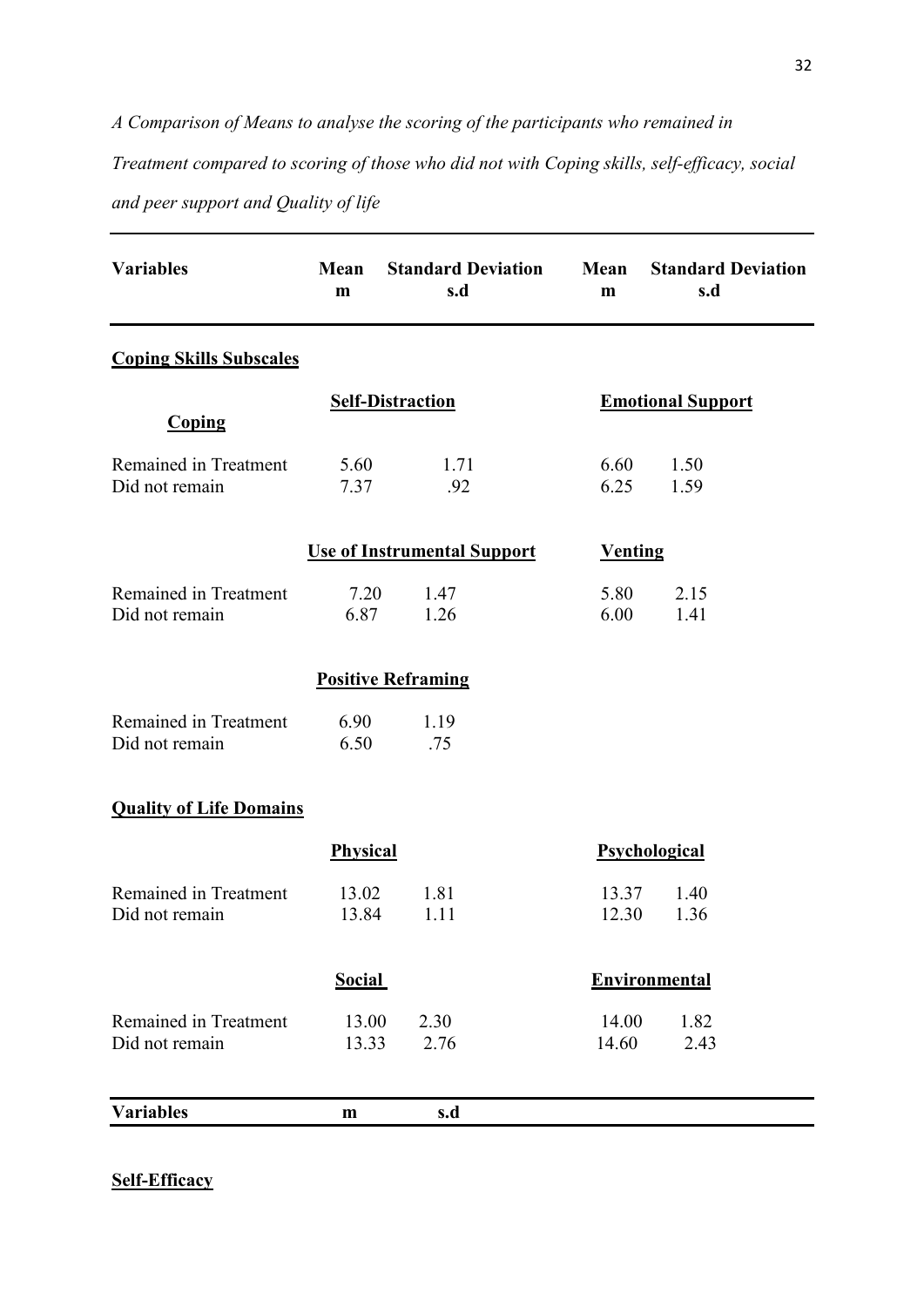| Remained in Treatment                                | 30.60 | 4.83  |
|------------------------------------------------------|-------|-------|
| Did not remain                                       | 32.62 | 4.27  |
| <b>Perceived Social</b><br><u>&amp; Peer Support</u> |       |       |
| Remained in Treatment                                | 61.80 | 16.35 |
| Did not remain                                       | 54.62 | 19.28 |

On comparing means of scores across all identified Variables between participant's who remained in treatment to participant's who did not remain, it was found that those who remained in treatment scored higher on three of the Cope subscales (Emotional support, Use of Instrumental support and Positive reframing ), on levels of Social support and also Psychological Quality of life. Participants who did not stay in treatment scored higher on two of the cope subscales (Self-Distraction and Venting), levels of Self-Efficacy and three of the domains of Quality of life (Psychological, Social and Environmental Quality of life). Results are as follows;

*Pie Chart no 3 showing no of Participants who remained in Treatment three months later compared to those who did not* 

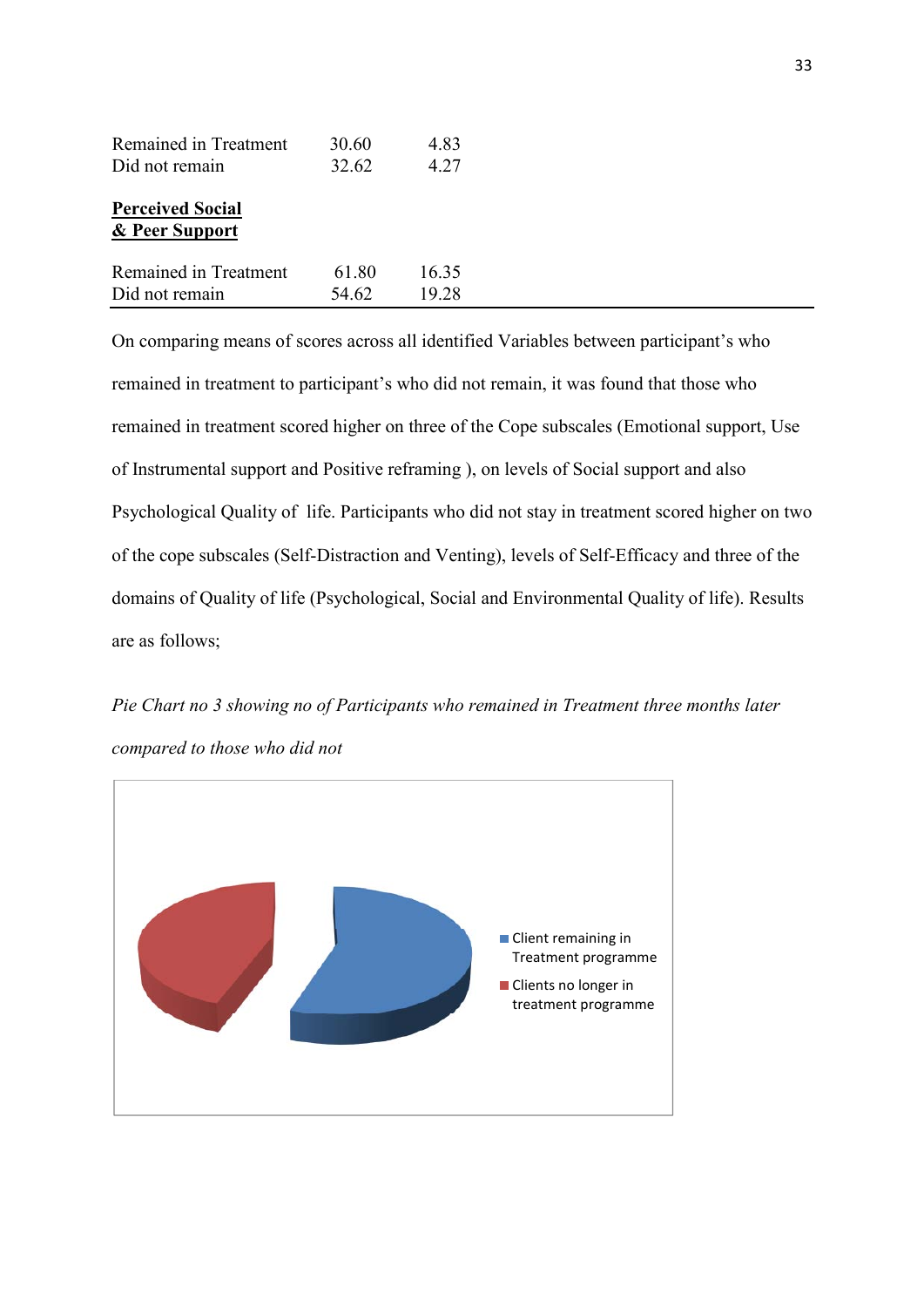

*Pie Chart 4 showing how Participants progressed who did not remain in Treatment* 

# **Coping Skills**

# *Self -Distraction Cope*

Participants who did not remain in treatment scored higher on Self-Distraction cope (mean=7.37, s.d=.92) when compared to participants who remained in treatment (mean=5.60,  $s.d=1.72$ ).

# *Emotional Support Cope*

Participants who remained in treatment scored higher on Emotional support cope (mean=6.60, s.d=1.50) when compared to participants who did not remain in treatment (mean=6.25, s.d=1.59).

# *Use of Instrumental Support Cope*

Participants who remained in treatment scored higher on Use of Instrumental support cope (mean=7.20, s.d=1.47) when compared to participants who did not remain in treatment (mean=6.875, s.d=1.12).

# *Venting Cope*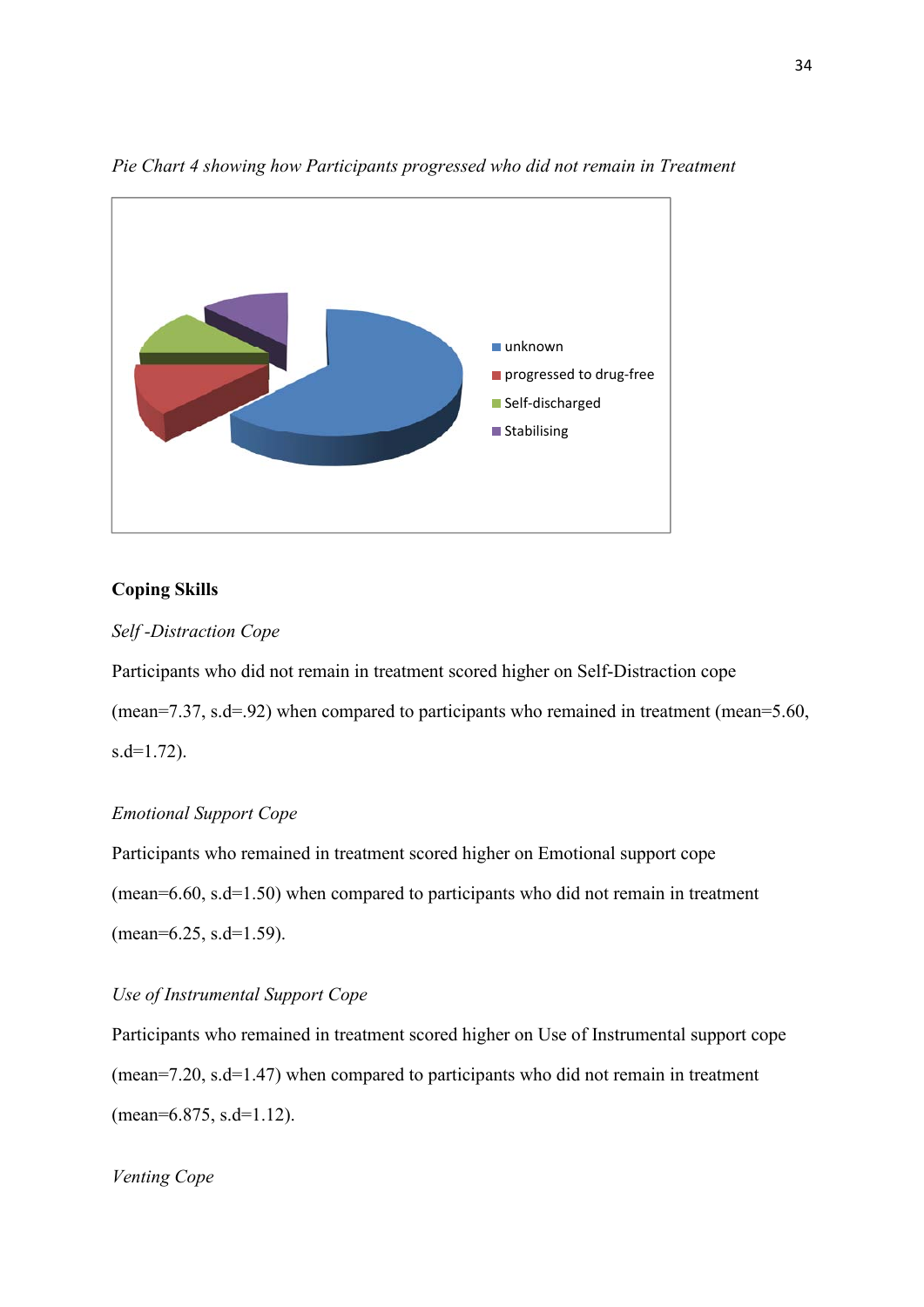Participants who did not remain in treatment scored higher on Venting cope (mean=6.00, s.d=1.41) when compared to participants who remained in treatment (mean=5.80, s.d=2.15).

### *Positive Reframing Cope*

Participants who remained in treatment scored higher on Positive Reframing cope (mean=6.90, s.d=1.20) when compared to participants who did not remain in treatment  $(mean=6.50, s.d=.75)$ .

## **Self-Efficacy**

Participants who did not remain in treatment scored higher on Self-Efficacy (mean=32.62, s.d=4.83) when compared to participants who remained in treatment (mean=30.6, s.d=4.27).

#### **Perceived Social and Peer Support**

Participants who remained in treatment scored higher on Perceived Social and Peer support (mean=61.80, s.d=16.35) when compared to participants who did not remain in treatment (mean=54.62, s.d=19.28).

#### **Quality of life**

#### *Physical*

Participants who did not remain in treatment scored higher on Physical Quality of life (mean=13.84, s.d=1.81) when compared to participants who remained in treatment  $(mean=13.02, s.d=1.11).$ 

#### *Psychological*

Participants who remained in treatment scored higher on Psychological Quality of life (mean=13.37, s.d=1.40) when compared to participants who did not remain in treatment (mean=12.30, s.d=1.36).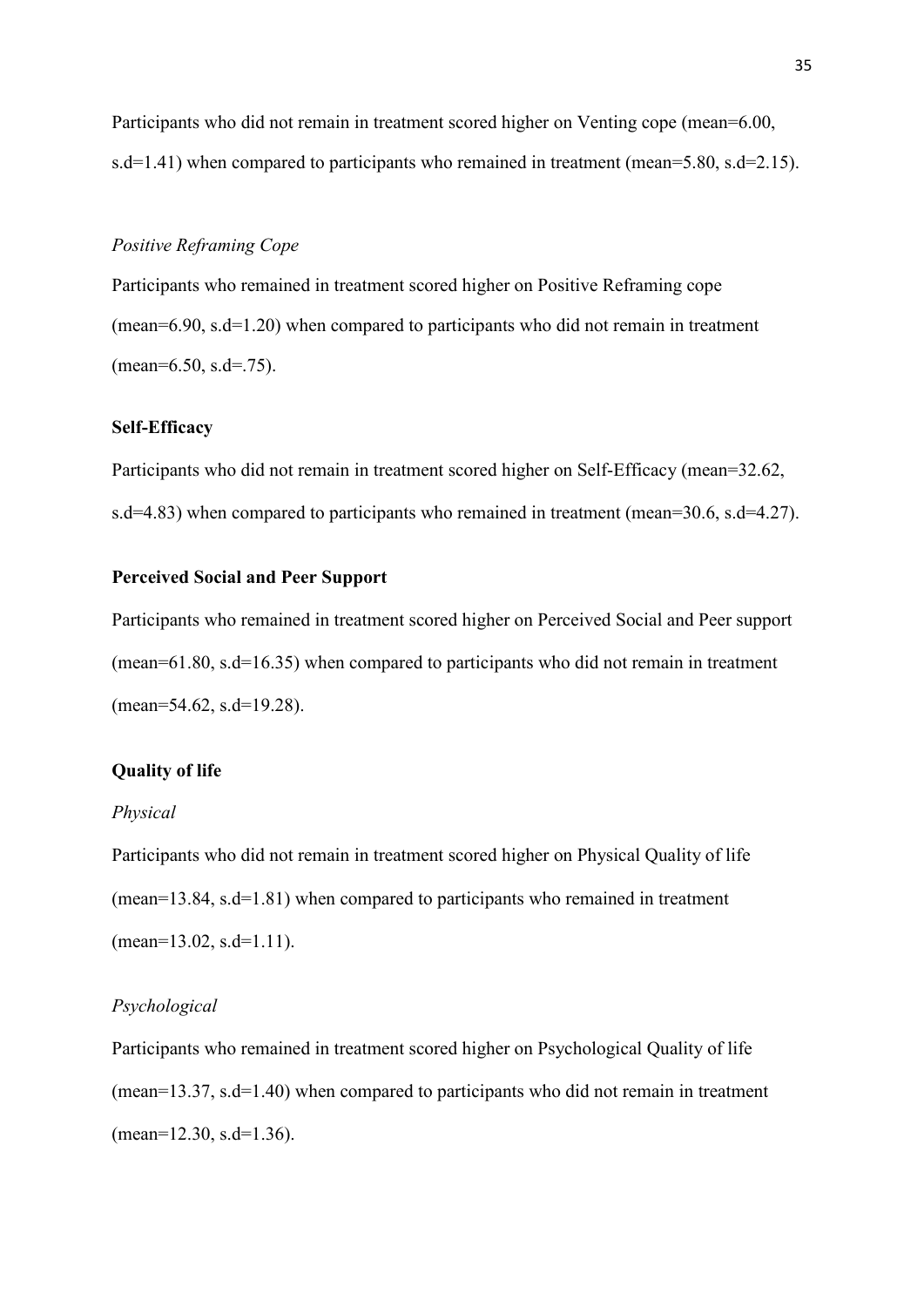# *Social*

Participants who did not remain in treatment scored higher on Social Quality of life (mean=13.33, s.d=2.29) when compared to participants who remained in treatment (mean=13.00, s.d=2.76).

# *Environmental*

Participants who did not remain in treatment scored higher on Positive Reframing cope (mean=14.60, s.d=1.82) when compared to participants who remained in treatment (mean=14.00, s.d=2.42).

# **3.4 Tests for Differences**

# **3.4.1 Differences between test and re-test for Group A**

Table 6

*A Wilcoxon Test analyses the differences between the Test and Re-test for Group A with respect to Coping skills, self-efficacy, social and peer support with Quality of life* 

| <b>Variables</b>               | Mean | <b>Standard Deviation</b>          | Mean    | <b>Standard Deviation</b>       |
|--------------------------------|------|------------------------------------|---------|---------------------------------|
|                                | m    | s.d                                | m       | s.d                             |
| <b>Coping Skills Subscales</b> |      |                                    |         |                                 |
|                                |      | <b>Self-Distraction</b>            |         | <b>Emotional Support Coping</b> |
| Test                           | 7.33 | 1.15                               | 5.00    | 1.00                            |
| Re-test                        | 6.67 | .58                                | 5.33    | 1.53                            |
|                                |      | <b>Use of Instrumental Support</b> | Venting |                                 |
| <b>Test</b>                    | 6.33 | 1.53                               | 4.67    | 1.15                            |
| Re-test                        | 6.67 | 1.53                               | 6.00    | 1.73                            |

**Positive Reframing**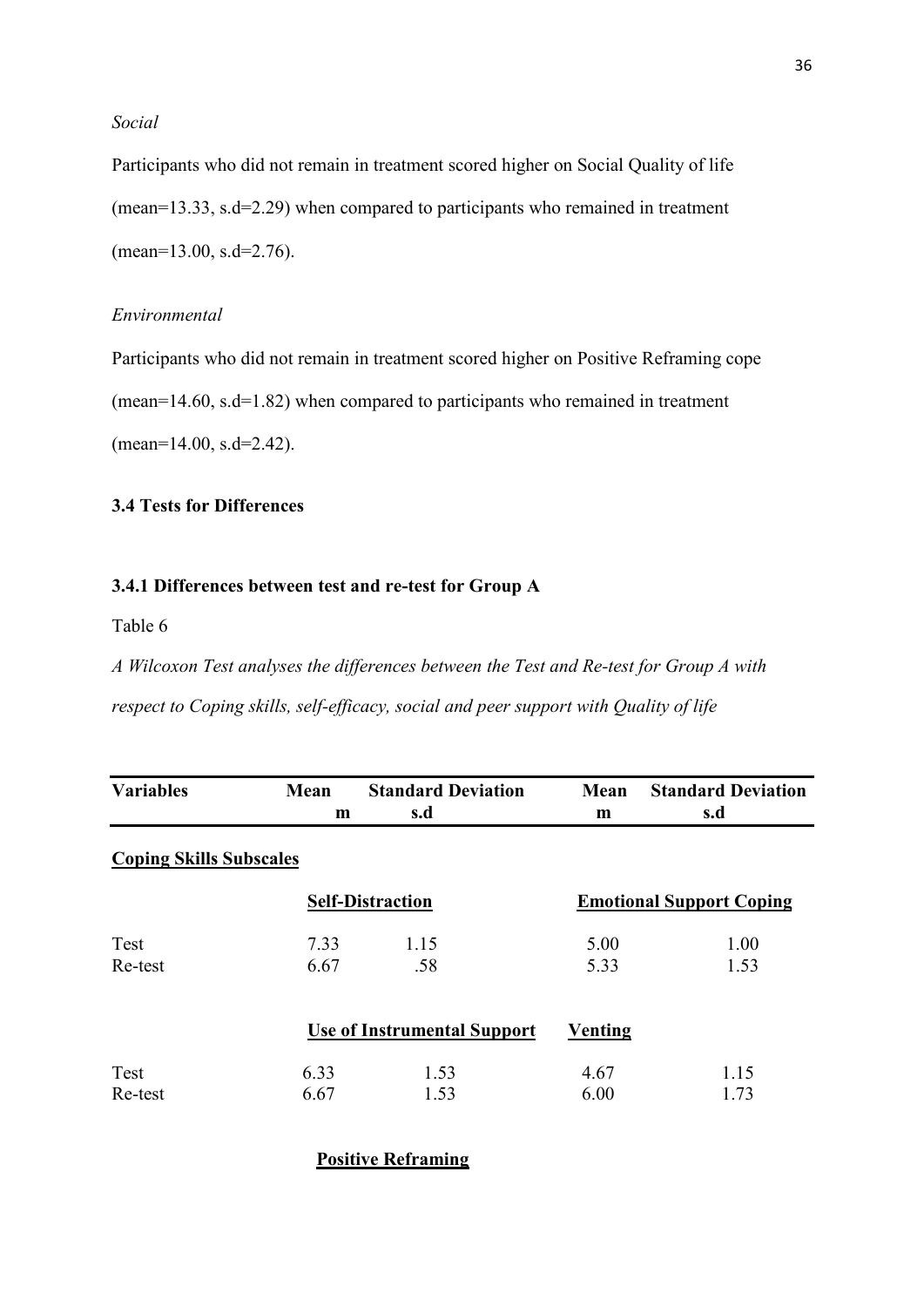| Test   | 5.67 | 1.15 |
|--------|------|------|
| Retest | 7.33 | .58  |

## **Quality of Life Domains**

|                                           | Physical       |              |               | Psychological  |              |
|-------------------------------------------|----------------|--------------|---------------|----------------|--------------|
| Test<br>Re-test                           | 14.48<br>15.46 | 1.32<br>3.04 |               | 12.44<br>12.67 | 1.02<br>1.76 |
|                                           | <b>Social</b>  |              | Environmental |                |              |
| Test                                      | 14.67          | 1.33         | 14.50         | 2.60           |              |
| Re-test                                   | 11.11          | 4.68         | 14.67         | 5.01           |              |
| <b>Variables</b>                          | ${\bf m}$      | s.d          |               |                |              |
| <b>Self-Efficacy</b>                      |                |              |               |                |              |
| Test                                      | 32.06          | 7.21         |               |                |              |
| Re-test                                   | 29.67          | 2.89         |               |                |              |
| <b>Perceived Social</b><br>& Peer Support |                |              |               |                |              |
| Test                                      | 61.67          | 8.50         |               |                |              |
| Re-test                                   | 54.00          | $18.25*$     |               |                |              |

*\*P is significant at the 0.05 level* 

A Wilcoxon Test found that there was a statistical significant difference found between levels of Social and Peer support between the first test and the re-test of Group A with scores decreasing. There was no statistical difference found with the remainder three Variables (Coping Skills, Self-Efficacy and Quality of life) of participants attending Group A (stabilising group). Results are as follows;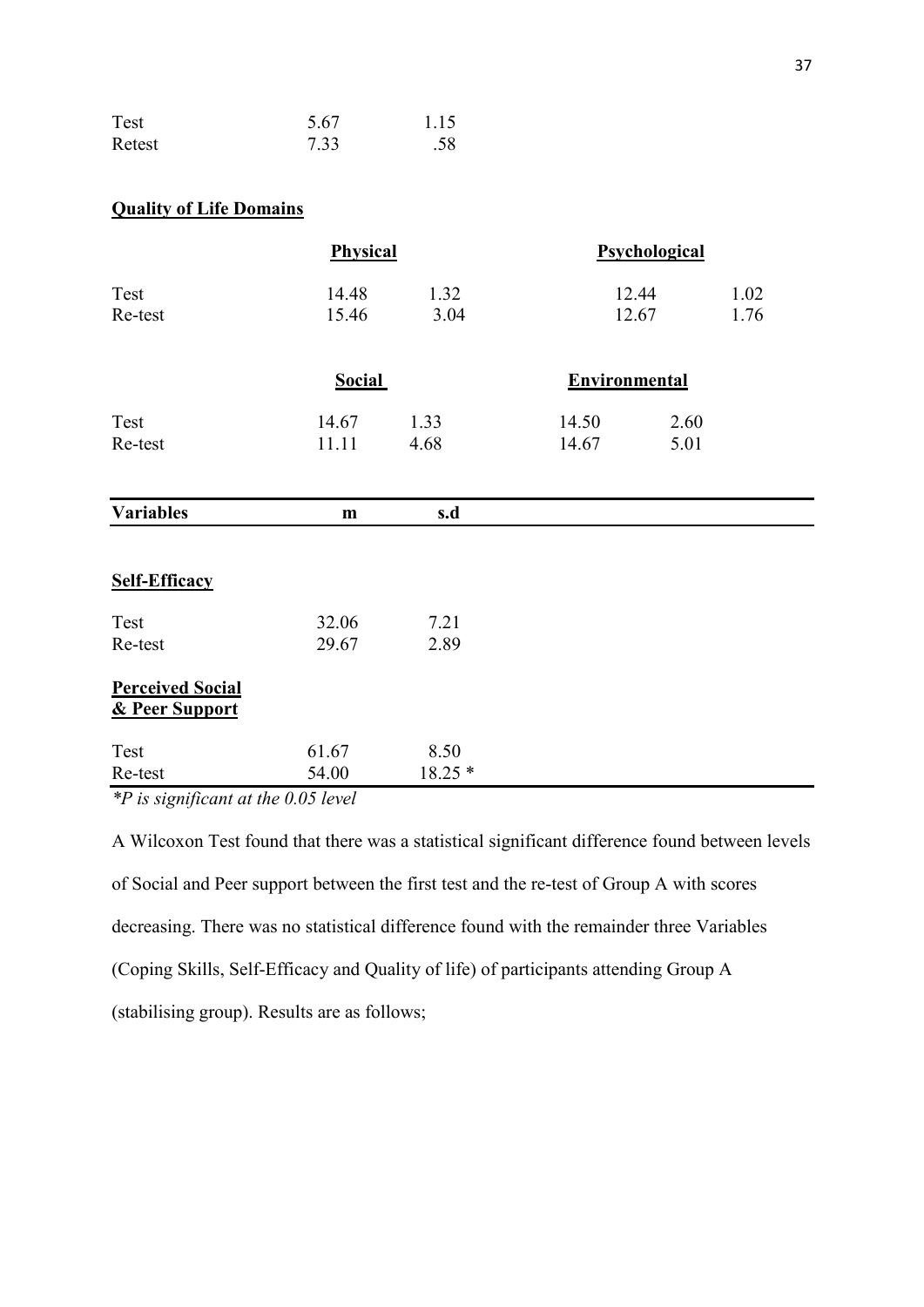

#### *Bar Chart 1 showing comparison of means between Test and Re-test for Group A*

#### **Coping Skills**

## *Self -Distraction Cope*

There was no statistically significant difference on Self-Distraction coping styles between Test 1 and 2 ( $z = -0.816$ ,  $p = 0.414$ ). There was a decrease in scores found in the re-test with the mean score reducing from  $7.3$ (s.d=1.15) to  $6.67$ (s.d=.58).

## *Emotional Support Cope*

There was no statistical significant difference on Emotional Support coping styles between Test 1 and 2 ( $z = -1.00$ ,  $p = .317$ ). There was an increase in scores found in the re-test Increasing from  $5.00(s.d=1.00)$  to  $5.33(s.d=1.53)$ .

## *Use of Instrumental Support Cope*

There was no statistical significant difference on the Use of Instrumental Support coping styles between Test 1 and 2 ( $z = -0.447$ ,  $p = 0.655$ ). There was an increase in scores found in the re-test increasing from  $6.33$ (s.d=1.53) to  $6.67$ (s.d=1.53).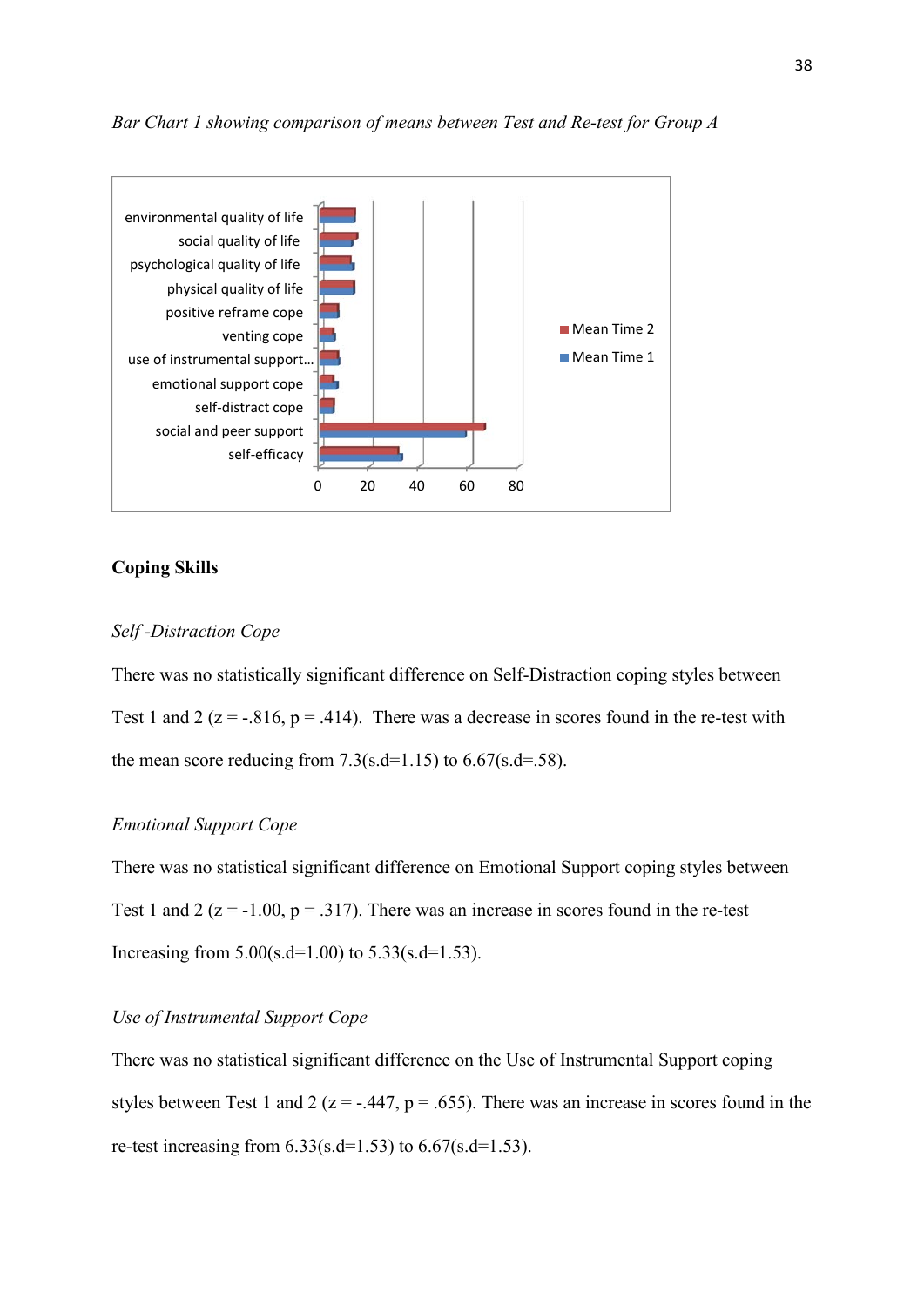## *Venting Cope*

There was no statistical significant difference on Venting coping styles between Test1 and 2  $(z = -1.342, p = .180)$ . There was an increase in scores found in the re-test increasing from 4.67(s.d=1.15) to 6.00(1.73).

## *Positive Reframing Cope*

There was no statistical significant difference on Positive Reframing coping styles between Test 1 and 2 ( $z = -1.633$ ,  $p = 0.102$ ). There was an increase in scores found in re-test increasing from  $5.67$ (s.d=1.15) to  $7.33$ (s.d=0.58).

#### **Self-Efficacy**

There was no statistical significant difference on levels of Self-Efficacy between Test 1 and 2  $(z = -0.816, p = 0.414)$ . There was a decrease in scores found in the re-test with scores decreasing from  $32.08$ (s.d=7.21) to  $29.67$ (s.d=2.89).

## **Perceived Social and Peer Support**

There was a statistical significant difference on Perceived Social and Peer Support between the Test 1 and 2 ( $z = -1.069$ ,  $p = 0.285$ ). There was a large decrease in scores found in the retest with scores decreasing from  $61.67$ (s.d=8.50) to  $54.00$ (s.d=18.25).

## **Quality of life**

#### *Physical*

There was no statistical significant difference on Physical Quality of life between Test 1 and  $2 (z = -0.272, p = 0.785)$ . There was an increase in scores found in the second capture with scores increasing from  $14.48(s.d=1.15)$  to  $15.46(s.d=0.58)$ .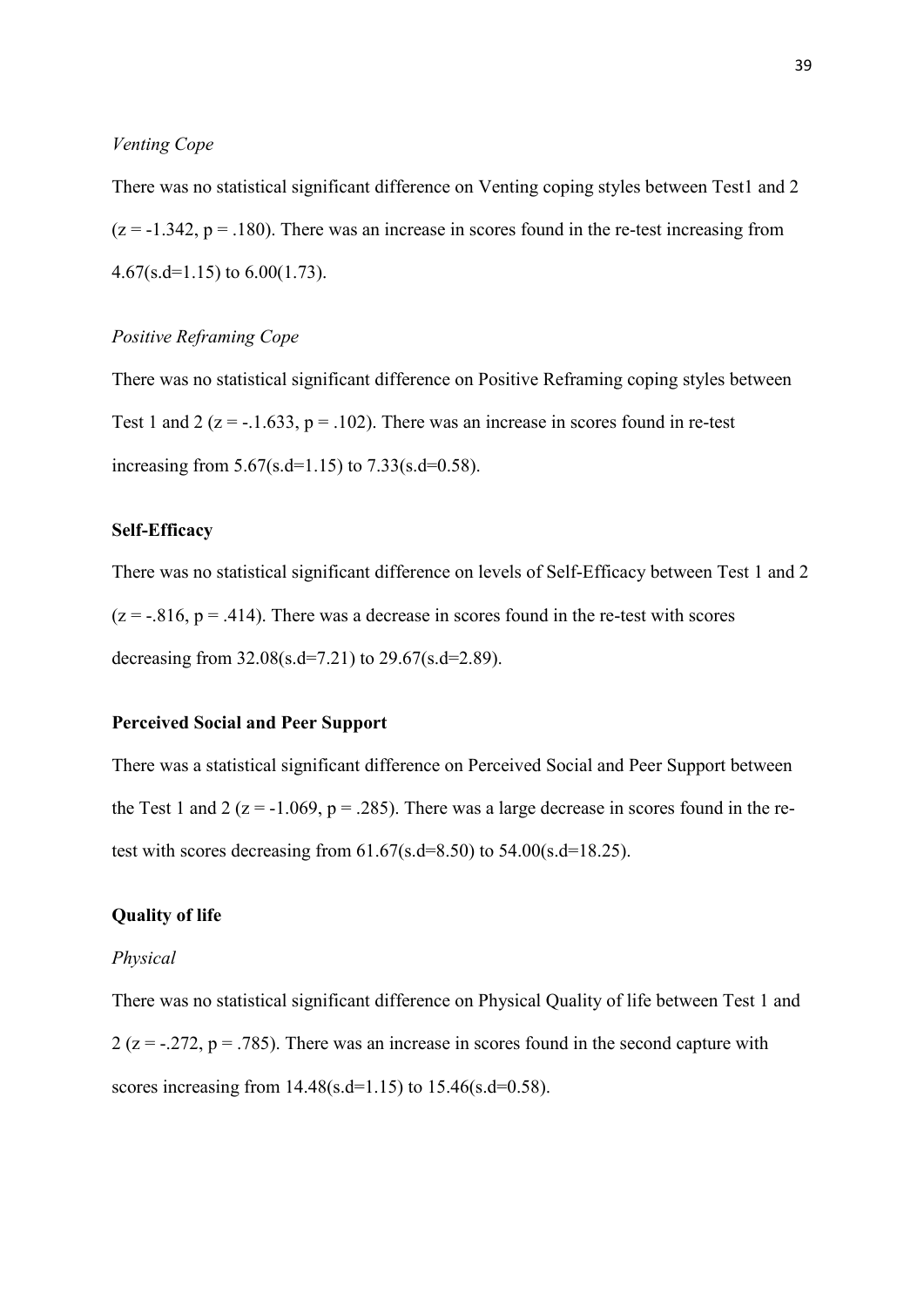## *Psychological*

There was no statistical significant difference on Psychological Quality of life between Test 1 and 2 ( $z = -0.577$ ,  $p = 0.564$ . There was an increase in scores found in the re-test with scores increasing from 12.44(s.d=1.02) to 12.67(s.d=1.76).

## *Social*

There was no statistical significant difference on Social Quality of life between Test 1 and 2

 $(z = -1.069, p = .285)$ . There was a decrease in scores found in the re-test with scores

decreasing from  $14.67$ (s.d=1.33) to  $11.11$ (s.d=4.68).

#### *Environmental*

There was no statistical significant difference on Environmental Quality of life between Test 1 and 2 ( $z = 0$ ,  $p = 1$ ). There was an increase in scores found in the re-test with scores increasing from  $14.50(s.d=2.60)$  to  $14.67(s.d=5.01)$ .

#### **3.4.2 Differences between test and re-test for Group B**

#### Table 7

*A Wilcoxon Test analyses the differences between the test and re-test for Group B with respect to coping skills, self-efficacy, social and peer support and Quality of life* 

| <b>Variables</b>               | Mean<br>m    | <b>Standard Deviation</b><br>s.d   | Mean<br>m    | <b>Standard Deviation</b><br>s.d |
|--------------------------------|--------------|------------------------------------|--------------|----------------------------------|
| <b>Coping Skills Subscales</b> |              |                                    |              |                                  |
|                                |              | <b>Self-Distraction</b>            |              | <b>Emotional Support Coping</b>  |
| Test<br>Re-test                | 5.14<br>5.29 | 1.67<br>.95                        | 6.71<br>6.83 | 1.60<br>1.17                     |
|                                |              | <b>Use of Instrumental Support</b> | Venting      |                                  |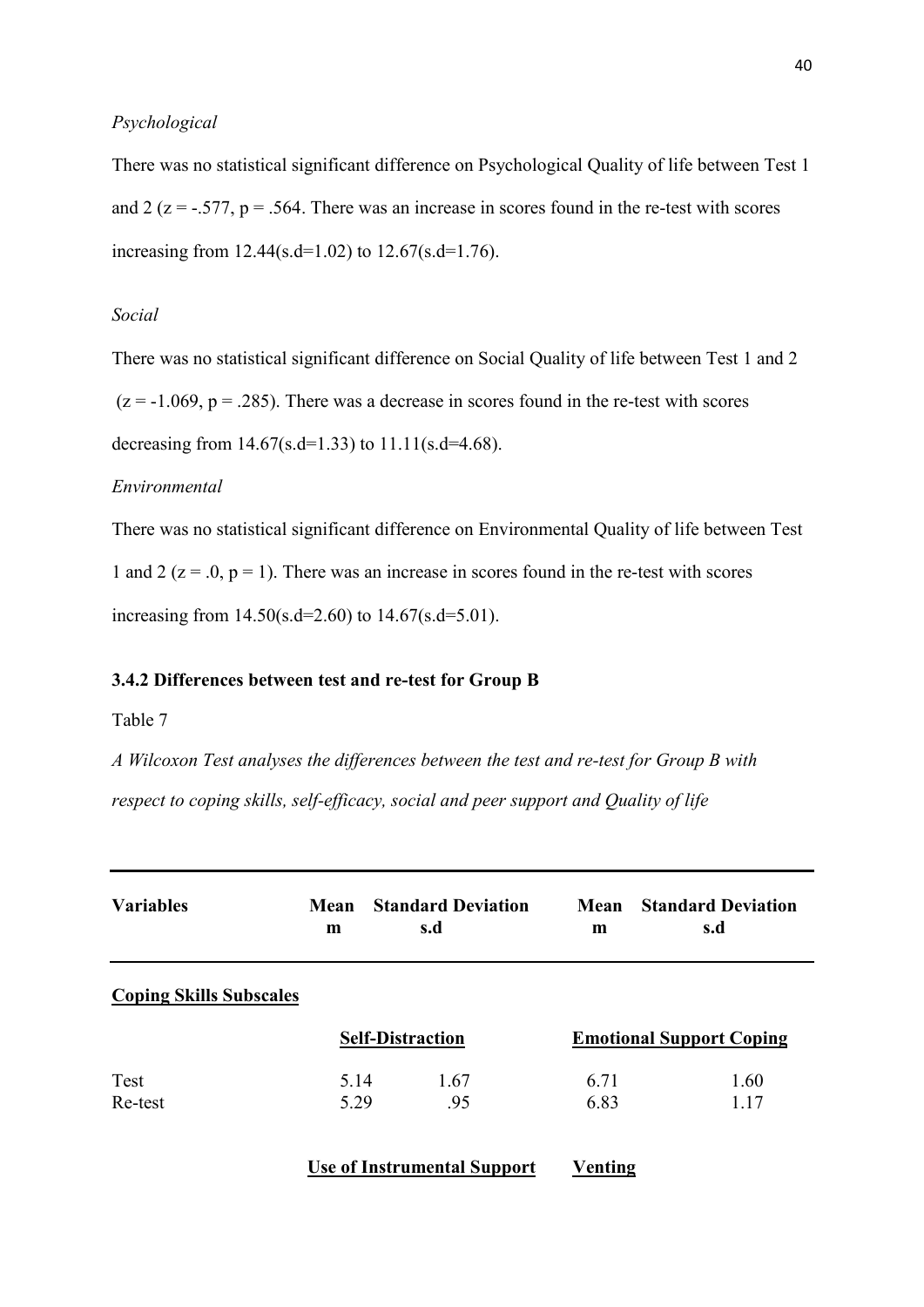| Test    | 7.43 | 1.51 | 5.71 | 2.36 |
|---------|------|------|------|------|
| Re-test | 6.86 | 1.56 | 5.00 | 2.08 |

## **Positive Reframing**

| Test    | 7.00 | 1.15 |
|---------|------|------|
| Re-test | 6.86 | 1.46 |

## **Quality of Life Domains**

|                                           | Physical       |                   | Psychological        |              |
|-------------------------------------------|----------------|-------------------|----------------------|--------------|
| Test<br>Re-test                           | 13.37<br>13.31 | 1.96<br>1.22      | 13.10<br>12.00       | 1.43<br>1.54 |
|                                           | <b>Social</b>  |                   | <b>Environmental</b> |              |
| Test<br>Re-test                           | 12.67<br>14.67 | 2.21<br>3.17      | 13.64<br>13.77       | 1.41<br>1.23 |
| <b>Variables</b>                          | $\mathbf{m}$   | s.d               |                      |              |
| <b>Self-Efficacy</b>                      |                |                   |                      |              |
| Test<br>Re-test                           | 32.71<br>31.14 | 4.11<br>4.02      |                      |              |
| <b>Perceived Social</b><br>& Peer Support |                |                   |                      |              |
| Test<br>Re-test                           | 58.29<br>65.86 | 17.23<br>$10.85*$ |                      |              |

*\*P is significant at the 0.05 level* 

A Wilcoxon Test found that there was a statistical significant difference found in levels of Perceived Social and Peer support with participants of Group B between the test and re-test. There was no statistical significant difference found between the two studies with the three remainder variables Coping skills, Self-Efficacy and Quality of life. Results are as follows;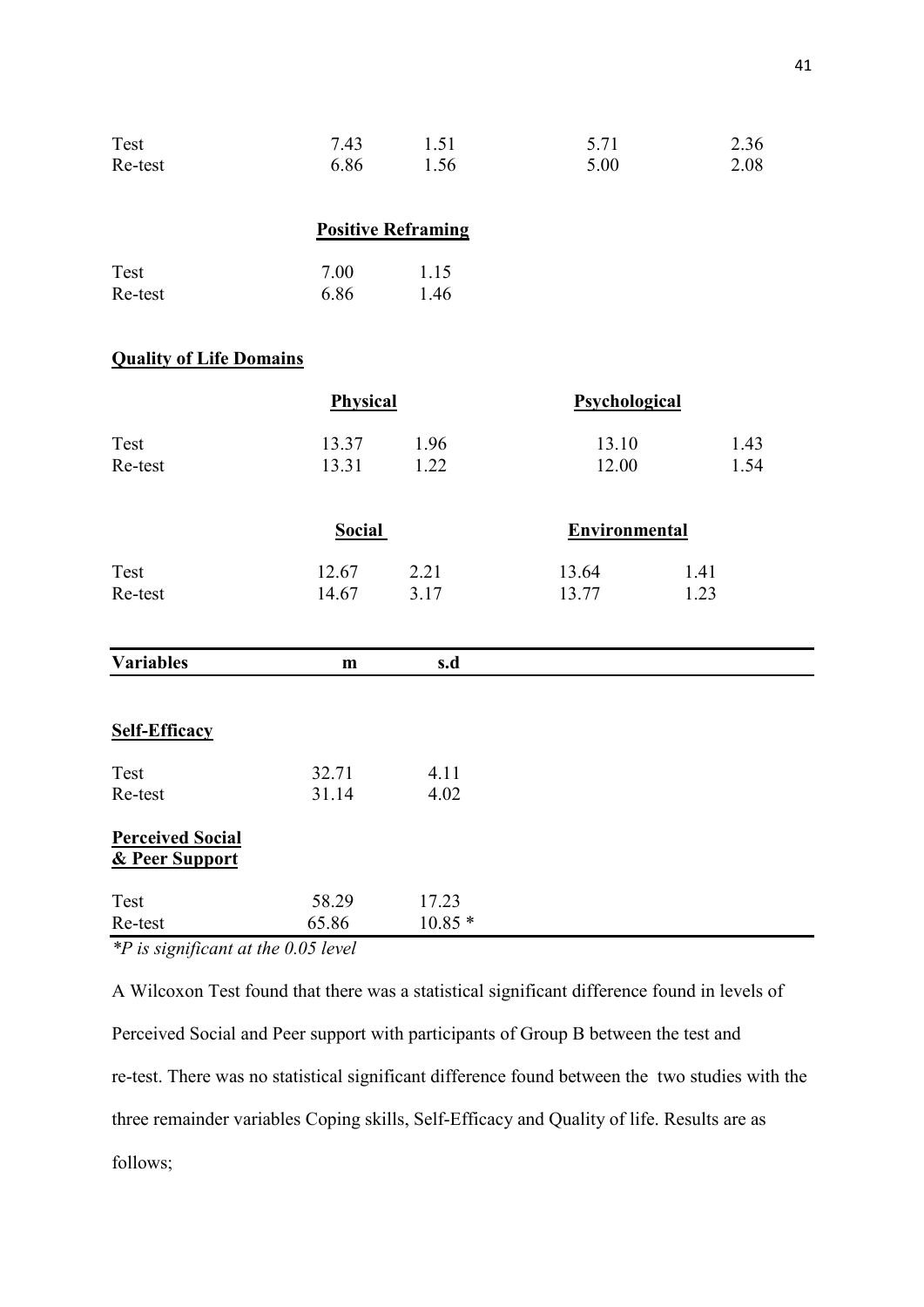

*Bar Chart 2 showing comparison of mean scores between Test and Re-test Group B* 

## **Coping Skills**

## *Self -Distraction Cope*

There was no statistically significant difference on Self-Distraction coping styles between Test 1 and 2 ( $z = -0.276$ ,  $p = 0.783$ . There was an increase in scores found in the re-test with the mean score increasing from  $5.14$ (s.d=1.67) to  $5.29$ (s.d=.95).

#### *Emotional Support Cope*

There was no statistical significant difference on Emotional Support coping styles between Test 1 and 2 ( $z = 1.414$ ,  $p = 0.157$ ). There was an increase in scores found in the re-test increasing from  $6.7$ (s.d=1.60) to  $6.83$ (s.d=1.17).

## *Use of Instrumental Support Cope*

There was no statistical significant difference on the Use of Instrumental Support coping styles between Test 1 and 2 ( $z = -1.069$ ,  $p = 0.285$ . There was a decrease in scores found in the re-test reducing from  $7.43$ (s.d=1.51) to 6.86s.d=1.56).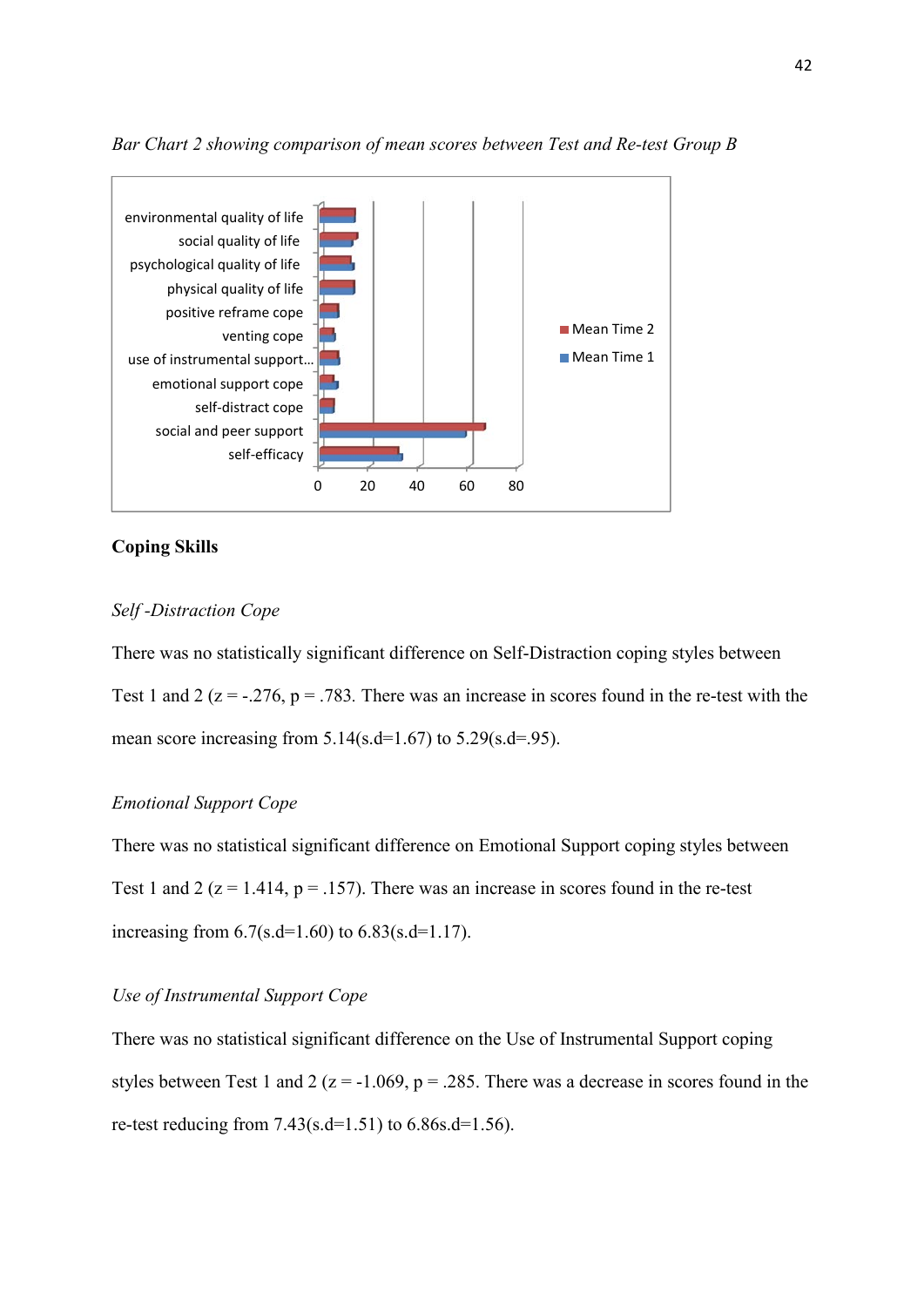## *Venting Cope*

There was no statistical significant difference on Venting coping styles between Test 1 and 2  $(z = -0.962 \text{ p} = 0.336)$ . There was a decrease in scores found in the re-test with the mean score decreasing from 5.71 (s.d=2.36)to  $5.00$ (s.d=2.08).

## *Positive Reframing Cope*

There was no statistical significant difference on Positive Reframing coping styles between Test 1 and 2 ( $z = -0.322$ ,  $p = 0.748$ ). There was a decrease in scores found in re-test with the mean decreasing from 7.00 (s.d=1.15)to  $6.86$ (s.d-1.46).

#### **Self-Efficacy**

There was no statistical significant difference on levels of Self-Efficacy between Test 1 and 2  $(z = -1.802, p = .072)$ . There was a decrease in scores found in the re-test with the mean score decreasing from  $32.71$ (s.d=4.11) to  $31.14$ (s.d=4.02).

## **Perceived Social and Peer Support**

There was a statistically significant difference on Perceived Social and Peer Support between test 1 and 2 ( $z = -2.028$ ,  $p = .043$ ). There was an increase in scores found in the re-test with the mean score increasing from  $58.29$ (s.d-17.23) to  $65.86$ (s.d=10.85).

## **Quality of life**

#### *Physical*

There was no statistical significant difference on Physical Quality of life between Test 1 and 2 ( $z = -0.085$ ,  $p = 0.933$ ). There was a decrease in scores found in the re-test with the mean decreasing from  $13.37$ (s.d=1.96) to  $13.31$ (s.d=1.22).

## *Psychological*

There was no statistical significant difference on Psychological Quality of life between Test 1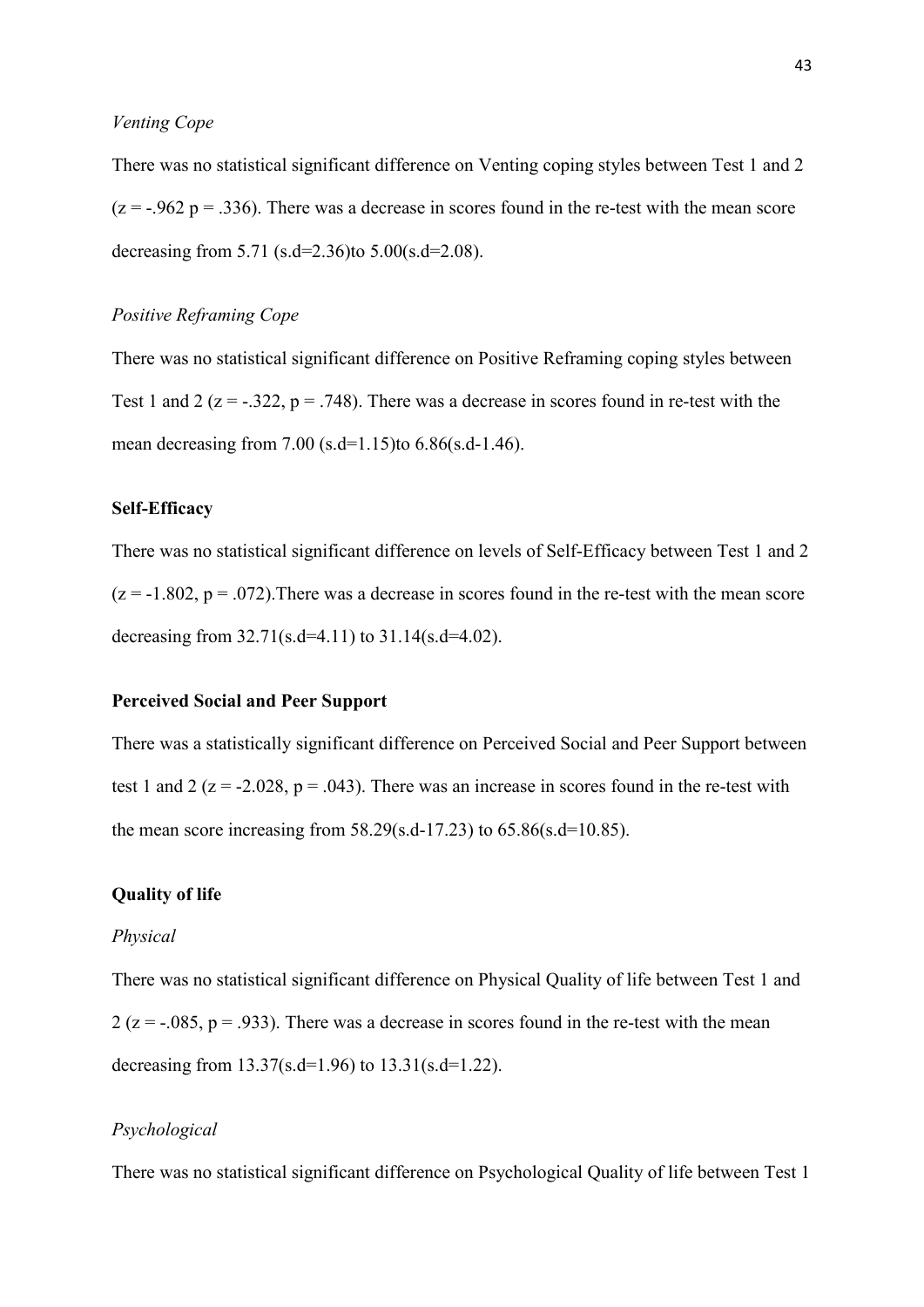and 2 ( $z = -1.270$ ,  $p = .204$ ). There was a decrease in scores found in the re-test with mean score decreasing from 13.10(s.d=1.43) to 12.00(s.d=1.54).

## *Social*

There was a no statistical significant difference on Social Quality of life between Test 1 and 2  $(z = -1.59, p = .112$ . There was an increase in scores found in the re-test with scores increasing from 12.67(s.d=2.21) to 14.67(s.d=3.17).

## *Environmental*

There was no statistical significant difference on Environmental Quality of life between Test 1 and 2 ( $z = -0.512$ ,  $p = 0.609$ ). There was an increase in scores found in the re-test with scores increasing from 13.64(s.d=1.41) to 13.77(s.d=1.23).

## **3.4.3 Differences between Males and Females**

Table 8

*A Mann-Whitney U test to show Gender differences across the four identified Variables.* 

*Means and Standard Deviations are also compared to show differences.* 

| <b>Variables</b>               | Mean<br>m               | <b>Standard Deviation</b><br>s.d   | m              | <b>Mean</b> Standard Deviation<br>s.d |
|--------------------------------|-------------------------|------------------------------------|----------------|---------------------------------------|
| <b>Coping Skills Subscales</b> |                         |                                    |                |                                       |
|                                | <b>Self-Distraction</b> |                                    |                | <b>Emotional Support Coping</b>       |
| Male<br>Female                 | 5.73<br>7.33            | 1.72<br>1.15                       | 6.45<br>6.67   | 1.53<br>1.53                          |
|                                |                         | <b>Use of Instrumental Support</b> | <b>Venting</b> |                                       |
| Male<br>Female                 | 7.14<br>7.33            | 1.21<br>1.15                       | 5.59<br>7.33   | 1.92<br>1.15                          |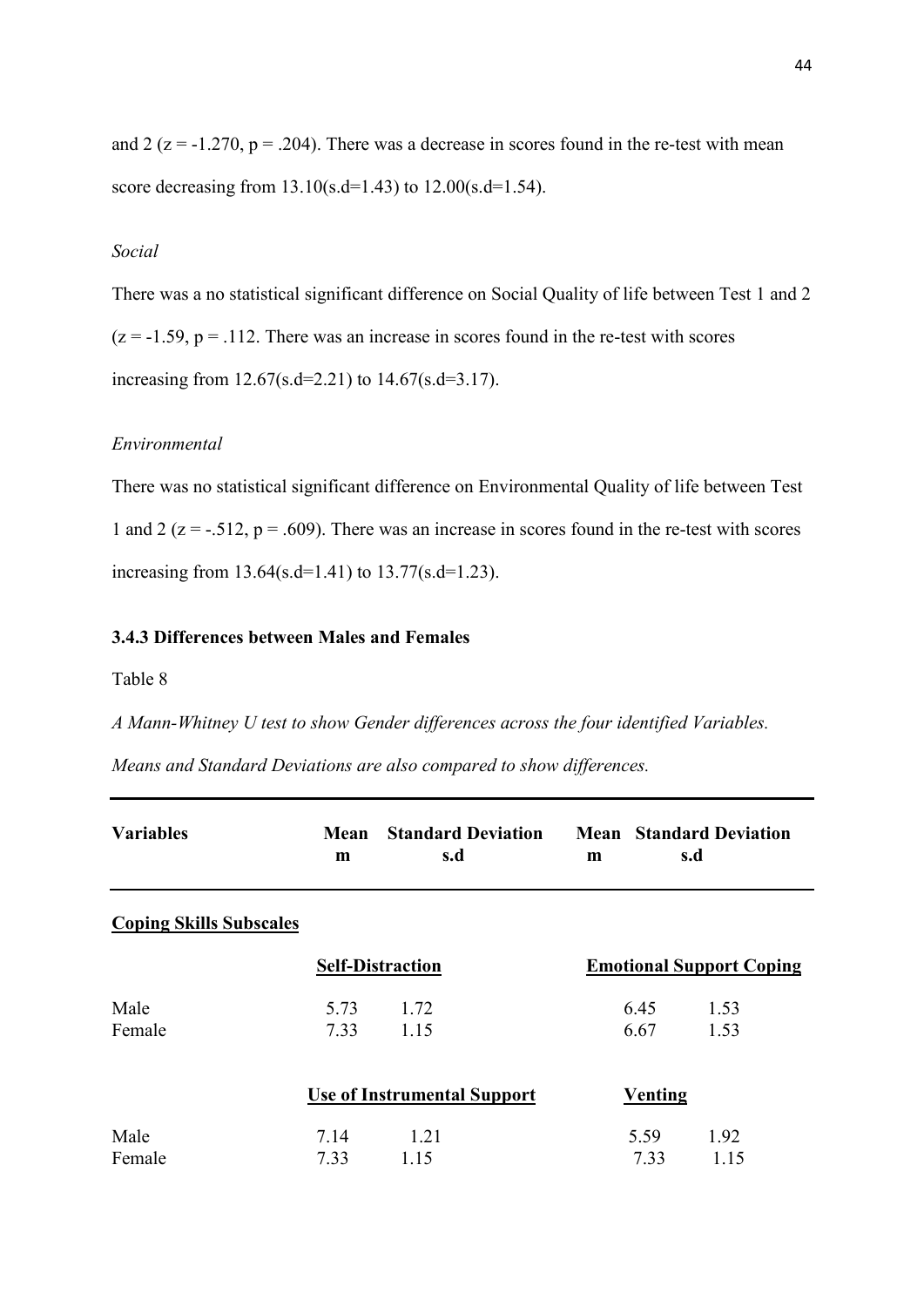#### **Positive Reframing**

| Male   | 6.55 | 1.40 |
|--------|------|------|
| Female | 7.60 | 1.00 |

#### **Quality of Life Domains**

|                                           | Physical       |                |                      | Psychological   |  |
|-------------------------------------------|----------------|----------------|----------------------|-----------------|--|
| Male<br>Female                            | 13.68<br>15.81 | 1.82<br>2.82   | 12.75<br>10.89       | 1.54<br>$1.02*$ |  |
|                                           | <b>Social</b>  |                | <b>Environmental</b> |                 |  |
| Male<br>Female                            | 13.06<br>13.78 | 3.08<br>4.29   | 14.33<br>14.67       | 1.96<br>1.15    |  |
| <b>Variables</b>                          | m              | s.d            |                      |                 |  |
| <b>Self-Efficacy</b>                      |                |                |                      |                 |  |
| Male<br>Female                            | 31.32<br>30.33 | 5.43<br>3.21   |                      |                 |  |
| <b>Perceived Social</b><br>& Peer Support |                |                |                      |                 |  |
| Male<br>Female                            | 57.45<br>63.67 | 14.54<br>14.83 |                      |                 |  |

*\*P is significant at the 0.05 level* 

A Mann Whitney U Test was used to find if there was a Gender difference between all Variables. The Mann Whitney U test found that there was a statistically significant difference with scores of Psychological Quality of life between Males and Females with Males scoring much higher however there was no statistical significant difference found with Coping skills, Self-Efficacy, Perceived Social and Peer Support or with the remainder three domains of Quality of life. Means and Standard Deviations for both Males and Females were used to compare differences. There were 22 males compared with 3 females. Results are as follows;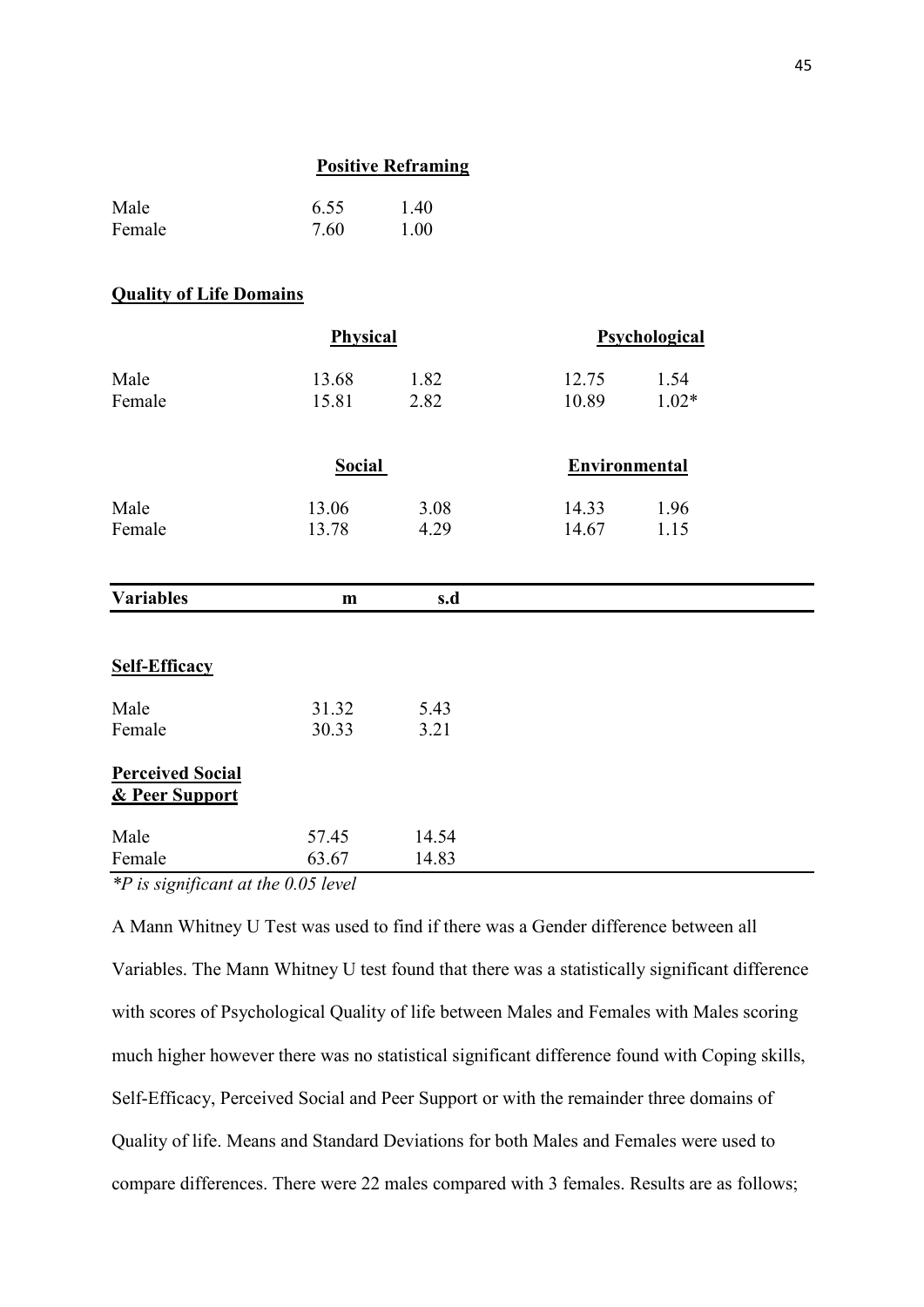## **Coping Skills**

#### *Self -Distraction Cope*

Females and males and Males did not differ significantly in Self-Distraction Cope ( $U =$ 14.00,  $p = .101$ ). Males (mean=5.73; s.d=1.723) scored higher when compared with females (mean=7.33, s.d=1.155)

#### *Emotional Support Cope*

Females and Males did not differ significantly in Emotional Support cope ( $U = 31.00$ ,  $p =$ .863). Females (mean=6.67; s.d=1.528) scored higher when compared with males (mean=6.45, s.d=1.533).

## *Use of Instrumental Support Cope*

Females and Males did not differ significantly in Use of Instrumental Cope ( $U = 30.50$ ,  $p =$ .812). Females (mean=7.33; s.d=1.155) scored higher when compared with males (mean=7.14, s.d=1.207).

## *Venting Cope*

Females and Males did not differ significantly in Venting Cope ( $U = 15.00$ ,  $p = .120$ ), Females (mean=7.33; s.d=1.919) scored higher when compared with males (mean=5.59, s.d=1.155).

## *Positive Reframing Cope*

Females and Males did not differ significantly in Positive Reframing cope ( $U = 28.00$ ,  $p =$ .665). Females (mean=7.60; s.d=1.00) scored higher when compared with males (mean=6.55,  $s.d=1.405$ ).

## **Self-Efficacy**

Females and Males did not differ significantly in levels of Self-Efficacy ( $U = 27.5$ ,  $p = .643$ ).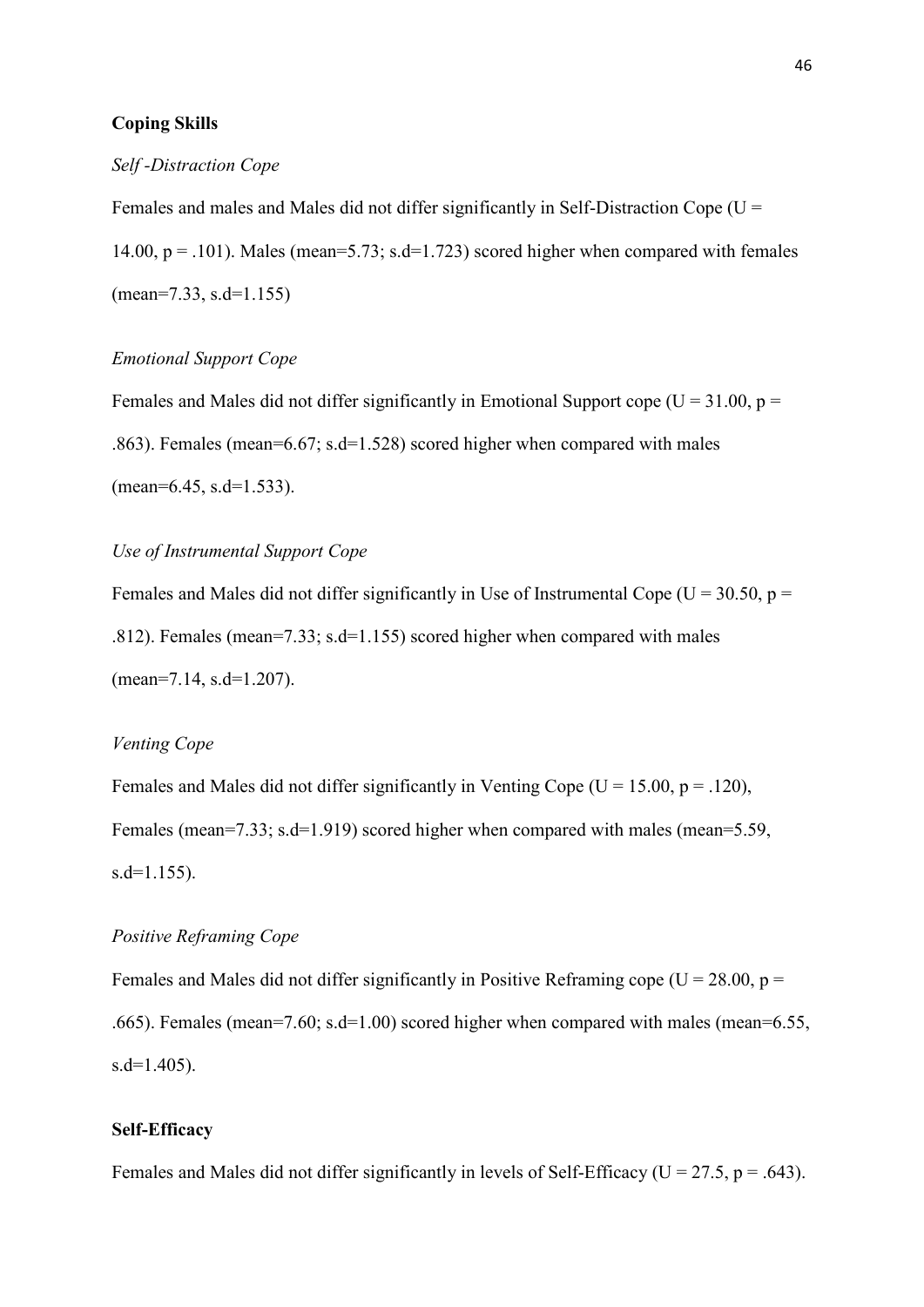Males (mean=31.32; s.d=5.428) scored higher when compared with males (mean=30.33, s.d=3.215).

## **Perceived Social and Peer Support**

Females and Males did not differ significantly in Perceived Social and Peer Support ( $U =$ 21.5,  $p = .335$ ). Females (mean=63.67; s.d=24.826) scored higher when compared with males (mean=57.45, s.d=14.543).

#### **Quality of life**

#### *Physical*

Females and Males did not differ significantly in Physical Quality of life ( $U = 14.50$ ,  $p =$ .119). Females (mean=15.81; s.d=2.819) scored higher when compared with males (mean=13.68, s.d=1.824).

#### *Psychological*

Females and Males differed significantly in Psychological Quality of life (U = 9.5, p = .047). Males (mean=12.75; s.d=1.543) scored higher when compared with females (mean=10.89, s.d=1.018).

### *Social*

Females and Males did not differ significantly in Social Quality of life ( $U = 33.00$ ,  $p = 1.0$ ). Females (mean=13.78; s.d=3.084) scored higher when compared with males (mean=13.06, s.d=4.286).

## *Environmental*

Females and Males did not differ significantly in Environmental Quality of life ( $U = 27.5$ ,  $p =$ .643). Females (mean=14.67; s.d=1.155) scored higher when compared with males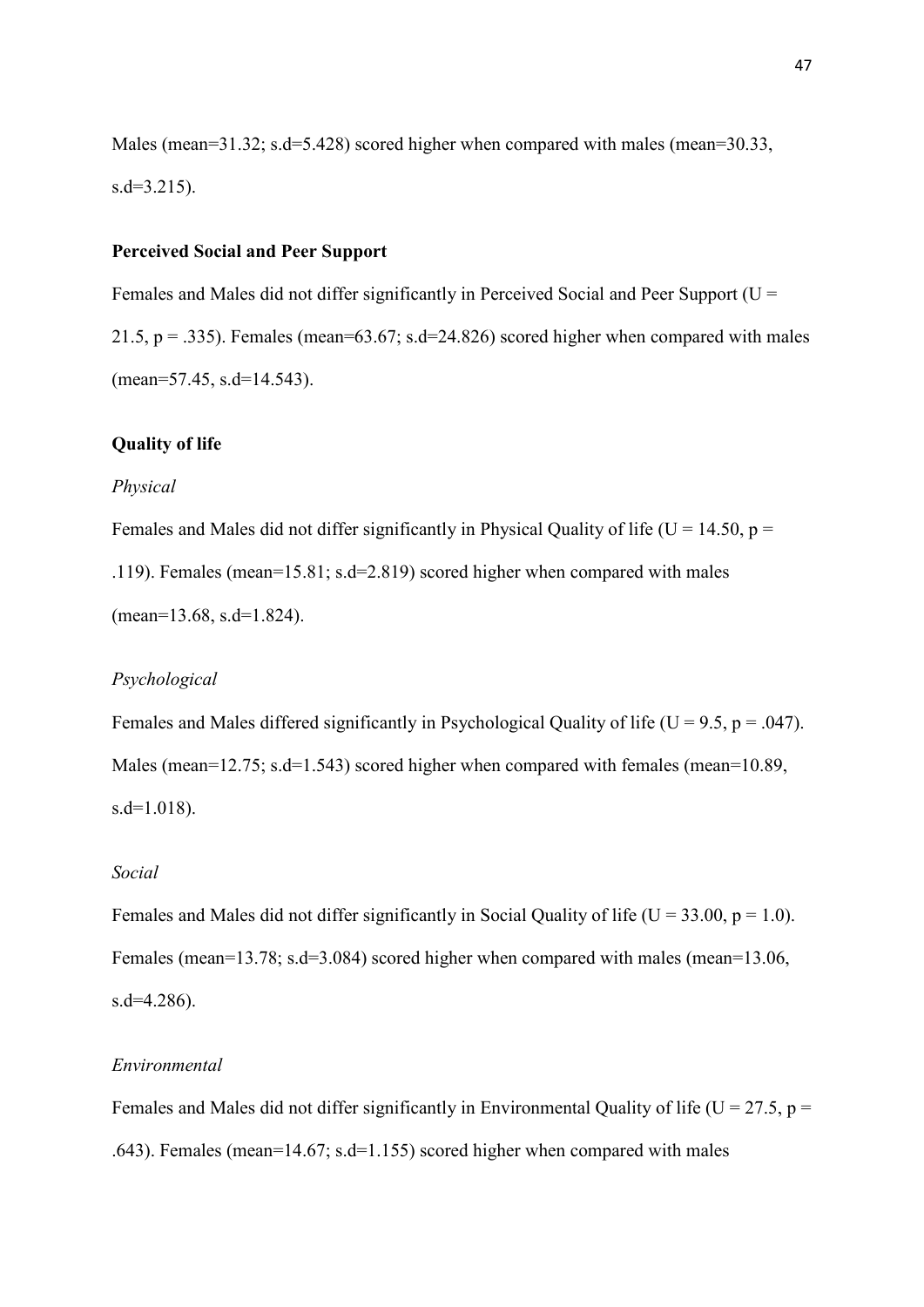(mean=14.33, s.d=1.964).

## **3.4.4 Differences between Group A and Group B**

Table 9

*A Mann Whitney U Test to show for differences across all Variables between Group A and* 

*Group B. Means and Standard Deviations are compared between the two groups.* 

| <b>Variables</b>               | Mean<br>m       | <b>Standard Deviation</b><br>s.d   | $\mathbf{m}$         | <b>Mean</b> Standard Deviation<br>s.d |
|--------------------------------|-----------------|------------------------------------|----------------------|---------------------------------------|
| <b>Coping Skills Subscales</b> |                 |                                    |                      |                                       |
| <b>Coping</b>                  |                 | <b>Self-Distraction</b>            |                      | <b>Emotional Support</b>              |
| Group A<br>Group B             | 6.56<br>5.56    | 1.01<br>1.96                       | 6.00<br>6.75         | 1.22<br>1.61                          |
|                                |                 | <b>Use of Instrumental Support</b> |                      | <b>Venting</b>                        |
| Group A<br>Group B             | 6.67<br>$7.44*$ | 1.12<br>1.15                       | 5.89<br>5.75         | 1.27<br>2.23                          |
|                                |                 | <b>Positive Reframing</b>          |                      |                                       |
| Group A<br>Group B             | 6.33<br>6.75    | 1.22<br>1.44                       |                      |                                       |
| <b>Quality of Life Domains</b> |                 |                                    |                      |                                       |
|                                | Physical        |                                    |                      | Psychological                         |
| Group A<br>Group B             | 14.16<br>13.82  | 1.96<br>2.09                       | 12.37<br>12.61       | 1.67<br>1.60                          |
|                                | <b>Social</b>   |                                    | <b>Environmental</b> |                                       |
| Group A                        | 13.04           | 2.96                               | 15.00                | 2.16                                  |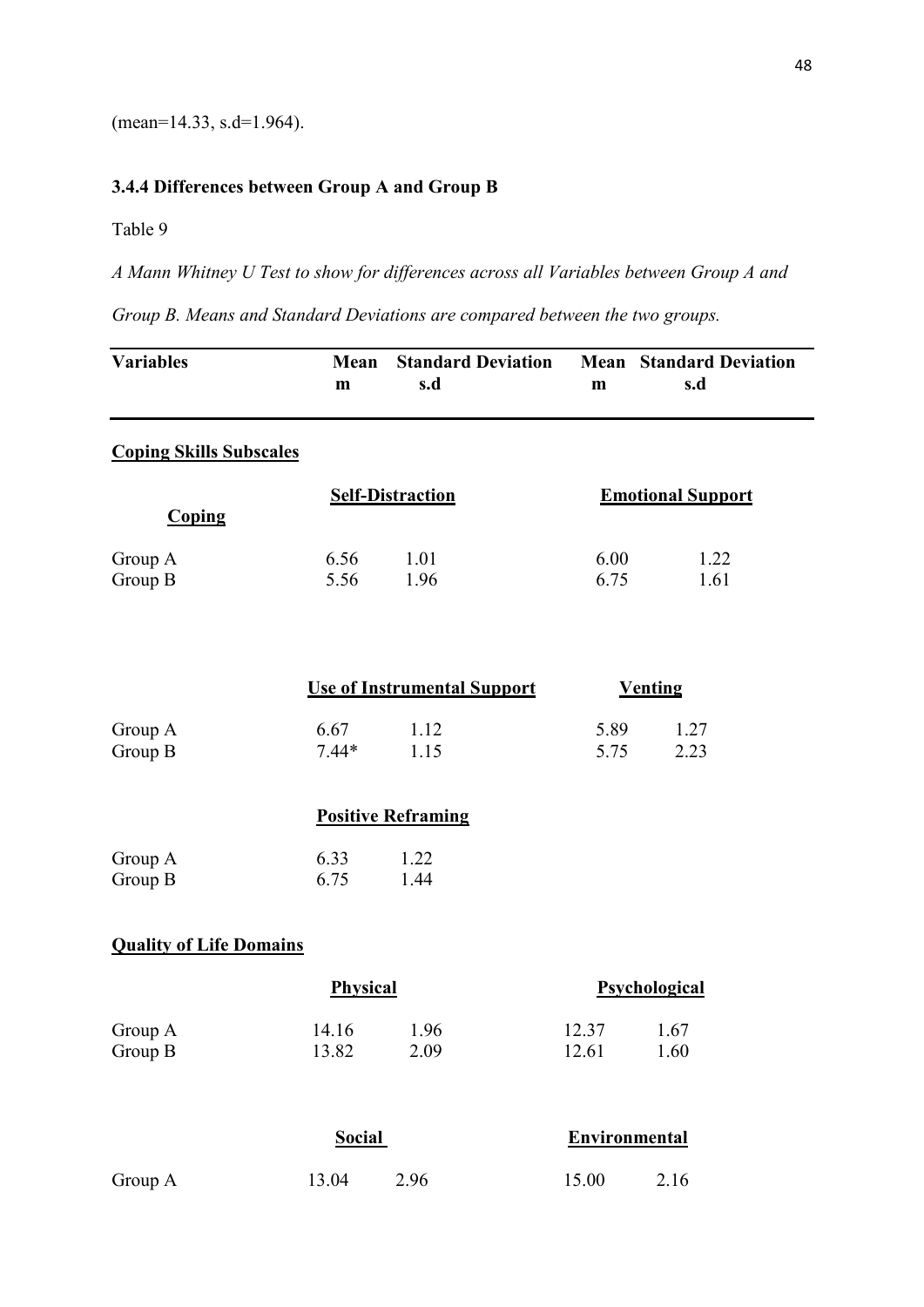| Group B                 | 13.21        | 3.34  | 14.62 | 1.65 |  |
|-------------------------|--------------|-------|-------|------|--|
|                         |              |       |       |      |  |
| <b>Variables</b>        | $\mathbf{m}$ | s.d   |       |      |  |
|                         |              |       |       |      |  |
| <b>Self-Efficacy</b>    |              |       |       |      |  |
| Group A                 | 29.33        | 4.66  |       |      |  |
| Group B                 | 32.25        | 5.28  |       |      |  |
| <b>Perceived Social</b> |              |       |       |      |  |
| & Peer Support          |              |       |       |      |  |
| Group A                 | 57.11        | 13.73 |       |      |  |
| Group B                 | 58.81        | 16.83 |       |      |  |

*Note 1: \* p was approaching statistical significance*.

A Mann Whitney U Test was used to find if there was a difference between all Variables between the two Drug Rehabilitation Programmes. The Mann Whitney U test found that there was no statistically significant difference with scores of Self-Efficacy, Perceived Social and Peer Support or Quality of life however it was found that Instrumental Support cope a approached a significant difference. There was no statistical significant difference in the remainder Cope styles. Means and Standard Deviations were also compared across the two groups Results are as follows

## **Coping Skills**

## *Self -Distraction Cope*

The two groups did not differ significantly in Self Distraction Cope ( $U = 52.00$ ,  $p = .243$ ) with group A (mean=6.56; s.d=1.014) scored higher when compared with Group B (mean=5.56, s.d=1.965).

## *Emotional Support Cope*

The two groups did not differ significantly in Emotional Support Cope ( $U = 45.00$ ,  $p = .115$ ).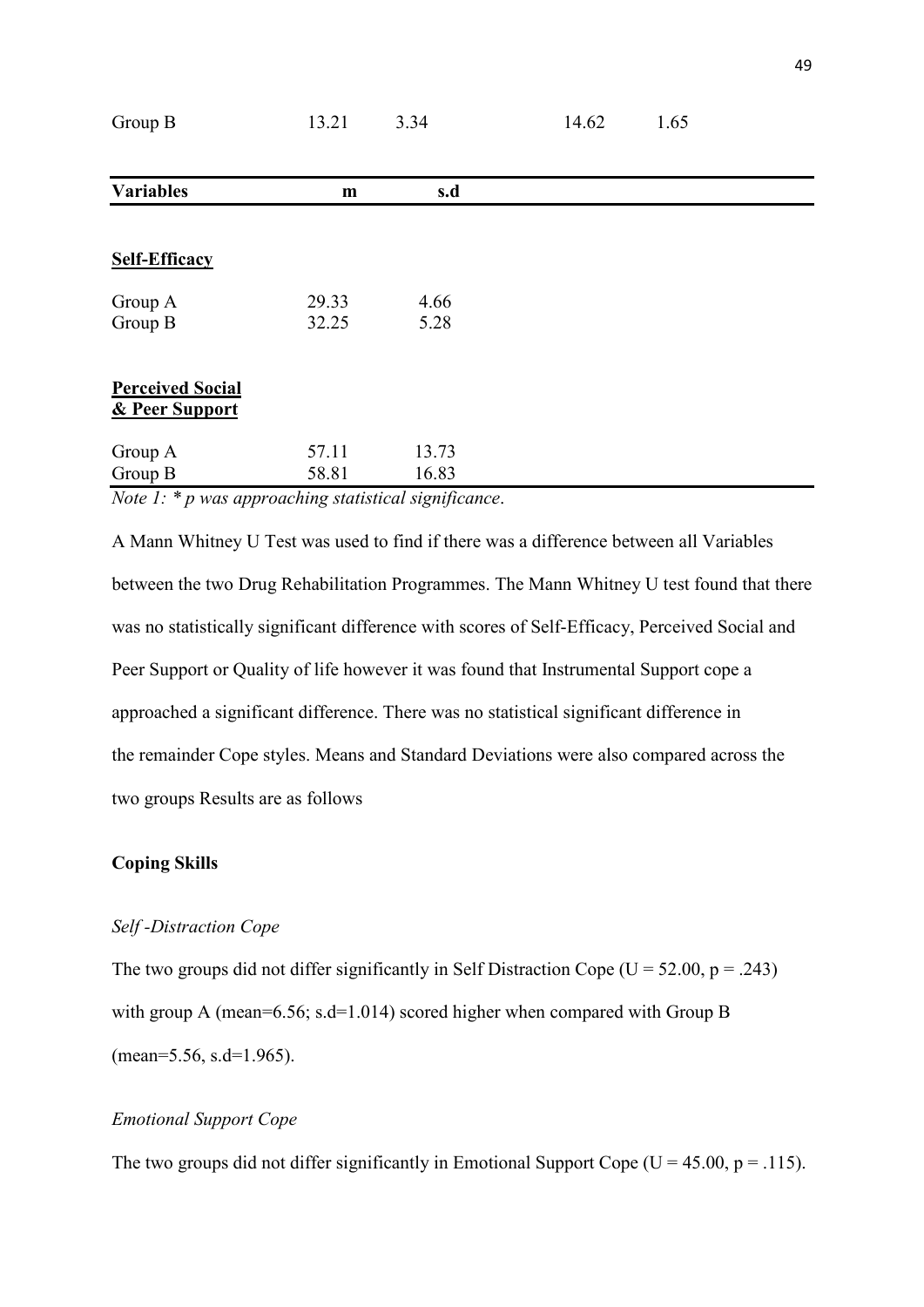Group B (mean=6.00; s.d=1.225) scored higher when compared with the Group A (mean=6.75, s.d=1.612).

## *Use of Instrumental Support Cope*

The differences between the two groups approached a significant difference in the Use of Instrumental Support ( $U = 42.5$ ,  $p = .057$ ). Group B (mean=7.44; s.d=1.153) scored higher when compared with Group A (mean=6.67, s.d=1.118).

## *Venting Cope*

The two groups did not differ significantly in Venting cope ( $U = 67.5$ ,  $p = .792$ ). Group 1 (mean=5.89; s.d=1.269) scored higher when compared with the Group 2 (mean=5.75,  $s.d = 2.236$ .

## *Positive Reframing Cope*

The two groups did not differ significantly in Positive Reframing Cope ( $U = 55.00$ ,  $p = .319$ ). Group B (mean=6.75; s.d=1.438) scored higher when compared with the Group A (mean=6.33, s.d=1.225).

## **Self-Efficacy**

The two groups did not differ significantly in Self-Efficacy ( $U = 39.5$ ,  $p = .063$ ). Group 2 (mean=32.25; s.d=5.285) scored higher when compared with the Group 1 (mean=29.33, s.d=4.664).

#### **Perceived Social and Peer Support**

The two groups did not differ significantly in Perceived Social and Peer support ( $U = 58.00$ ,  $p = .103$ ). Group B (mean=58.81; s.d=16.833) scored higher when compared with Group A (mean=57.11, s.d=13.734).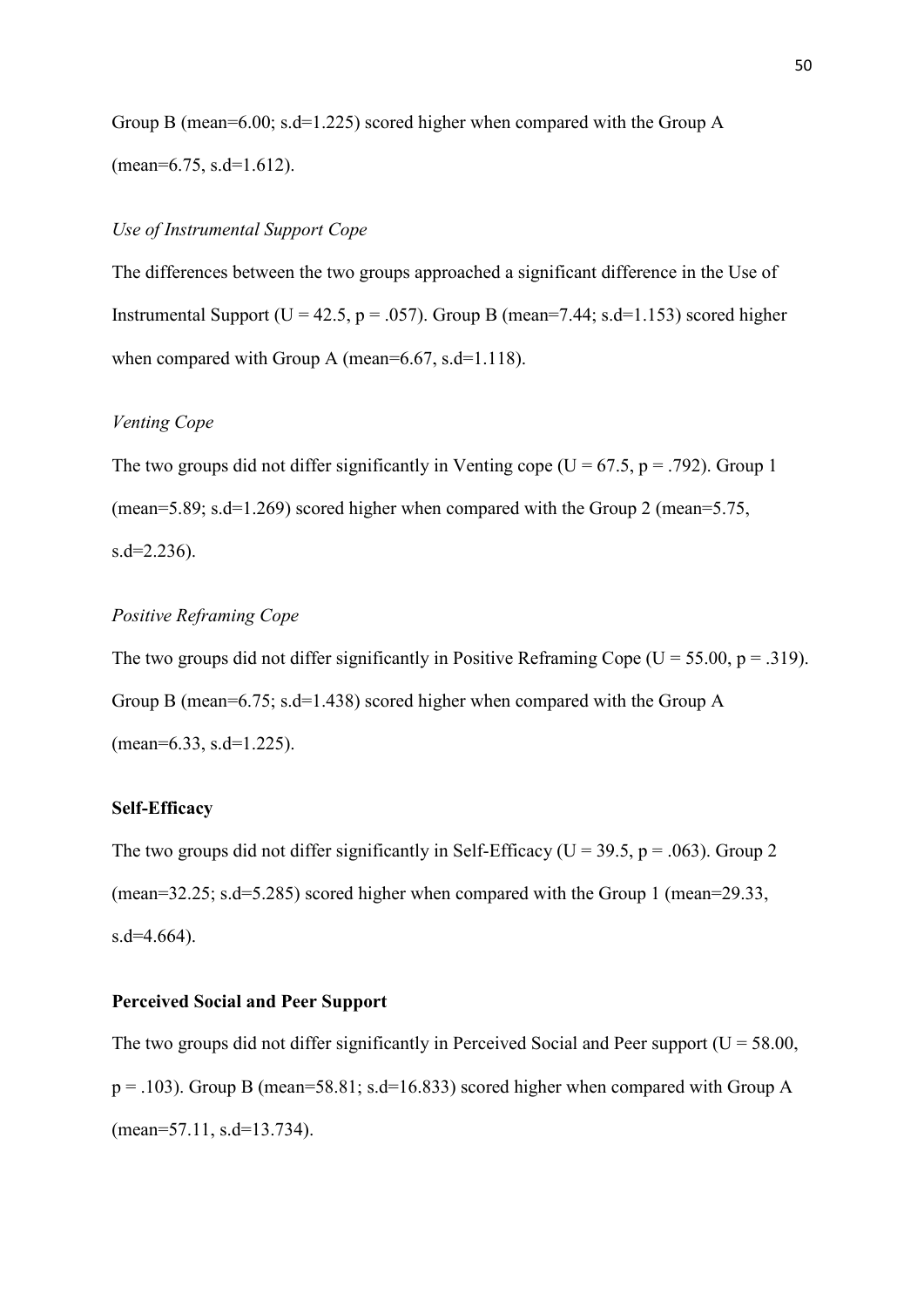## **Quality of life**

#### *Physical*

The two groups did not differ significantly in Physical Quality of life ( $U = 63.00$ ,  $p = .608$ ). Group A (mean=14.16; s.d=1.995) scored higher when compared with Group B (mean=13.82, s.d=2.084).

## *Psychological*

The two groups did not differ significantly in Psychological Quality of life ( $U = 66.50$ ,  $p =$ .753). Group B (mean=12.61; s.d=1.670) scored higher when compared with Group A (mean=12.37, s.d=1.602).

## *Social*

The two groups not differ significantly in Social Quality of life ( $U = 65.5$ ,  $p = .711$ ). Group B (mean=13.21; s.d=2.965) scored higher when compared with Group A (mean=13.04, s.d=3.340).

## *Environmental*

The two groups did not differ significantly in Environmental Quality of life ( $U = 52.5$ ,  $p =$ .266). Group A (mean=15.00; s.d=2.165) scored higher when compared with Group B  $(\text{mean}=14.62, \text{ s.d}=1.653).$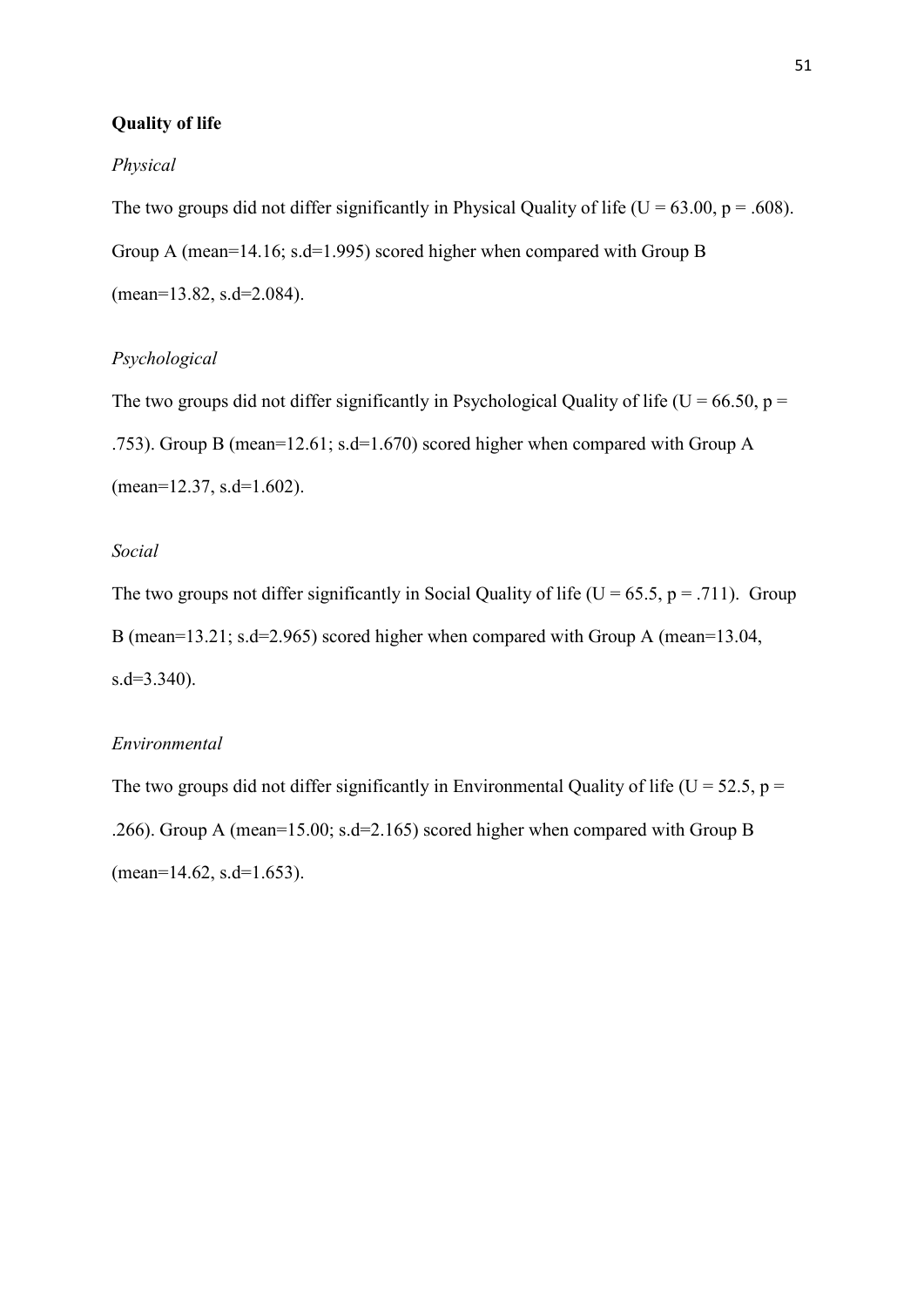## **4. DISCUSSION**

 The aim of this study is to ascertain if there is a positive association between Coping skills, self-efficacy and social and peer support with successful recovery in Addiction. It is hypothesised that there will be a positive correlational relationship between high scoring in Coping skills, self-efficacy and social and peer support with scoring in Quality of life This study is longitudinal in nature and the same participants are measured twice on the same variables. It is also hypothesised that those who score higher in the three variables will remain in treatment three months later. Therefore there are 4 hypotheses are offered; 1) There will be a positive correlational relationship between Coping skills and Quality of life for the two groups 2) There will be a positive correlational relationship between Self-efficacy and Quality of life for the two groups 3) There will be a positive correlational relationship between Perceived Social and Peer Support with Quality of life for the two groups 4) Those who scored high on all identified variables remain in treatment three months later. Differences across all four variables are measured to ascertain if there are significant differences between both tests, between groups and also gender differences with results discussed; 5) Do significant differences exist between the test and the re-test for both Groups on all identified variables 6) Do significant differences exist between the two groups on all identified four variables and 7) Do significant differences exist between Males and Females on all identified variables.

#### **4.1 Hypothesis 1 - Relationship between Cope with Quality of life**

There was no statistically significant relationship found between higher Coping scores when compared with high Quality of life scores with either Group A or Group B. A strong positive correlation was found between one Cope subscale with Quality of life for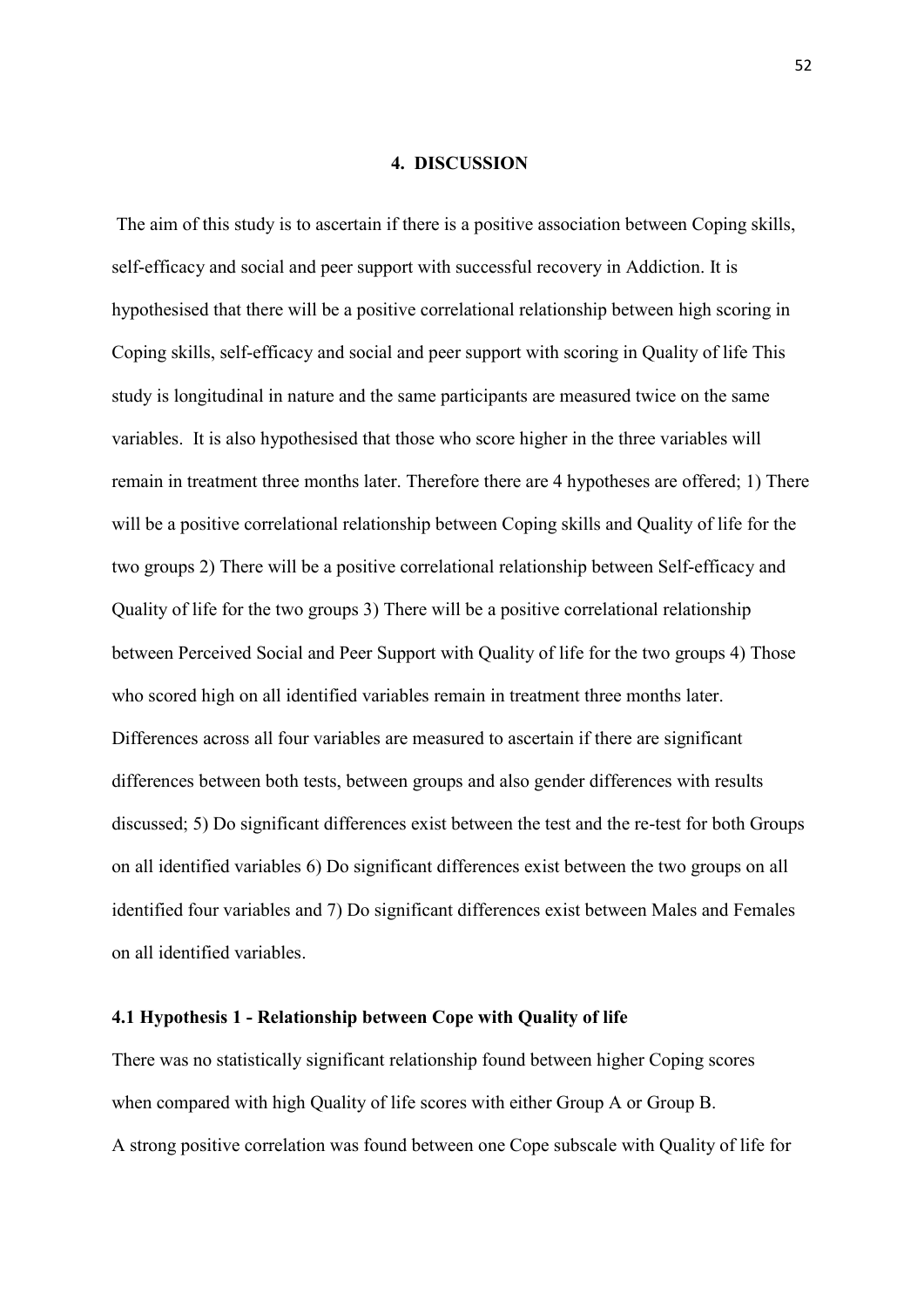Group A and a moderately strong correlation was also reported for two Cope subscales with Quality of life for Group B and with one cope subscale for Group. Significant negative associations were found between four of the Coping subscales and Quality of life with for Group A. These finding do not support the hypothesis that coping skills significantly influence Quality of life however it does suggest that there is a relationship between the two with positive coping skills more likely when one is drug-free.

## **4.2 Hypothesis 2 - Relationship between Self-Efficacy with Quality of life**

There was no statistically significant relationship found between high scores of Self –efficacy and high scores of Quality of life for either group. A strong positive correlational relationship was found between self-efficacy and quality of life with Group A however there was no correlation found with the Group B. These findings are not supportive of the hypothesis that self-efficacy strongly influences recovery and that levels of self-efficacy decrease while in the recovery process. A possible explanation for this could be that at the outset of recovery process when one is still in the 'maintenance' stage, there may be a false perception of selfefficacy as this drug-abstinence has yet to be truly challenged.

## **4.3 Hypothesis 3 - Relationship between Perceived Social with Peer Support and Quality of life**

There was no statistical positive correlational relationship found between high levels of Perceived Social and Peer Support with high scores in Quality of life with either Group A or B. There was however a strong positive correlational relationship found with Group A and a moderately strong positive correlation found with Group B. While these findings do not support the hypothesis set out it does demonstrate that social and peer support influences recovery as positive correlations are found across both groups. Previous studies suggest that having social support while in the recovery from Drug Addiction is fundamental to the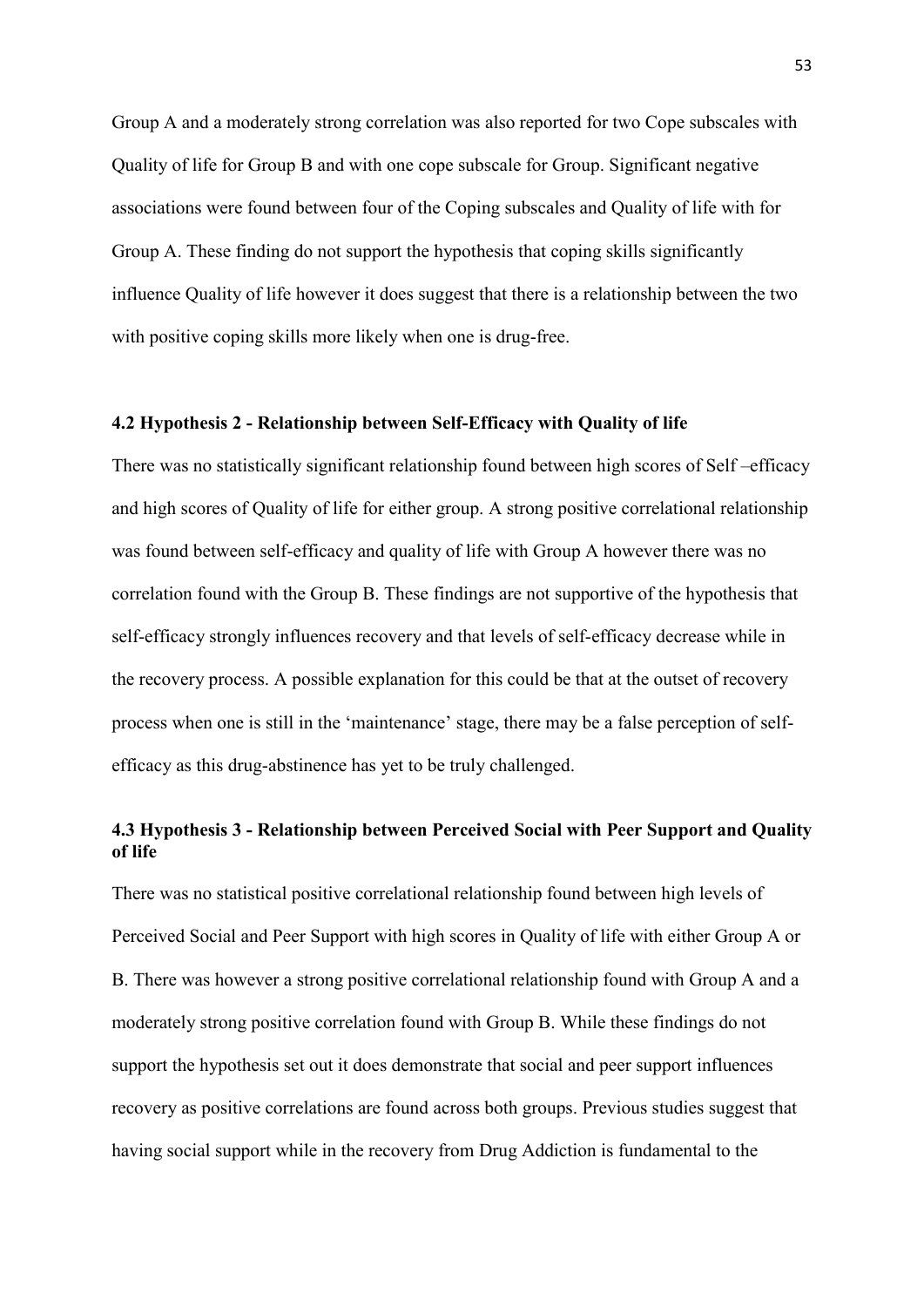successful recovery from Addiction (Martin et al., 2008). Having a special friend or a family member or that you can turn to in times of stress or when you are feeling low can be very positively reinforcing for an individual who is struggling to stay drug-free.

# **4.4 Hypothesis 4 - Comparison of Scores of those who remained in Treatment with those who did not**

On comparing means of scores across all identified Variables between participant's who remained in treatment with participant's who did not remain, it was found that those who remained in treatment scored higher on three of the Cope subscales, on levels of Social support and also Psychological Quality of life. Participants who did not stay in treatment scored higher on two of the cope subscale, levels of Self-Efficacy and three of the domains of Quality of life. Therefore, results have shown that individuals with higher levels of certain Coping skills, Social support and also Psychological Quality of life remained in Drug rehabilitation treatment. However it is not possible to assume that those who did not remain in treatment did not remain in recovery as of the eight that did not continue it is not known with five of them if they either reverted to using or if they progressed on to the next stage in recovery. It is known that with three participants, that one progressed on to a fulltime drug-free programme, one was still 'stabilising well' one self-discharged at the time of re-test.

# **4.5 Discussion 1: Do significant differences exist across all Variables between the tests and re-test with Group A and Group B**

### *Coping Skills*

There was no statistical difference between levels of Coping skills between the two tests for either group however there was more of an increase on scoring with Group A (venting, use of instrumental support and emotional support) compared to Group B which suggests,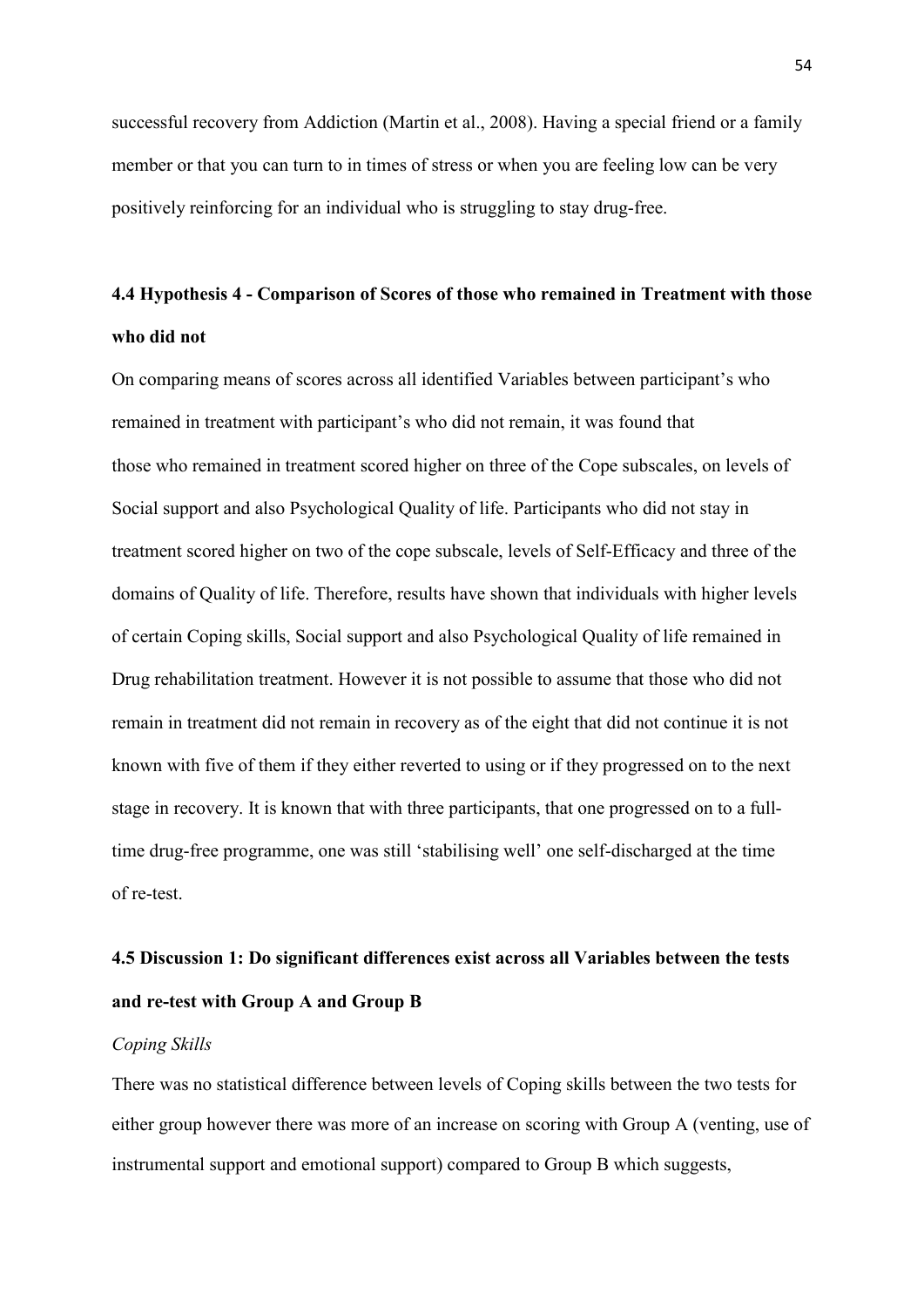interestingly, that coping skills improve more significantly while in the initial stages of addiction recovery.

## *Self-Efficacy*

There was no significant difference found in the comparison of scores with Self-Efficacy in either of the two groups between the two measures. In fact, contradicting the theory that selfefficacy levels increase while in recovery, levels of self-efficacy were found to decrease between the first test and the re-test with both Group A and B.

## *Social and Peer Support*

There was a significant difference found in the levels of Social and Peer Support with both Groups with scores increasing significantly between the test and re-test of Group B and decreasing significantly for participants of Group A. These findings suggest social and peer support decreases in the first few months of recovery but then increase once the individual is drug-free. This could be due to the fact that when one is breaking free from their old lifestyle that they have broken away from old relationships and peers and that it may take time to forge new relationships who support them in their drug-free lifestyle.

#### *Quality of life*

There were no significant differences found with Quality of life Scores for either Group A or B however the measure improved for both which show that Quality of life tends to improve throughout recovery which is supportive of previous studies in this area (Martin et al., 2008). A possible cause for the findings not showing as significant may relate to the short time between both measures of three months therefore there may not have been sufficient time to allow for a significant difference improvement in levels of Quality of life.

# **4.6 Discussion 2: Do significant differences exist between Group A and Group B on all identified variables**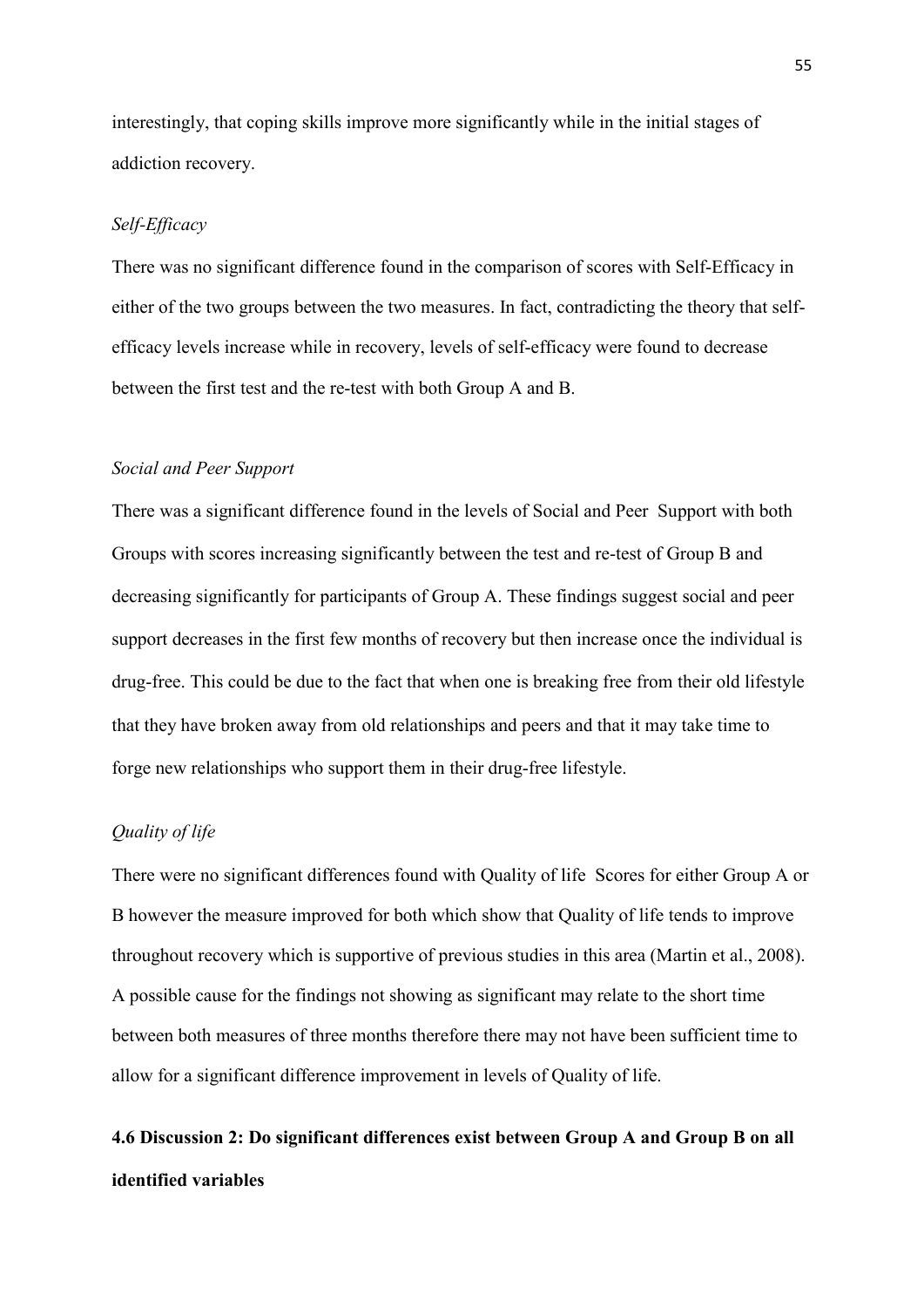On assessing if there is a difference in the scoring of all identified Variables between Group A and Group B; it was found that there were no significant differences however scoring in Instrumental Cope was found to be close to significantly different. This suggests that individuals who are drug-free utilise this type of coping mechanism more than individuals who are stabilising. Group B were also found to score greater on three of the five cope subscales, levels of self-efficacy and also on social and peer support than Group A however scored lower than Group A on three of the four domains of Quality of life. The majority of Group B were drug-free (75% in the first study). This suggests that the further on in recovery you are, the greater likelihood that you will have better coping skills, self-efficacy and social and peer support however the quality of life reduces. This could be due to the fact that the further one progresses, the less stabilising drugs are given in recovery and initially, quality of life can reduce before it can revert to a drug-free lifestyle while the individual stabilises.

# **4.7 Discussion 3: Do significant differences exist between Males and Females on all identified variables across both Groups**

It was found that there was a significant difference between levels of Psychological Quality of life between Males and Females with Females scoring much lower than males. This suggests that Females have lower Psychological Quality of life than Males while in recovery however it must be noted that there were 22 males measured against 3 females therefore this may have impacted results. While there were no significant differences found with the remainder three variables it was found that Females scored higher than males on all of the five Coping subscales, three of the four Quality of life Domains in addition to Social and Peer support. Males were found to score higher on levels of Self-efficacy. This suggests that females have better coping skills, quality of life and social and peer support than males while in addiction recovery however males report better a Psychological quality of life and also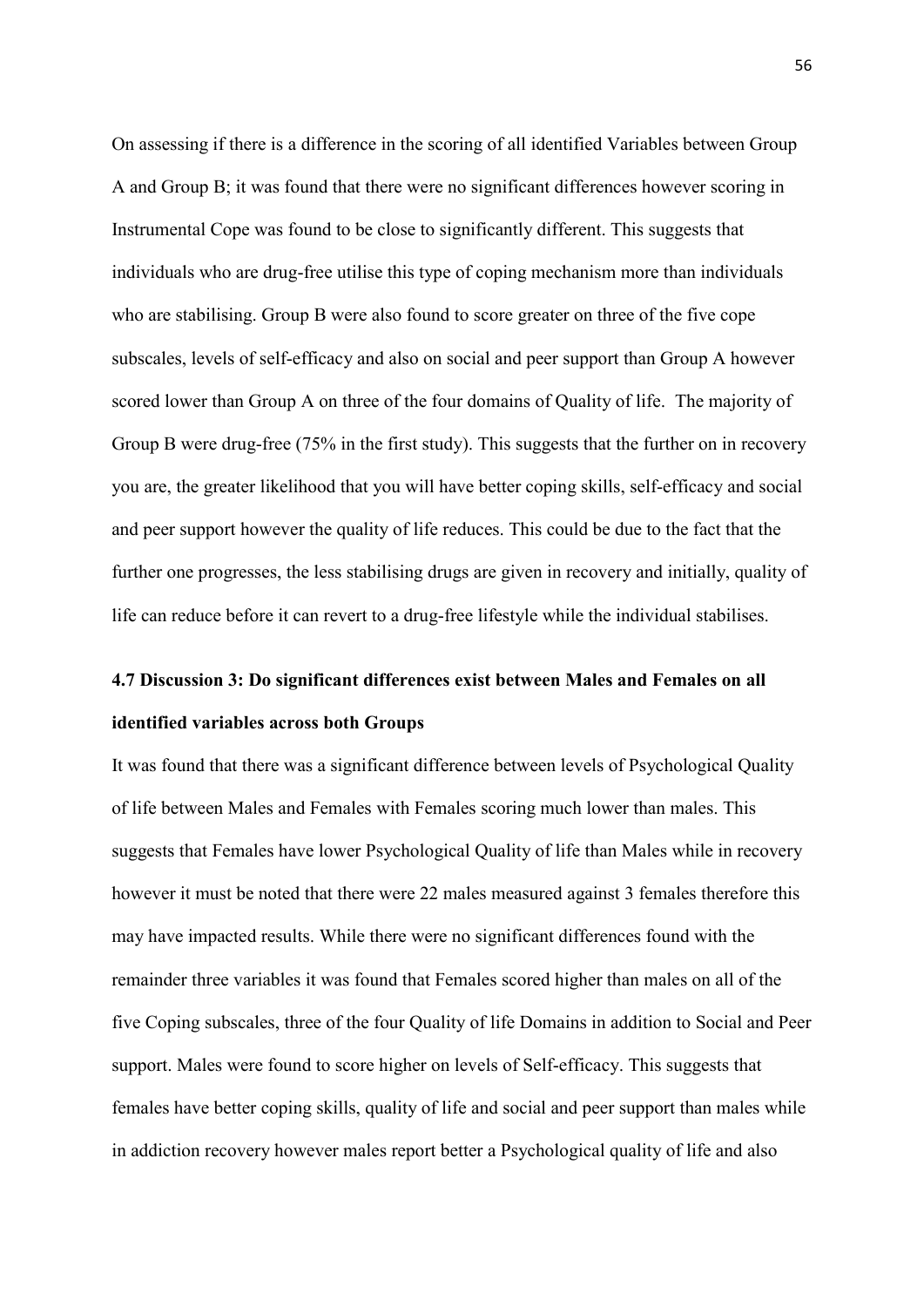self-efficacy.

#### **4.8 Strengths of the study**

Strengths of this study can be attributed to the access which was granted to the specialised sample in order to measure if three specific variables (coping skill, self-efficacy and social and peer support) influences an individual's successful recovery in addiction and that it was possible to measure the same participant's longitudinally. This allows the study to ascertain a change in specific variables over time with the same participants who are currently going through the process of recovery in addiction.

#### **4.9 Limitations**

A specialised sample was required to participate in this research therefore only a small number of participants were obtained (ten that remained in treatment three months later) where ideally, a correlational study would require approximately thirty participants or more in order to be more accurate. Due to time constraints it was not possible to wait until the completion of the Drug Rehabilitation programme therefore, for the purpose of measuring recovery this study relied on the WHO Quality of life measure as a criterion variable. It was not possible to measure variables with participants who left treatment or to ascertain if all individuals that left treatment had reverted to drug use or had progressed on to further stage of recovery. It must also be recognised that the sample obtained may have been under influence of substance use at the time and this may have impacted on accuracy scoring.

#### **4.10 Implications and Applications**

Individuals suffering with Addiction issues and attempting to become drug-free and recover from addiction have many different individual factors in their lives that can influence their recovery. While this study did not demonstrate that the identified variables can have a significantly positive impact on the role of recovery it does suggest that Social and peer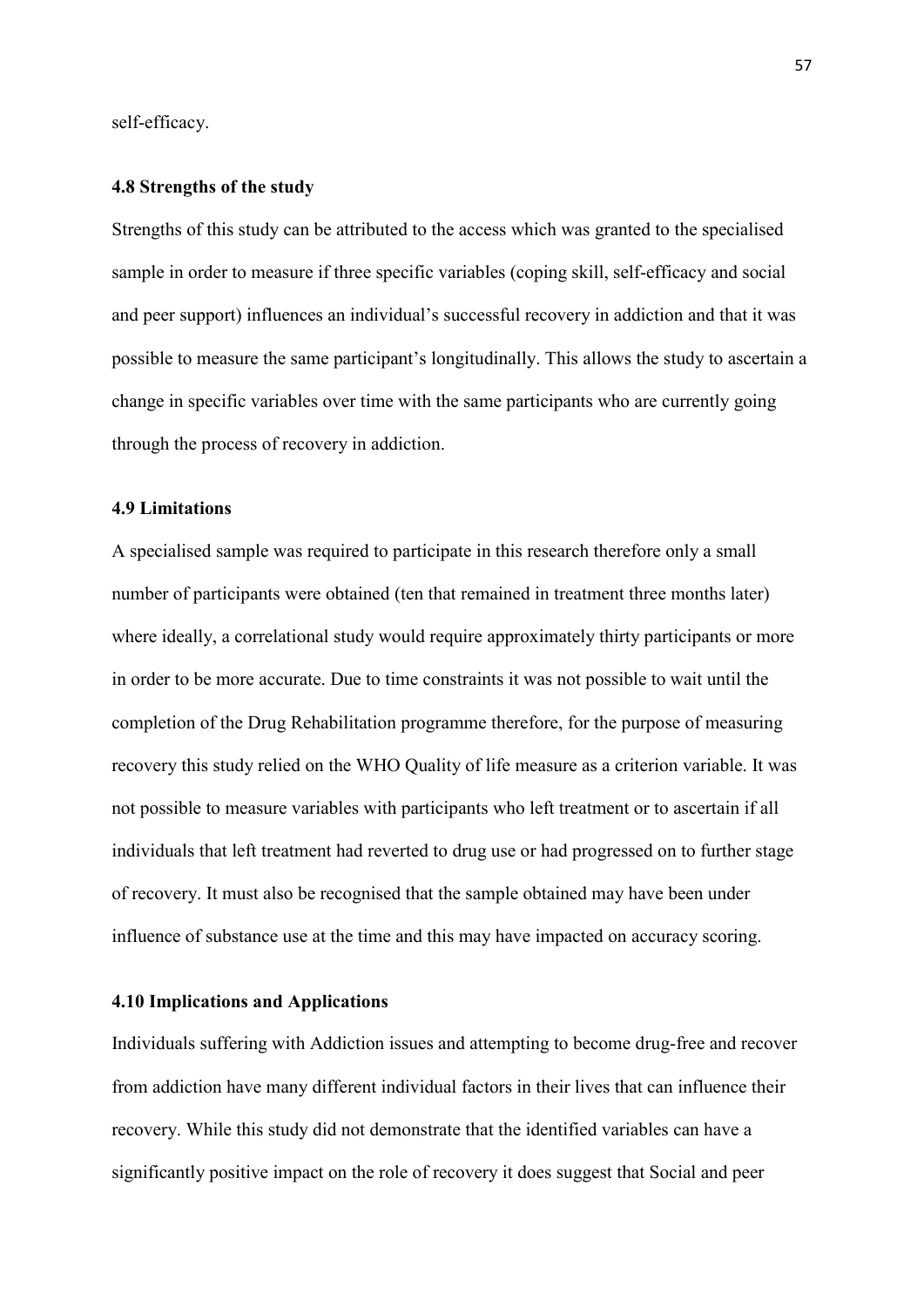support, coping skills and psychological health have a positive influence on recovery . This further supports previous research in this field and has important implications for the individuals and their treatment provider to take account of these factors which can assist an individual coming through addiction recovery as controls and measures can be put in place to support these influences.

## **4.11 Conclusion**

This study strongly supports the hypothesis that social and peer support have a positive influence in the recovery process however are more relevant in the drug-free stage. While significant correlations were not found with Coping skills, Social and Peer support and Selfefficacy, some strong and moderately strong correlations found which can support the hypothesis that coping skills play a role. These findings also suggest that those who remained in treatment scored highly on certain coping skills and social support. Psychological quality of life can also influence whether one remains in treatment and that males report higher levels than females. In order for a similar study to be more reliable in future, it is suggested that the research take space over a longer timeframe (for xample, 1 year to 18 months) in order to allow for completion of treatment and that follow up be allowed with all participants.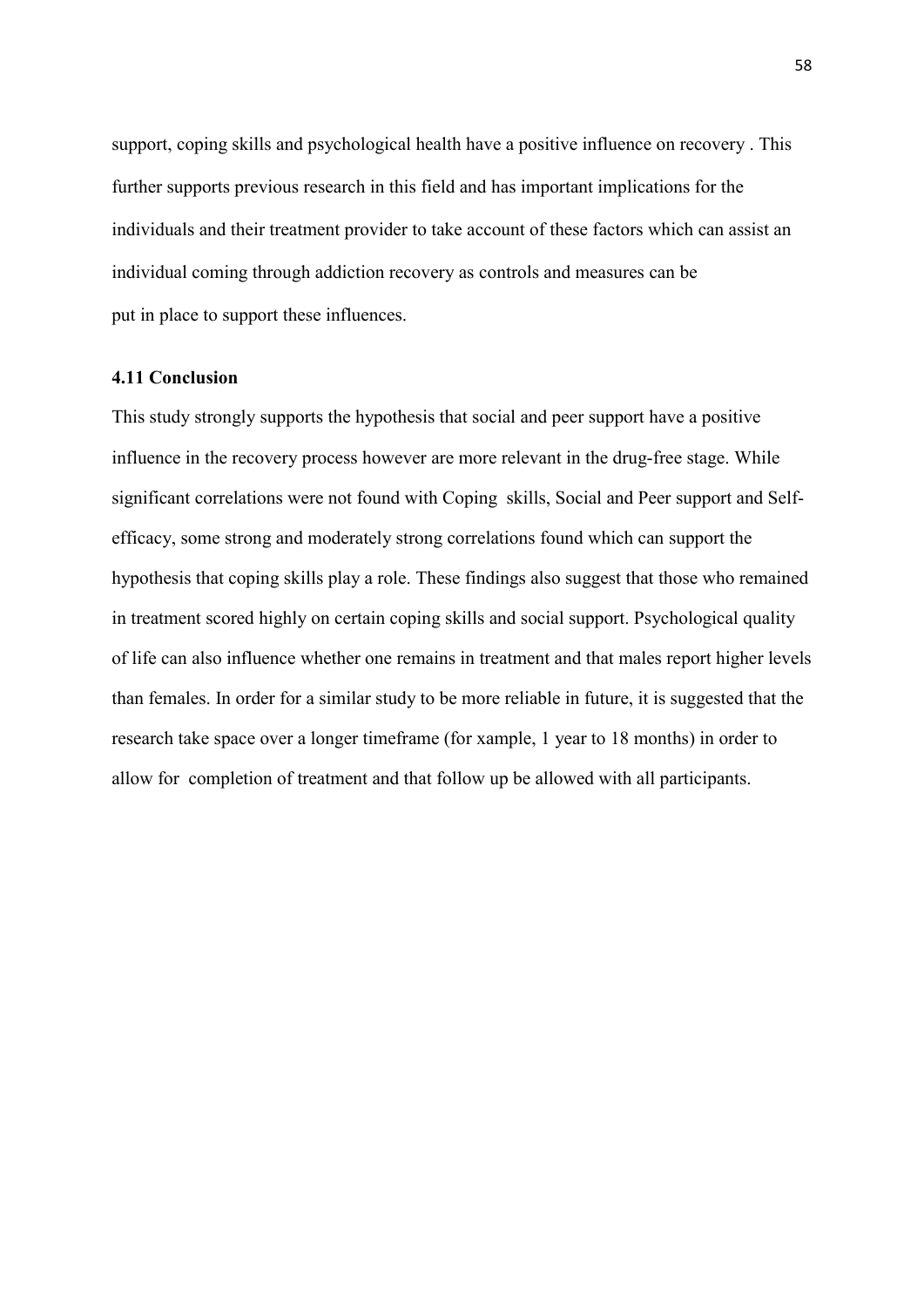### **REFERENCES**

- American Psychiatric Association, (1994). *American Psychiatric Association Diagnostic and Statistical Manual of Mental Disorders*, (DSM-IV), Fourth Edition, Washington, DC.
- Annis, Helen M., & Davis, Christine S., (1989). Relapse Prevention. Handbook of alcoholism treatment approaches: Effective alternatives. New York, United States, Pergamon Press.
- Arahaon, S., (2000). Addiction-specific support group use, personality characteristics and recovery status in substance abusers: A follow-up study. *Dissertation Abstracts International: Section B: The Sciences and Engineering*, Volume 61. United States; ProQuest Information & Learning. Retrieved from http://ehis.ebscohost.com/ehost/detail?vid=38&sid=e1fe9346-7bb4-4846-b9e4- 0b083830ac47%40sessionmgr114&hid=8&bdata=JnNpdGU9ZWhvc3QtbGl2ZQ %3d%3d#db=psyh&AN=2000-95024-296.

Bandura, A. (1977). Self-efficacy: Toward a unifying theory of behavioral change. *Psychological Review,* Volume 84, United States: American Psychological

Association DOI: 10.1037/0033-295X.84.2.191.

Boisvert, Martin, Grosek & Clarie (2008). Effectiveness of a Peer-support Community in

Addiction Recovery: Participation as an Intervention. *Occupational Therapy International*, Volume 15, Issue 4. Retrieved from http://ehis.ebscohost.com/ehost/detail?vid=9&sid=5f5b7e16-0b60-4e6a-bf0c-51583ab0fab9%40sessionmgr11&hid=4&bdata=JnNpdGU9ZWhvc3QtbGl2ZQ%3 d%3d#db=a9h&AN=35485794 March 2013

Brownell, K. D., Marlatt, G.A., Lichenstein, E., & Wilson, G.T. (1986). Understanding and Preventing relapse. American Psychologist, Volume 31, United States. As cited in Shelley E Taylor, 2012, Health Psychology, Eighth Edition, McGraw-Hill.

Carver, C. S. (1997). You want to measure coping but your protocol's too long: Consider the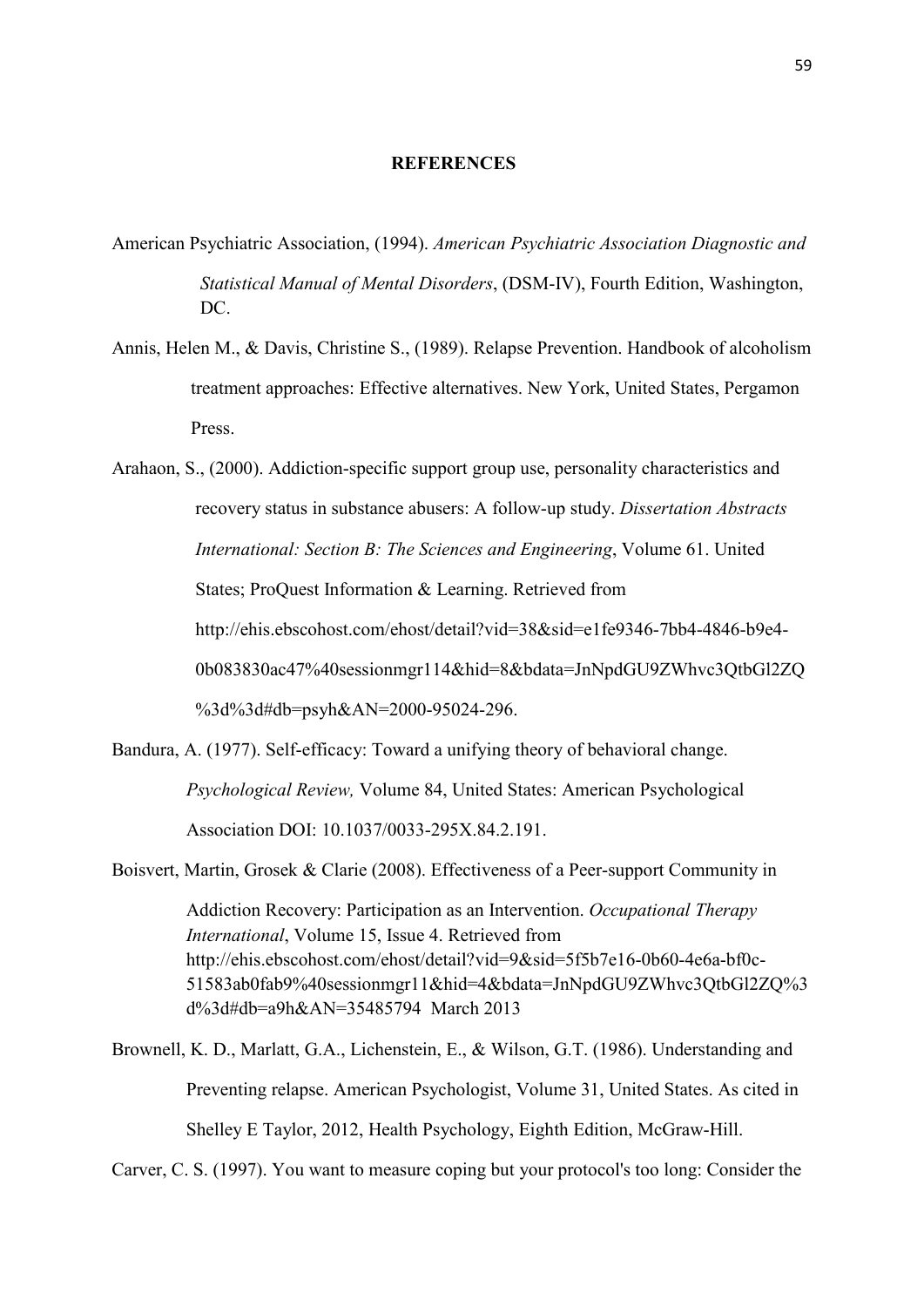Brief COPE. *International Journal of Behavioral Medicine*, Volume 1, 92-100, United States, Lawrence Erlbaum, DOI: 10.1207/s15327558ijbm0401\_6

Carver, Charles S., Scheier, Michael F., Weintraub, Jagdish K., (1989). Assessing coping strategies: a theoretically based approach. Department of Psychology, University of Miami, *Journal of Personality and Social Psychology*; Volume 56, Issue 2, 267-8, United States, American Psychological Association, DOI: 10.1037/0022- 3514.56.2.267

Calman, K. C. (1987). *Definitions and dimensions of quality of life*. New York: Raven Press.

Cannon, D. S., Keefe, C. K., & Clark, L. A. (1997). Persistence predicts latency to relapse following inpatient treatment for alcohol dependence. *Addictive Behaviors,* 

 *22*, 535-543. As cited in Fuller, 2009, *Pre-treatment Client Characteristics and Treatment Retention in an Intensive Outpatient Substance Abuse Treatment Program*. Marquette University*,* Dissertations, Paper 1, United States. Paper 1.Retrieved from http://epublications.marquette.edu/dissertations\_mu/1

- Canty-Mitchell, J., & Zimet, G.D., (2000). Psychometric properties of the Multidimensional Scale of Perceived Social Support in urban adolescents. *American Journal of Community Psychology*, Volume 28, Issue 3, Indiana University, Indianapolis, *<u>United States</u>*
- Centre for the Advancement of Health. (2000d). Selected Evidence for behavioural approaches to chronic disease management in clinical settings: Depression. Washington, DC. As cited in Shelley E Taylor, 2012, Health Psychology, Eighth Edition, McGraw-Hill.
- Coyne, T., Tims, F., Leukefield, C., (1986) Coyne, T., Tims, F., Leukefield, C., (1986). *Relapse and Recovery in Drug abuse,* . Research Analysis and Utilization system. National Institute of Drug abuse. Maryland, United States

Crome, I., B., (2004). Comorbidity in young people: perspectives and challenges. *Actra*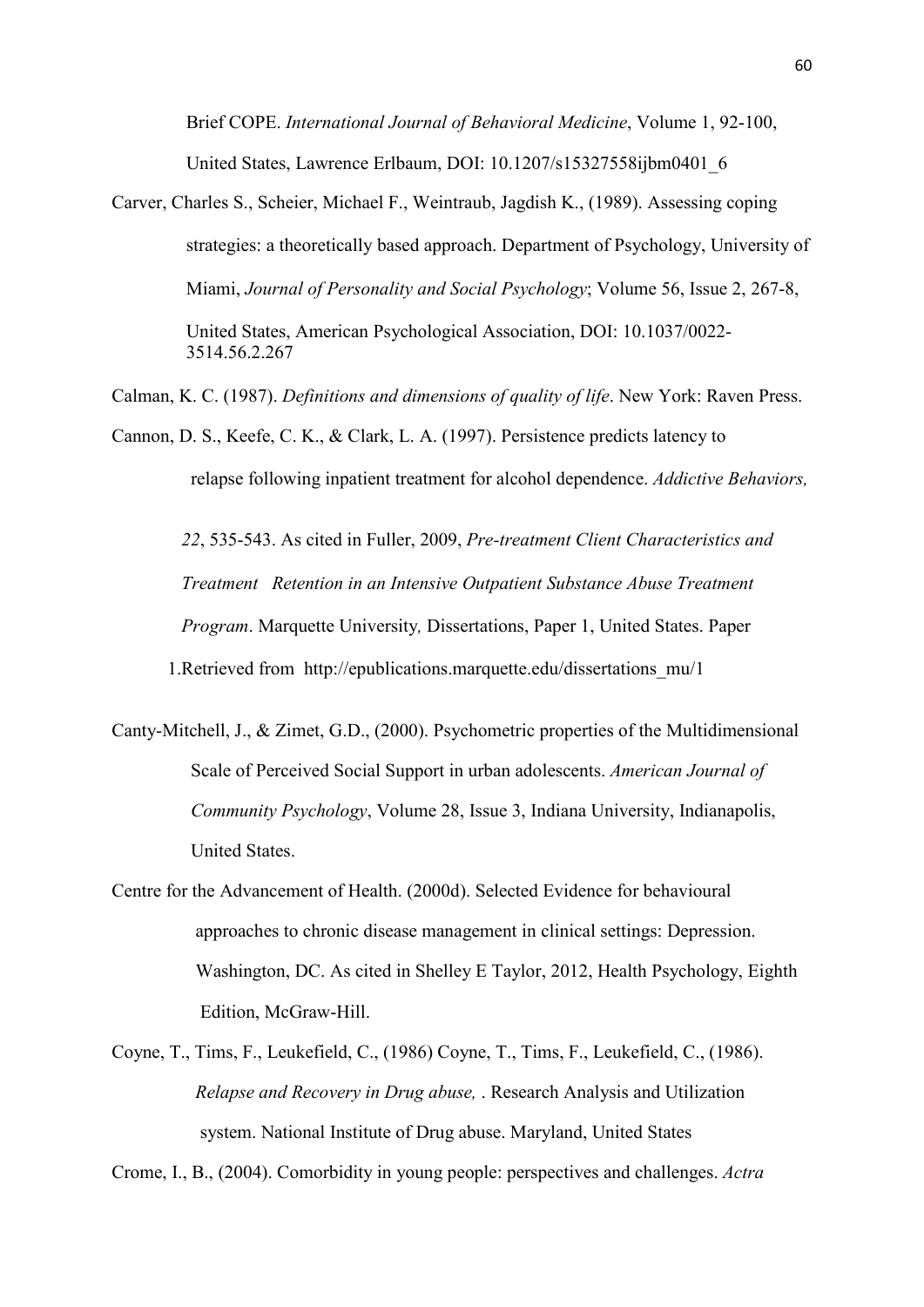*Neuropsychiatria*, Volume 16, London, Blackwell Publishing, DOI: 10.1111/j.1601-5215.2004.0058.x

- Dobkin, P., De Civita, M., Paraherakis, A., Gill, K., **(**2002). The role of social support in treatment retention and outcomes among outpatient adult substance abusers. *Addiction*, Volume 97 Issue 3, United Kingdom: Blackwell Publishing, DOI:10.1046/j.1360-0443.2002.00083.x
- European Monitoring Centre for Drugs and Drugs Addiction. (2011) *Annual report on the state of the drugs problem in Europe*, EMCDDA, Lisbon. Retrieved from http://www.emcdda.europa.eu/publications/annual-report/2011
- Fuller, Shauna Elizabeth., (2009) Pre-treatment Client Characteristics and Treatment Retention in an Intensive Outpatient Substance Abuse Treatment Program. Marquette University*, Dissertations*, Paper 1, United States. Paper 1.Retrieved from http://epublications.marquette.edu/dissertations\_mu/1
- Gerin, P., Dazord, A., Boissel, J. and Chifflet, R. (1992). Quality of Life assessment in therapeutic trials: Rationale for and presentation of a more appropriate instrument.  *Fundamental Clinical Pharmacology*, Volume 6, France.
- Ilgen, McKellar, and Tiet (2005) Abstinence Self-Efficacy and Abstinence 1 Year after Substance Use Disorder Treatment. *Journal of Consulting and Clinical Psychology*. Volume 73, No. 6, United Sates. DOI: 10.1037/0022-006X.73.6.1175
- Jerusalem, M., and Schwarzer, R., (1992). *Self-efficacy as a resource factor in stress appraisal process.* As cited in Schwarzer, R. Self-Efficacy: Thought Control of Action. Washington, DC: Hemisphere Publishing Corporation.
- Joe, George W., Simpson, D. Dwayne<sup>3</sup> & Sells, S. B. (1994). Treatment Process and Relapse to Opioid Use during Methadone Maintenance. American Journal of Alcohol and Drug abuse. Volume 20 Issue 2, United States. Retrieved from http://ehis.ebscohost.com/ehost/detail?vid=32&sid=c875e09a-ad01-46e7-9f46- 5c72eef7ded4%40sessionmgr112&hid=104&bdata=JnNpdGU9ZWhvc3QtbGl2ZQ %3d%3d#db=a9h&AN=9410253072 15<sup>th</sup> January 2013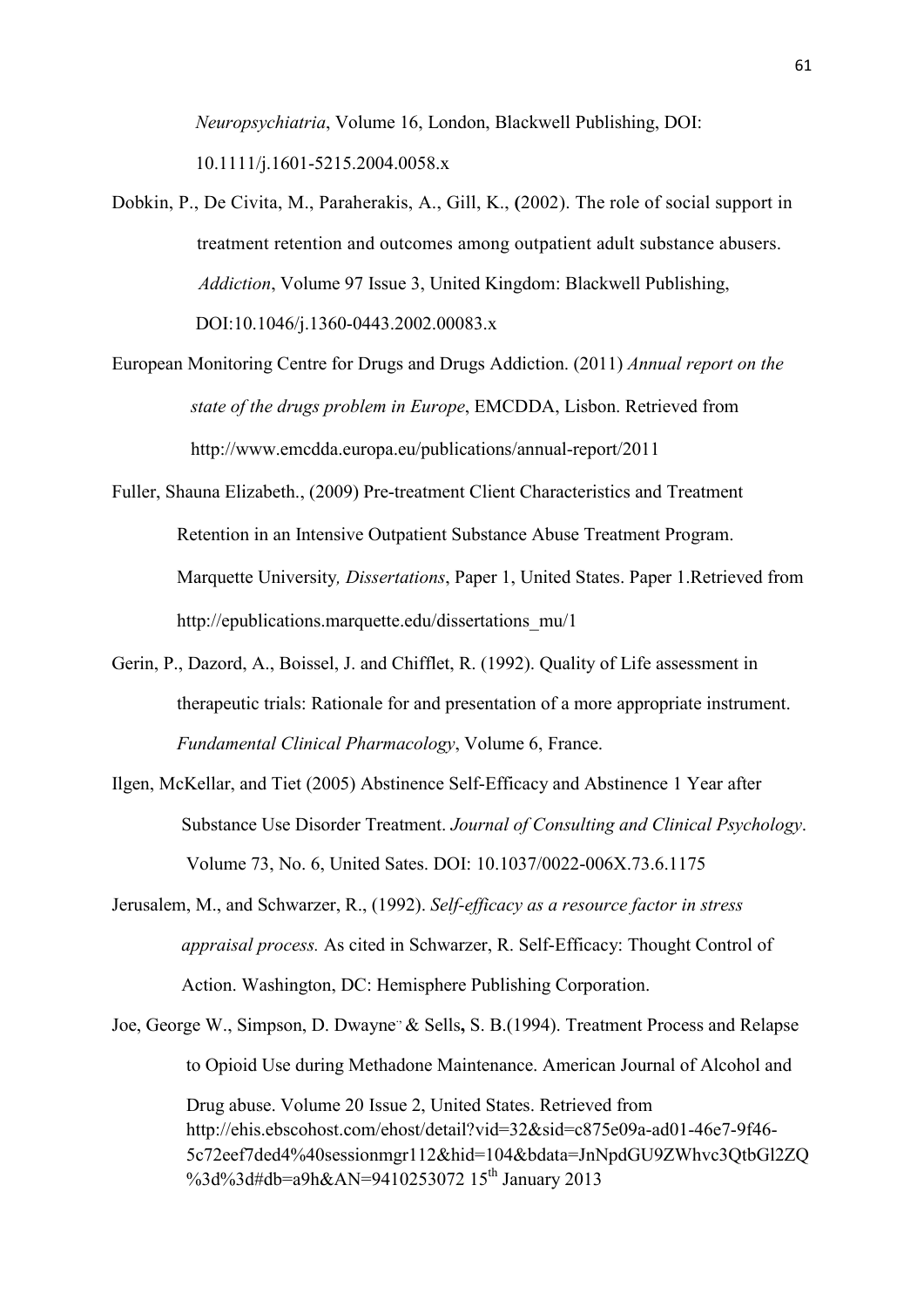Justus, A. N., Burling, T. A., & Weingardt, K. R. (2006). Client predictors of treatment retention and completion in a program for homeless veterans. *Substance Use & Misuse, 41*, 751-762. As cited in Fuller, 2009, *Pre-treatment Client Characteristics and Treatment Retention in an Intensive Outpatient Substance Abuse Treatment Program*. Marquette University*,* Dissertations, Paper 1, United States. Paper 1.Retrieved from http://epublications.marquette.edu/dissertations\_mu/1

- Kahn, Robert L., Juster, F. Thomas (2002). Well-being: Concepts and measures*. Journal Of Social Issues*, Volume 58, Issue 4. United Kingdom: Blackwell Publishing. DOI: 10.1111/1540-4560.00281
- Koski-jannes, Anja., Turner, N., (1999). Factors influencing recovery from different Addictions. *Addiction Research*, Volume 7, Issue 6, United Kingdom: Taylor & Francis. DOI: 10.3109/16066359909004401

Knuuttila, V., Kuusisto, K., Saarnio, P., & Nummi, T., (2012). *Effect of early working alliance on retention in outpatient substance abuse treatment.* Counselling Psychology Quarterly. Volume 25 Issue 4, p361-375. DOI:

10.1080/09515070.2012.707116

Krohne, H.W., & Slangen, K.E. (2005). Influence of social support on adaptation to surgery. *Health Psychology*, Volume 24, United States, American Psychological Association, DOI: 10.1037/0278-6133.24.1.101

Larimer, M.E., Palmer, R.S., & Marlatt, G.A. (1999). Relapse prevention: An overview of

Marlatt's cognitive behavioural model. *Alcohol Research and Health, United States*,

 Superintendent of Documents. Retrieved from http://ehis.ebscohost.com/ehost/detail?vid=11&sid=c875e09a-ad01-46e7- 9f465c72eef7ded4%40sessionmgr112&hid=116&bdata=JnNpdGU9ZWhvc3QtbGl2Z

Q%3d%3d#db=psyh&AN=2000-13161-013 March 23rd 2013 Laudet, A., B., (2011) .The Case for Considering Quality of Life in Addiction Research and

Clinical Practice. *Addiction Science and Clinical Practice*, Volume 6, Issue 1,

National Institute on Drug Abuse.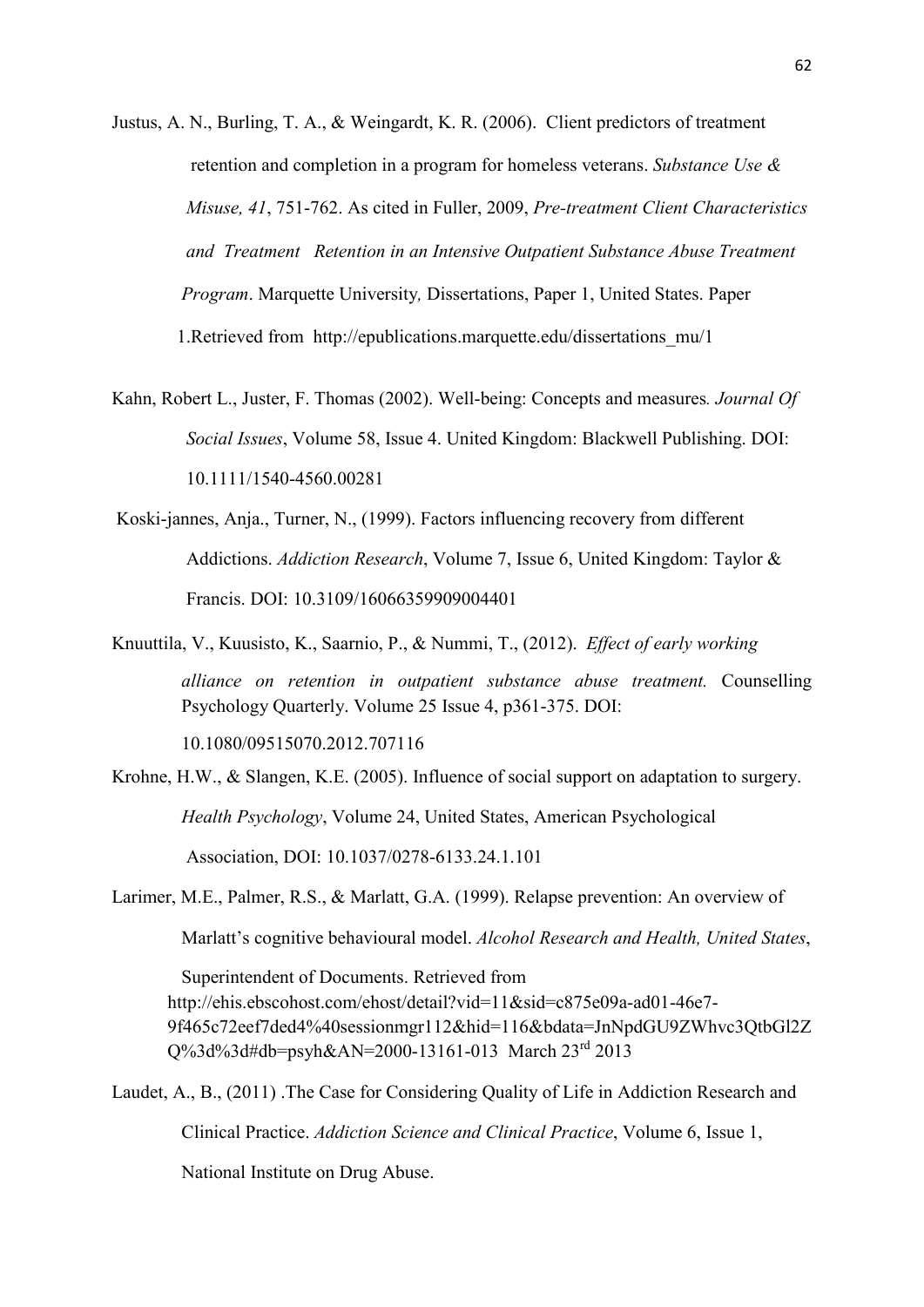Longshorte, D., & Teruya, C., (2006). *Treatment motivation in drug-user. Drug and Alcohol dependence*, Volume 8, Issue 2, Netherlands: Elsevier Science. DOI:10.1016/j.drugalcdep.2005.06.011

Luszczynska, A., Scholz, U., & Schwarzer, R. (2005). The general self-efficacy scale: Multicultural validation studies. *The Journal of Psychology*, Volume 139, Issue, 5, United States, Heldref Publications. DOI: 10.3200/JRLP.139.5.439-457

Mangrum, L., F., (2009*). Client and service characteristics associated with addiction treatment completion of clients with co-occurring disorders*. Austin, Texas. Addictive Behaviors, Volume 34, Issue 10 pp. 898-904. DOI:10.1016/j.addbeh.2009.03.006

Marrero, C. A., Robles, R. R., Colon, H. M., Reyes, J. C., Matos, T. D., Sahai, H., et al. (2005). Factors associated with drug treatment dropout among injection drug users in Puerto Rico. *Addictive Behaviors, 30*, 397-402. As cited in Fuller, 2009, *Pretreatment Client Characteristics and Treatment Retention in an Intensive Outpatient Substance Abuse Treatment Program*. Marquette University*,* 

Dissertations, Paper 1, United States. Paper 1.Retrieved from http://epublications.marquette.edu/dissertations\_mu/1

Martin, Linda M., Bliven, Michelle., Boisvert, Rosemary., (2008). Occupational performance, self-esteem, and quality of life in substance addictions recovery OTJR: *Occupation, Participation and Health,* Volume 28, Issue 2, United States, Slack, DOI 10.3928/15394492-20080301-05

Martin, T., C., Lewis, T., Josiah-Martin, J., & Sinnot, T., (2010). Client Family-member participation is associated with improved residential treatment program completion at an International drug and alcohol treatment center. Journal of Groups in Addiction & Recovery. Volume 5 Issue 1, p34-44, DOI: 10.1080/15560350903543931

Miller, William R., Longabaugh, Richard., Connors, Gerard J., (1996) Clinical commentary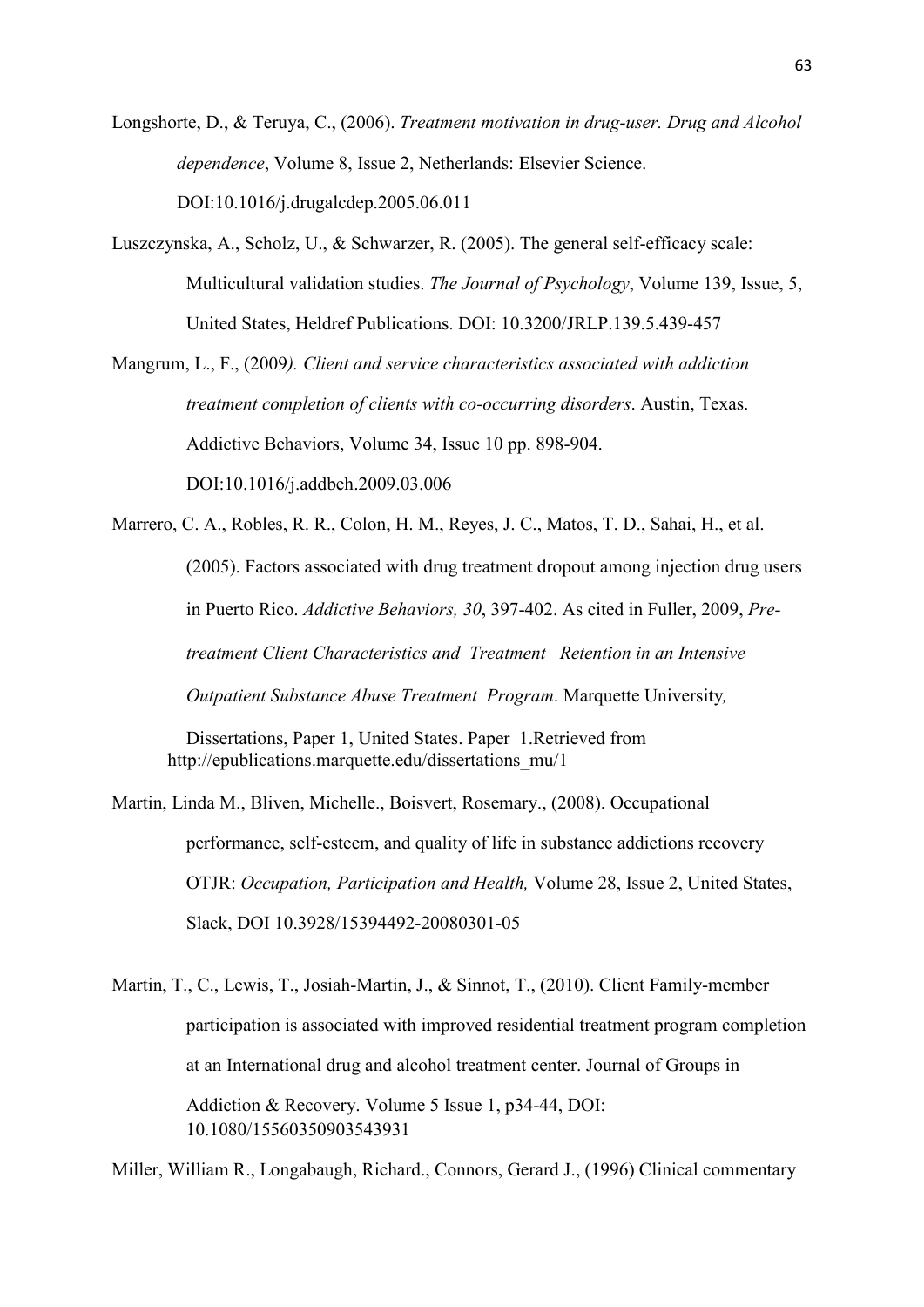on replications and extensions of Marlatt's relapse research: Looking forward and

back to relapse: Implications for research and practice. *Addiction*, Volume 91,

United Kingdom: Blackwell Publishing. Retrieved from http://ehis.ebscohost.com/ehost/detail?vid=44&sid=c875e09a-ad01-46e7-9f46- 5c72eef7ded4%40sessionmgr112&hid=15&bdata=JnNpdGU9ZWhvc3QtbGl2ZQ% 3d%3d#db=psyh&AN=1997-02256-016 3rd March 2013

Minervini, I., Palandri, S., Bianchi, Luca., & Paffi, D., (2011). *Desire and Coping Self-Efficacy as Craving Measures in Addiction: The Self-Efficacy and Desire Scale (SAD).* Open Behavioral Science Journal. Volume 5. Retrieved from http://ehis.ebscohost.com/ehost/detail?vid=75&sid=e1fe9346-7bb4-4846-b9e4- 0b083830ac47%40sessionmgr114&hid=8&bdata=JnNpdGU9ZWhvc3QtbGl2ZQ%3 d%3d#db=a9h&AN=70459358

McCaul, K. D., Glasgow, R.E., & O'Neill, H.K. (1992). The problems of creating habits: Establishing health-protective dental behaviors. *Health Psychology*, Volume 11. As cited in Shelley E Taylor, 2012, Health Psychology, Eighth Edition, McGraw-Hill.

Moran, R., O'Brien, M., Dillon., L, Farrell, E., & Mayock, P., (2000*. Overview of Drug Issues in Ireland 2000. A resource document*. The Drug Misuse Research

Division The Health Research Board Dublin 2001. Retrieved from

http://www.hrb.ie/uploads/tx\_hrbpublications/Overview\_Drug\_Issues\_2000.pdf

March 23rd 2013

Monti, Peter M., Rohsenow, Damaris J. Colby, Suzanne M., Abrams, David B., (1995).

Coping and social skills training. *Handbook of alcoholism treatment approaches:* 

*Effective alternatives* , Second Edition. Retrieved from

http://ehis.ebscohost.com/ehost/detail?vid=17&sid=c875e09a-ad01-46e7- 9f465c72eef7ded4%40sessionmgr112&hid=116&bdata=JnNpdGU9ZWhvc3QtbG l2ZQ%3d%3d#db=psyh&AN=1995-97702-013 March 23rd 2013

National Advisory Committee on Drugs (2004). *Mental Health and Addiction* 

 *Services and the Management of Dual Diagnosis in Ireland*. Retrieved from

http://www.drugsandalcohol.ie/5908/1/2588-Dual Diagnosis.pdf March 23<sup>rd</sup> 2013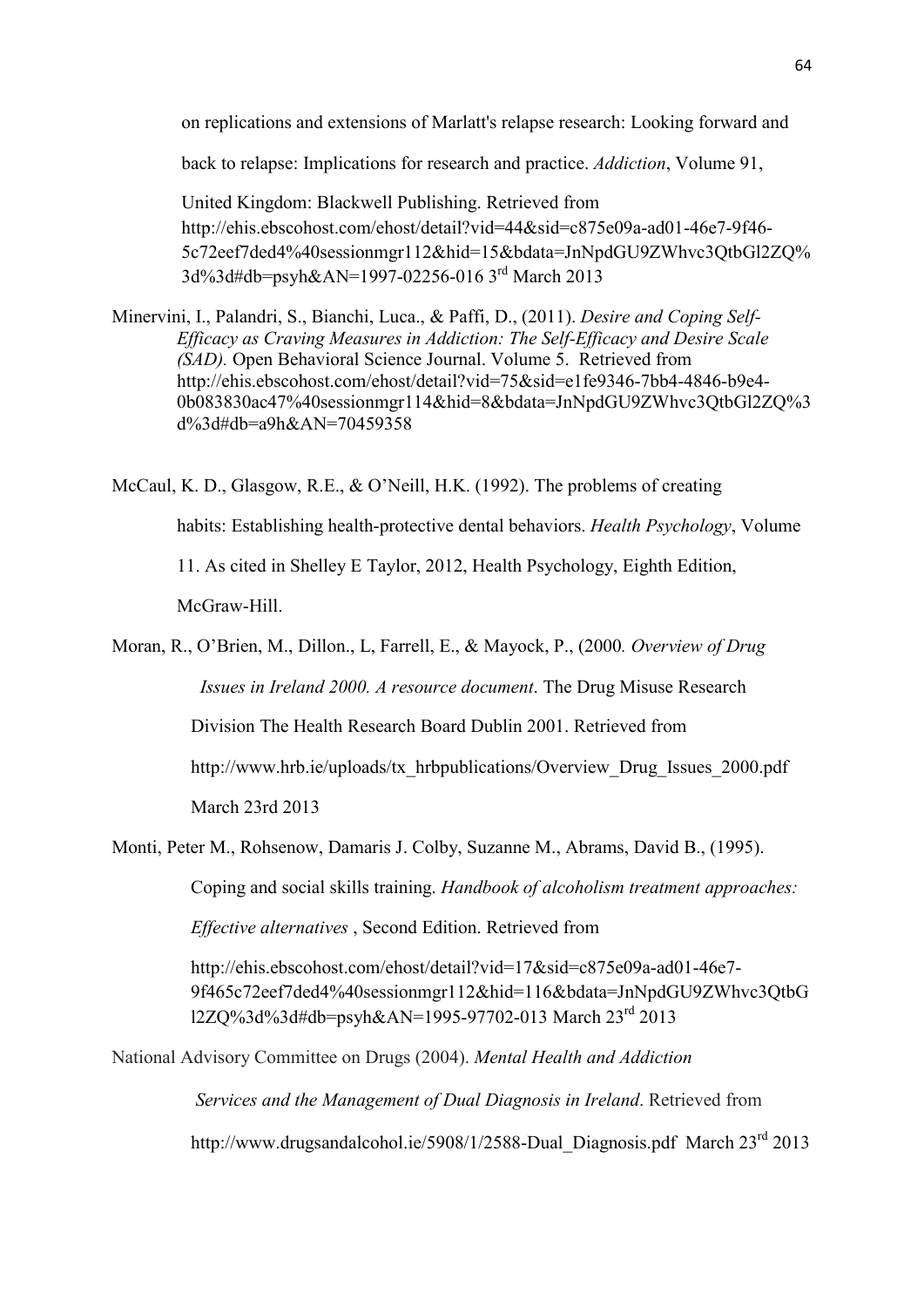O'Hare, A., & O'Brien, M., (1992*). Treated Drug Misuse in the Greater Dublin area.*

The Health Research Board. Retrieved from

http://www.drugsandalcohol.ie/5130/1/580-0531.pdf March 2013

PD Lee (2003). Monitoring addiction severity, readiness to change, self-efficacy, racism, and recovery in African-American males. *Dissertation Abstracts International, Section B, The Sciences and Engineering,* Volume 63, United States, ProQuest Information & Learning.

Prochaska, J.O., DiClemente, C.C., & Norcross, J.C. (1992). In search of how people change:

Applications to addictive behaviours. American Psychologist, Volume 47.

Retrieved from http://ehis.ebscohost.com/ehost/detail?vid=5&sid=c875e09a-qad01- 46e7-9f46- 5c72eef7ded4%40sessionmgr112&hid=116&bdata=JnNpdGU9ZWhvc3QtbGl2ZQ% 3d%3d#db=a9h&AN=9211164614 on March 23rd 2013

Regier, Darrel A., Farmer, Mary E., Rae, Donald S., Locke, Ben Z., Keith, Samuel J.,

Judd, Lewis L.Goodwin, Frederick K.(1990). *Comorbidity of Mental Disorders with* 

*Alcohol and Other Drug Abuse.* Journal of the American Medical Association,

Volume 64, Issue 19, United States, Retrieved from http://ehis.ebscohost.com/ehost/detail?vid=26&sid=c875e09a-ad01-46e7-9f46- 5c72eef7ded4%40sessionmgr112&hid=16&bdata=JnNpdGU9ZWhvc3QtbGl2ZQ%3  $d\frac{3}{4}db = a9h\&A\&C = 10416613$  March  $23^{rd}$  2013.

Rietschlin, J. (1998). Voluntary association membership and psychological distress. *Journal* 

 *of Health and Social Behaviour,* Volume 39. United States, American

Psychological Association, DOI: 10.2307/2676343

Schwarzer, R., (1992). *Self-Efficacy: Thought Control of Action*. Washington, DC,

Hemisphere Publishing.

Schwarzer, R. (1993). Measurement of Perceived Self-Efficacy: Psychometric Scales for Cross-Cultural Research. Berlin. .Retrieved from http://userpage.fu berlin.de/~gesund/publicat/ehps\_cd/health/world14.htm

Smyth, N., and Wiechelt, A., (2005). Drug Use, self-efficacy, and coping skills among people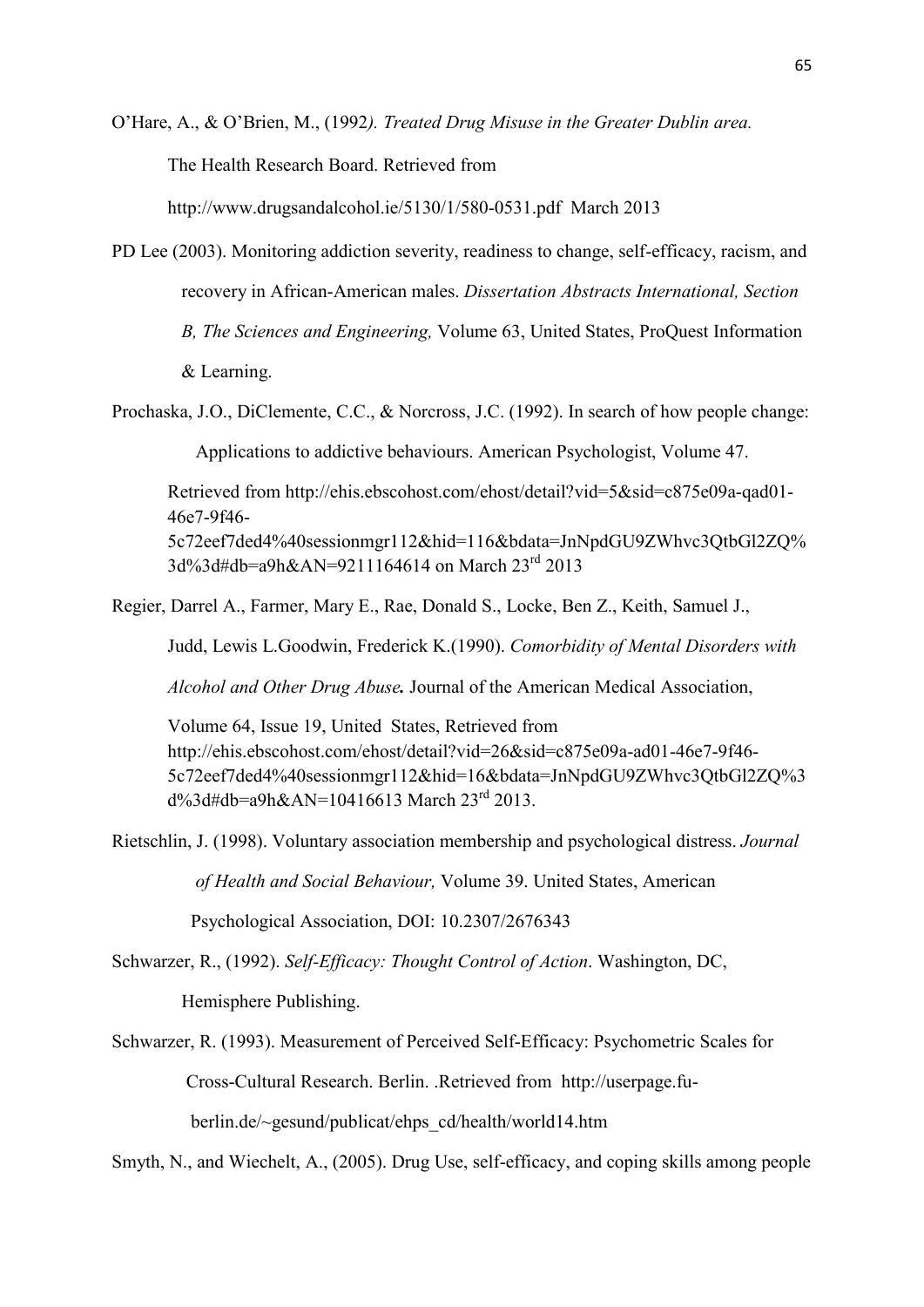with concurrent substance abuse and personality disorders: Implications for relapse prevention. *Journal of Social Work Practice in the Addictions*, Volume 5, Issue 4, New York, United States DOI: 10.1300/J160v05n04\_05

Taylor, S.E., & Stanton, A. (2007). Coping resources, coping processes, and mental health. Annual Review of Clinical Psychology, Volume 3. As cited in Shelley E Taylor, 2012, Health Psychology, Eighth Edition, McGraw-Hill.

The Drug Treatment Centre Board. (2011) *Annual Report*. Retrieved from

http://www.addictionireland.ie/\_fileupload/publications/2011\_Annual\_Report.pdf

West, R., (2009). Predictors of successful completion of family treatment drug court programs: An archival investigation. *Dissertation Abstracts International Section Humanities and Social Sciences*, Volume 69, pp. 3870. United States: ProQuest

 Information & Learning. Retrieved from http://ehis.ebscohost.com/ehost/detail?vid=100&sid=e1fe9346-7bb4-4846-b9e4- 0b083830ac47%40sessionmgr114&hid=101&bdata=JnNpdGU9ZWhvc3QtbGl2ZQ% 3d%3d#db=psyh&AN=2009-99070-145

Witkiewitz, K., & Marlatt, G.A. (2004). Relapse Prevention for alcohol and drug problems: That was Zen, this is Tao. *American Psychologist*, Volume 59. As cited in Shelley E

Taylor, 2012, Health Psychology, Eighth Edition, McGraw-Hill.

World Health Organisation (1988) *Programme on Mental Health, WHO-QOL User Manual*,

Division on Mental Health and Prevention of Substance Abuse . Retrieved from

http://www.who.int/mental\_health/evidence/who\_qol\_user\_manual\_98.pdf

World Health Organisation (2012*). People with drug dependence need better access to health* 

*care*. World Health Organisation (WHO) Media centre, Geneva, Switzerland. Retrieved from http://www.who.int/mediacentre/news/notes/2012/drug\_use\_20120626/en/index.ht ml March 2013.

Zimet, G., D., Dahlem, Nancy.W., Zimet, Sara G., & Farley, Gordon., K., (1988)

Multidimensional Scale of Perceived Social Support. *Journal of Personality*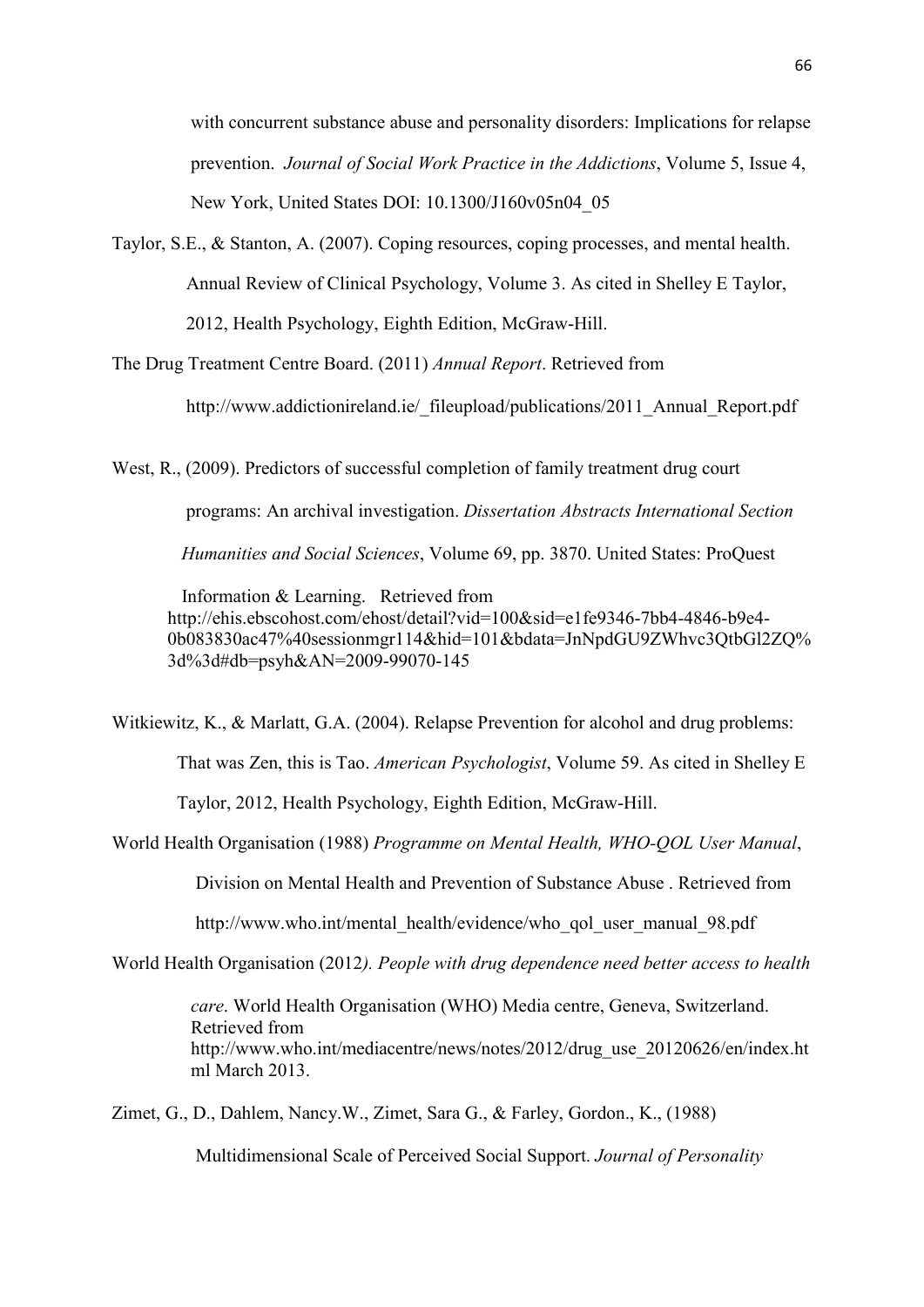*Assessment*, Volume 52, Issue 1, United States, Lawrence Erlbaum, DOI:

10.1207/s15327752jpa5201\_2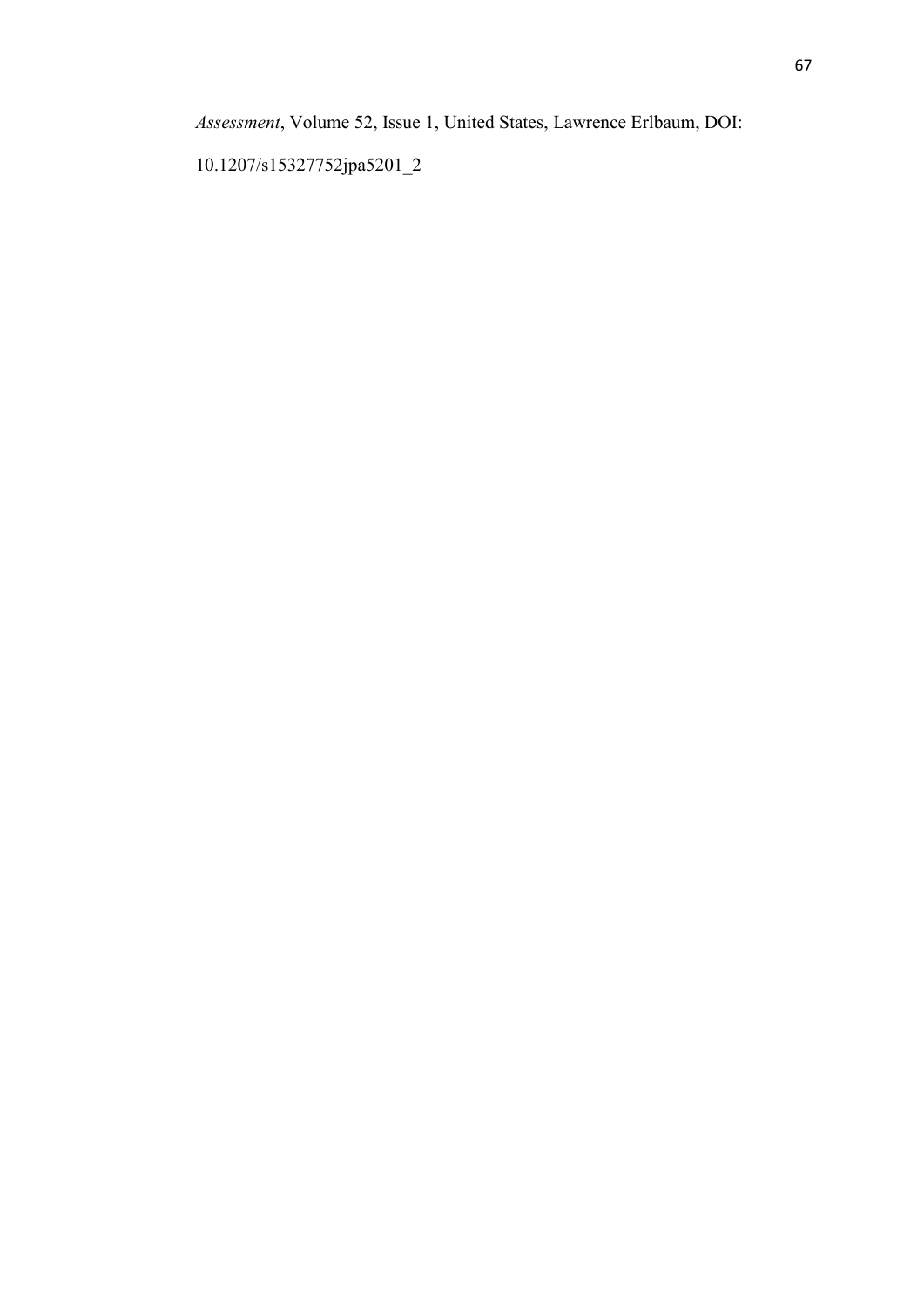## **APPENDIX 1**

**(Questionnaire Pack distributed to participants)**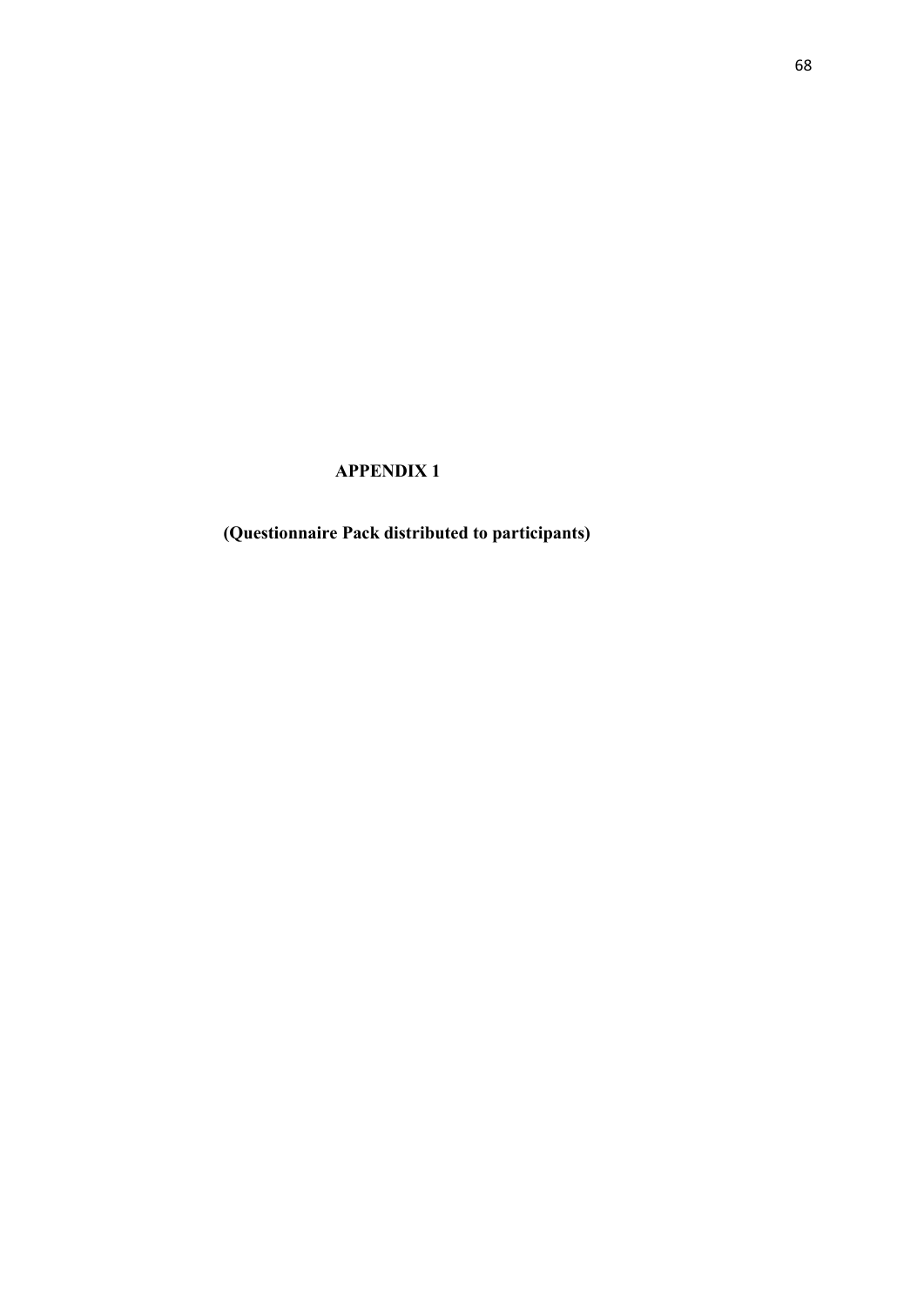## **APPENDIX 1**

## **CONSENT FORM:**

**Title of the Research:** Factors influencing recovery in Addiction

**Researcher:** My name is Kate Williams and I am a final year undergraduate student in Dublin Business School. I am conducting a research study in Addiction as part of a BA Honours Degree Programme in Psychology. My Research Supervisor is Dr Garry Prentice. (

**Purpose of the Research:** This is a Research Project that intends to measure *Self Efficacy, Coping skills and Social Support within the recovery process in Addiction.* There are Four questionnaires enclosed (in addition to Demographic questions) which measure Coping Skills, Self-Efficacy, Social Support and Quality of life/Health which will take approximately 30 minutes to complete in total. Participation in this study is completely voluntary, and you may stop the questionnaires at any time, or withdraw your participation. You will not be identified in any of the Questionnaires or Demographic sheet and all answers given will be treated in the strictest confidence.

We may follow-up with you within 1-2 months' time using similar questionnaire in order to measure progress in recovery therefore we have requested your Date of Birth for matching Questionnaire purposes while at the same time ensuring that as a participant that you remain anonymous.

#### **Please sign this form to show you have read and understood the contents:**

The purpose and process of this study has been explained to me, and I agree to participate. I understand that my participation is voluntary and I can stop or withdraw my participation at any time.

**\_\_\_\_\_\_\_\_\_\_\_\_\_\_\_\_\_\_\_\_\_\_\_\_\_\_\_\_\_\_ (Please print name)** 

**\_\_\_\_\_\_\_\_\_\_\_\_\_\_\_\_\_\_\_\_\_\_\_\_\_\_\_\_\_\_ (Signature)** 

**\_\_\_/\_\_\_\_/\_\_\_\_\_\_\_\_ Date** 

If you have any further questions regarding this Research Study please contact me at or e-mail at **.** 

Thank you very much for your participation and for your time.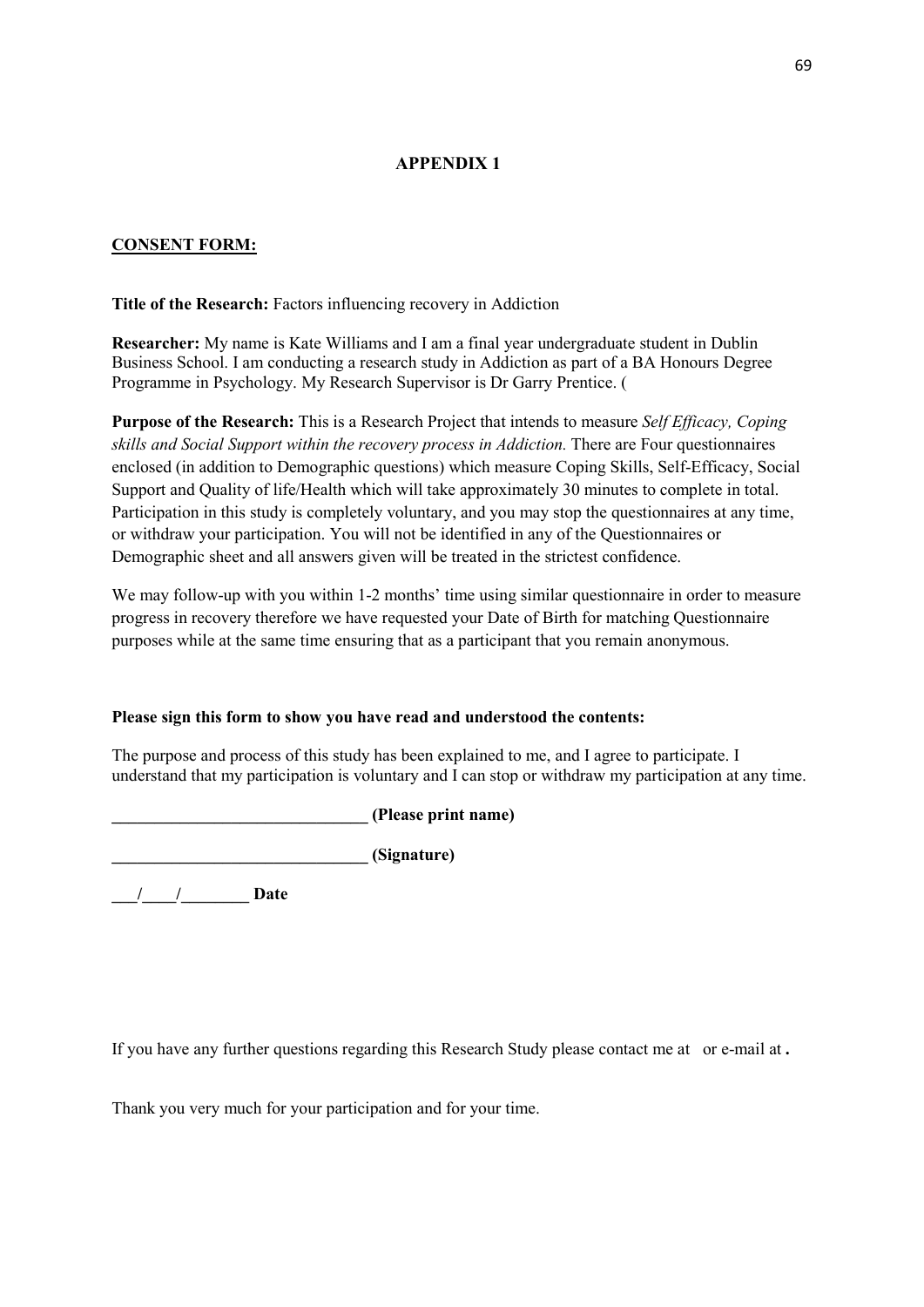## **DEMOGRAPHIC QUESTIONS**

**Q1. Gender** o Male o Female

**Q2. Age** Date of Birth:  $\frac{\sqrt{2}}{2}$ 

## **Q3. Marital Status**

o Single o Cohabiting o Married o Divorced/Separated o Widowed

## **Q4. Education**

What is the highest degree or level of school you have completed

o No schooling completed o Primary School completed o Junior Certificate o Leaving Certificate o Certificate o Diploma o Bachelor's Degree o Postgraduate or higher

## **Q5. Employment Status**

Are you currently... o Employed o Unemployed o Unable to work o Student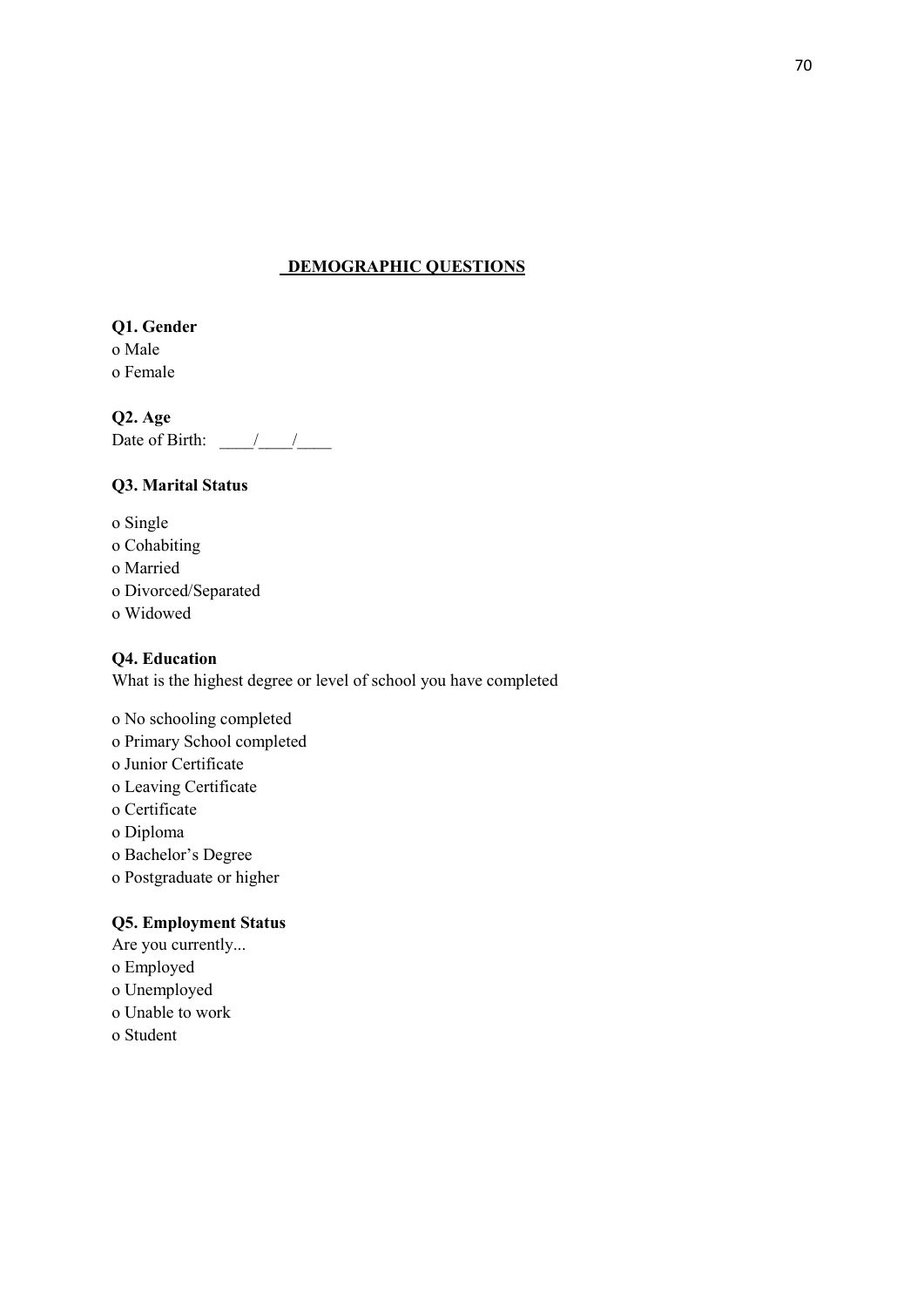**Please read the sentences below and select an answer for each statement which indicates how much the statement applies to yourself.** 

|    | $1 = Not$ at all true |                                                                | $2 =$ Hardly true $3 =$ Moderately true                                                                                                              | $4 =$ Exactly true |
|----|-----------------------|----------------------------------------------------------------|------------------------------------------------------------------------------------------------------------------------------------------------------|--------------------|
|    |                       |                                                                | 1. I can always manage to solve difficult problems if I try hard enough.                                                                             |                    |
|    |                       |                                                                | 2. If someone opposes me, I can find the means and ways to get what I want.                                                                          |                    |
|    |                       |                                                                | 3. It is easy for me to stick to my aims and accomplish my goals.                                                                                    |                    |
| 5. |                       |                                                                | 4. I am confident that I could deal efficiently with unexpected events.<br>Thanks to my resourcefulness, I know how to handle unforeseen situations. |                    |
|    |                       | 6. I can solve most problems if I invest the necessary effort. |                                                                                                                                                      |                    |
|    |                       |                                                                | 7. I can remain calm when facing difficulties because I can rely on my coping abilities                                                              |                    |
| 8. |                       |                                                                | When I am confronted with a problem, I can usually find several solutions                                                                            |                    |
|    |                       | 9. If I am in trouble, I can usually think of a solution.      |                                                                                                                                                      |                    |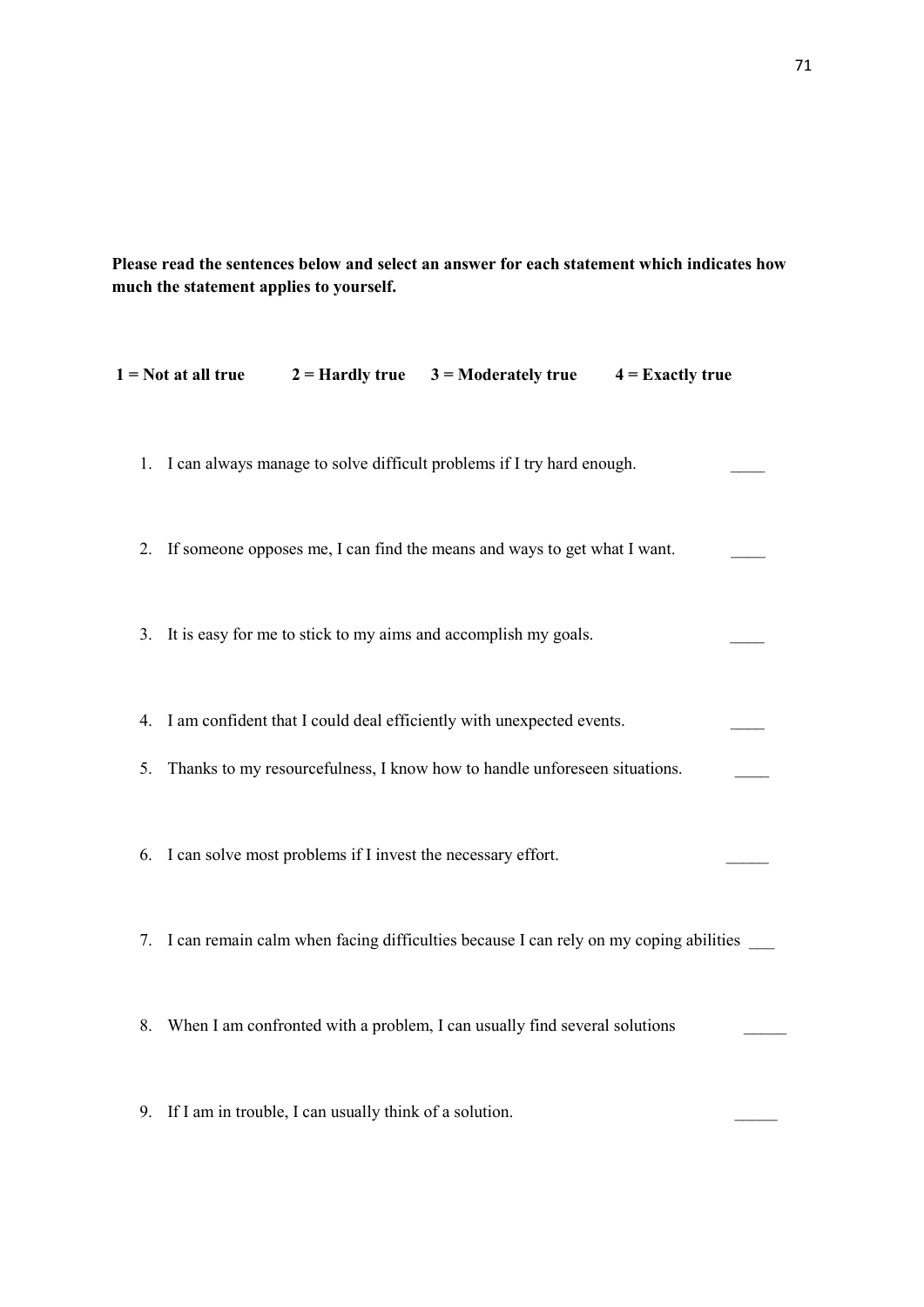10. I can usually handle whatever comes my way.

**These questions below deal with ways you've been coping with the stress in your life. I want to know to what HOW MUCH you have been been doing what the statement says. Don't answer on the basis of whether it seems to be working or not—just whether or not you're doing it. Make your answers as true FOR YOU as you can.** 

| $1 = I$ haven't been doing this at all   | $3 =$ I've been doing this a medium amount |
|------------------------------------------|--------------------------------------------|
| $2 = I'$ ve been doing this a little bit | $4 = I'$ ve been doing this a lot          |

| 1. I've been turning to work or other activities to take my mind off things.         |  |
|--------------------------------------------------------------------------------------|--|
| 2. I've been concentrating my efforts on doing something about the situation I'm in. |  |
| 3. I've been saying to myself "this isn't real."                                     |  |
| 4. I've been getting emotional support from others.                                  |  |
| 5. I've been giving up trying to deal with it.                                       |  |
| 6. I've been taking action to try to make the situation better.                      |  |
| 7. I've been refusing to believe that it has happened.                               |  |
| 8. I've been saying things to let my unpleasant feelings escape.                     |  |
| 9. I've been getting help and advice from other people.                              |  |
| 10. I've been trying to see it in a different light, to make it seem more positive.  |  |
| 11. I've been criticising myself.                                                    |  |
|                                                                                      |  |

| $1 = I$ haven't been doing this at all  | $3 =$ I've been doing this a medium amount |
|-----------------------------------------|--------------------------------------------|
| $2 =$ I've been doing this a little bit | $4 = I'$ ve been doing this a lot          |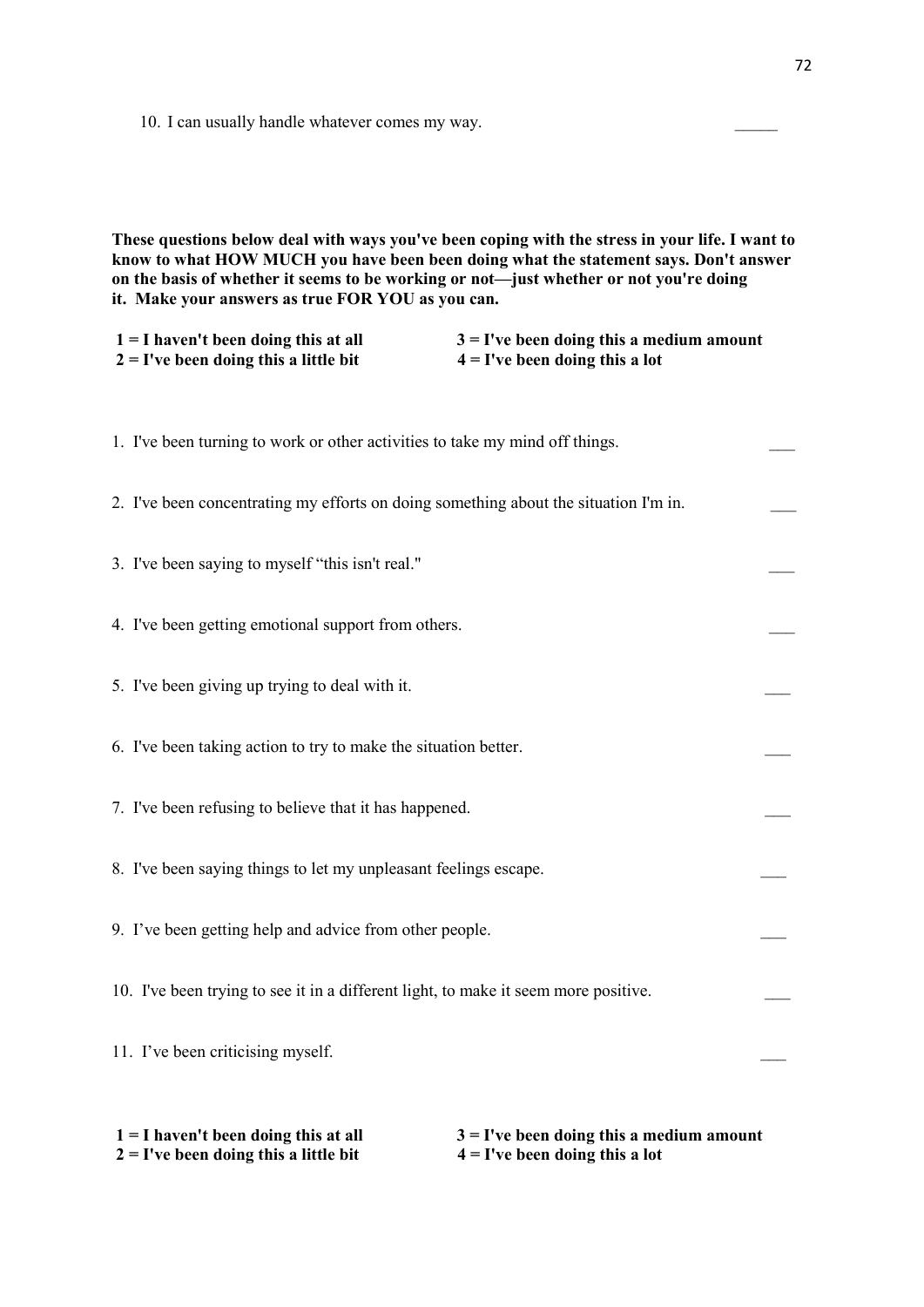| 12. I've been trying to come up with a strategy about what to do.              |  |
|--------------------------------------------------------------------------------|--|
| 13. I've been getting comfort and understanding from someone.                  |  |
| 14. I've been giving up the attempt to cope.                                   |  |
| 15. I've been looking for something good in what is happening.                 |  |
| 16. I've been making jokes about it.                                           |  |
| 17. I've been doing something to think about it less, such as going to movies, |  |
| watching TV, reading, daydreaming, sleeping, or shopping.                      |  |
| 18. I've been accepting the reality of the fact that it has happened.          |  |
| 19. I've been expressing my negative feelings.                                 |  |
| 20. I've been trying to find comfort in my religion or spiritual beliefs.      |  |
| 21. I've been trying to get advice or help from other people about what to do. |  |
| 22. I've been learning to live with it.                                        |  |
| 23. I've been thinking hard about what steps to take.                          |  |
| 24. I've been blaming myself for things that happened.                         |  |
| 25. I've been praying or meditating.                                           |  |
| 26. I've been making fun of the situation.                                     |  |

**We are interested in how you feel about the following statements. Read each statement carefully. Indicate how you feel about each statement.**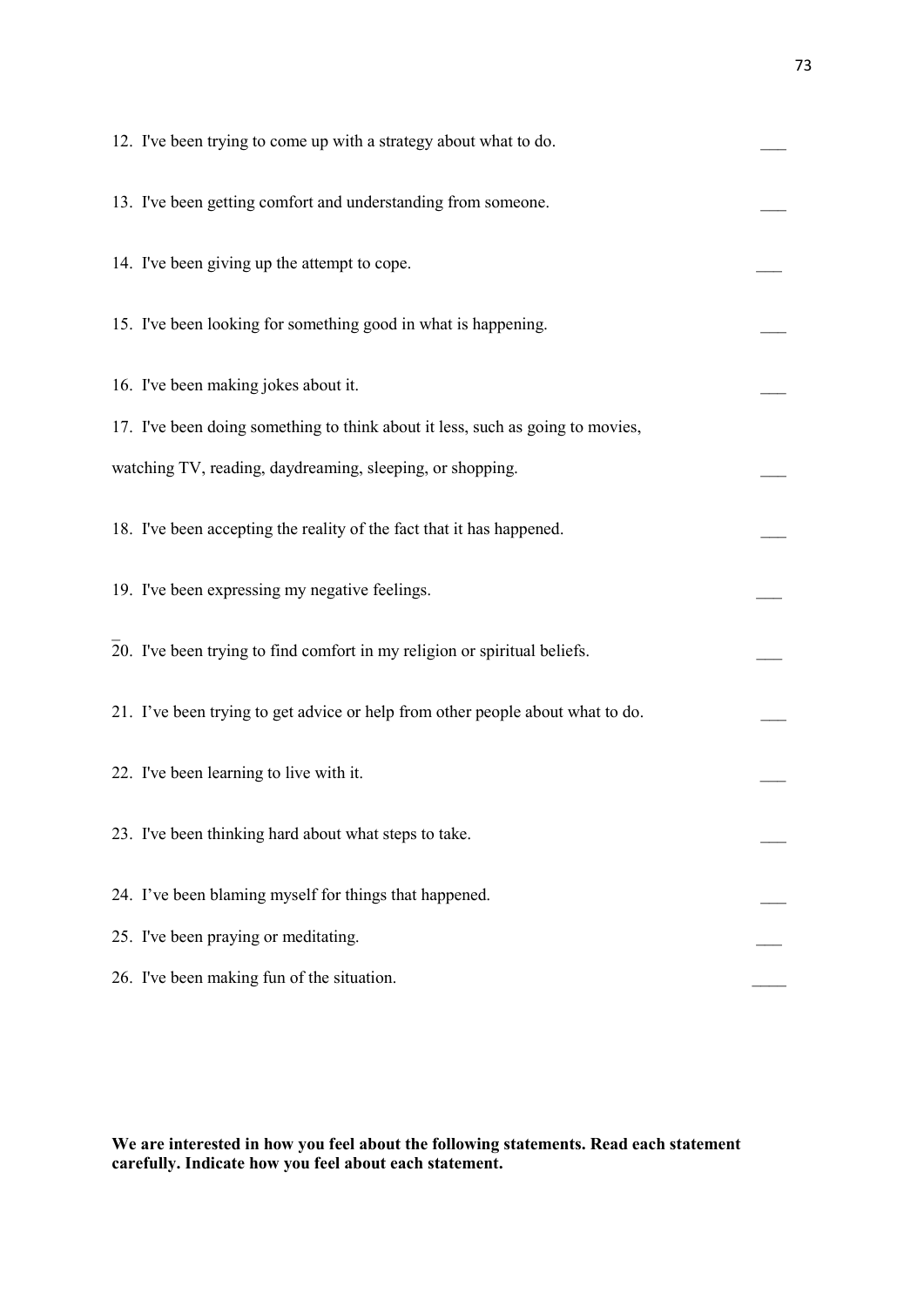**Circle the "1" if you Very Strongly Disagree Circle the "2" if you Strongly Disagree Circle the "3" if you Mildly Disagree Circle the "4" if you are Neutral Circle the "5" if you Mildly Agree Circle the "6" if you Strongly Agree** 

**Circle the "7" if you Very Strongly Agree** 

| 1 There is a special person who is around when I am in need                         |   |  | $1 \t2 \t3 \t4 \t5 \t6 \t7$ |  |  |
|-------------------------------------------------------------------------------------|---|--|-----------------------------|--|--|
| 2 There is a special person with whom I can share my joys and sorrows 1 2 3 4 5 6 7 |   |  |                             |  |  |
| 3 My Family really tries to help me                                                 |   |  | $1\ 2\ 3\ 4\ 5\ 6\ 7$       |  |  |
| 4 I get the emotional help and support I need from my family                        |   |  | 1 2 3 4 5 6 7               |  |  |
| 5 I have a special person who is a real source of comfort to me                     |   |  | $1\ 2\ 3\ 4\ 5\ 6\ 7$       |  |  |
| 6 My friends really try to help me                                                  |   |  | $1 \t2 \t3 \t4 \t5 \t6 \t7$ |  |  |
| 7 I can count on my friends when things go wrong                                    |   |  | $1 \t2 \t3 \t4 \t5 \t6 \t7$ |  |  |
| 8. I can talk about my problems with my family                                      |   |  | $1 \t2 \t3 \t4 \t5 \t6 \t7$ |  |  |
| 9. I have friends with whom I can share my joys and sorrows                         |   |  | $1 \t2 \t3 \t4 \t5 \t6 \t7$ |  |  |
| 10. There is a special person in my life who cares about my feelings                |   |  | $1 \t2 \t3 \t4 \t5 \t6 \t7$ |  |  |
| 11. My family is willing to help me make decisions                                  |   |  | $1 \t2 \t3 \t4 \t5 \t6 \t7$ |  |  |
| 12. I can talk about my problems with my friends                                    | 1 |  | 2 3 4 5 6 7                 |  |  |

**The following questions ask how you feel about your quality of life, health, or other areas of your life. I will read out each question to you, along with the response options. Please choose the**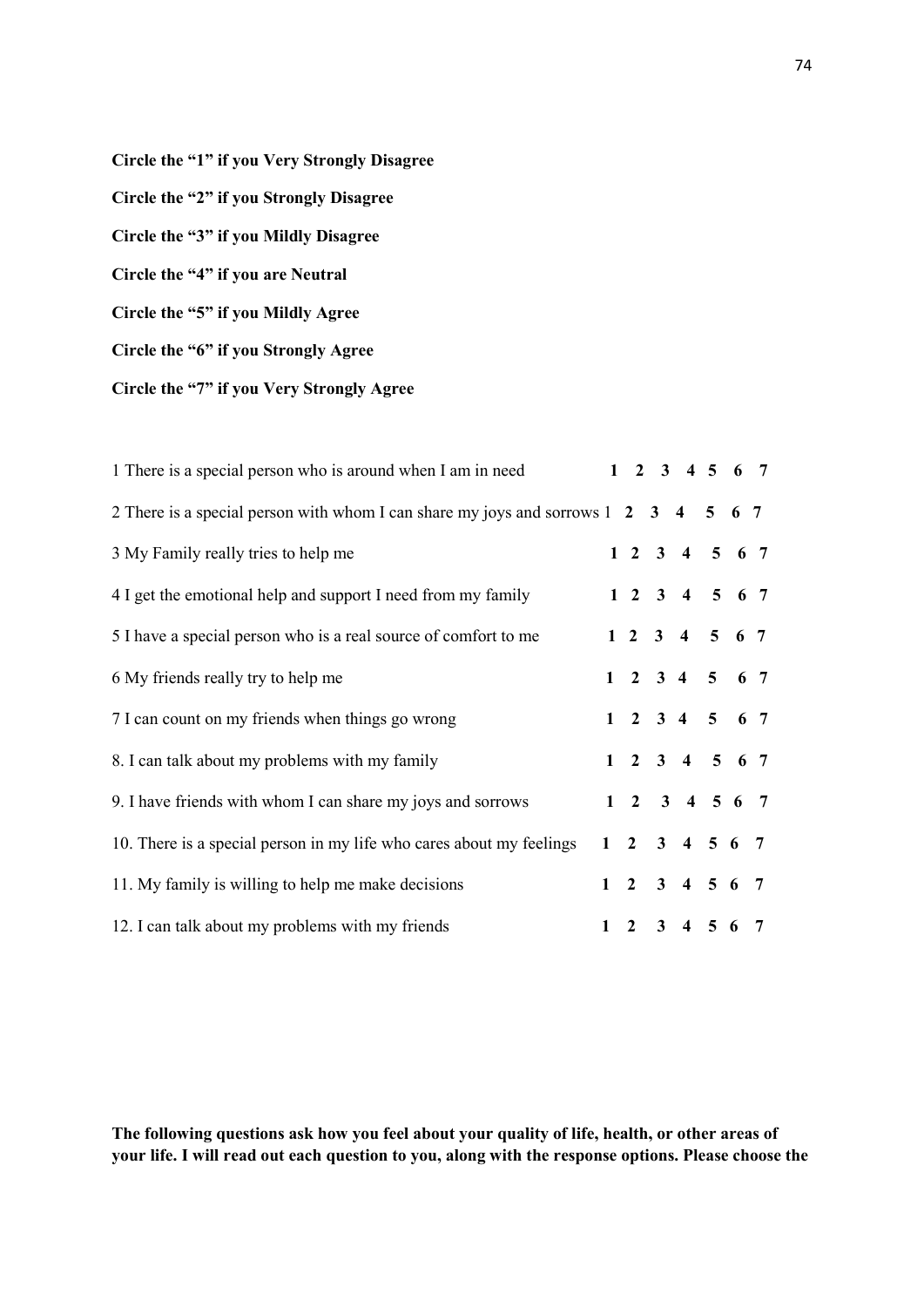**answer that appears most appropriate. If you are unsure about which response to give to a question, the first response you think of is often the best one.** 

**Please keep in mind your standards, hopes, pleasures and concerns. We ask that you think about your life in the last four weeks** 

| $\mathbf{I}$ = Very poor | $2 = Poor$ | $3$ = Neither poor<br>nor good | $4 = Good$ | $5 = V$ ery good |
|--------------------------|------------|--------------------------------|------------|------------------|
|                          |            |                                |            |                  |

1. How would you rate your quality of life? **1 2 3 4 5** 

2. How satisfied are you with your health?

| - 1<br>- | J | Δ | 5 |
|----------|---|---|---|
|----------|---|---|---|

The following questions ask about **how much** you have experienced certain things in the last four weeks

| amount | $5 = Not at all$ | $4 = A$ little | $3 = A$ moderate | $2 = \text{Very much}$ | $=$ An extreme |
|--------|------------------|----------------|------------------|------------------------|----------------|
|--------|------------------|----------------|------------------|------------------------|----------------|

3. To what extent do you feel that physical pain prevents you from doing what you need to do?

**5 4 3 2 1** 

4. How much do you need any medical treatment to function in your daily life?

**5 4 3 2 1** 

5. How much do you enjoy life? **1 2 3 4 5**

6. To what extent do you feel your life to be meaningful? **1 2 3 4 5** 

| $=$ Not at all | $2 = A$ little | $3 = A$ moderate<br>amount | $4 = Very$ much | $5 =$ Extremely |  |
|----------------|----------------|----------------------------|-----------------|-----------------|--|
|                |                |                            |                 |                 |  |

7. How well are you able to concentrate? **1 2 3 4 5**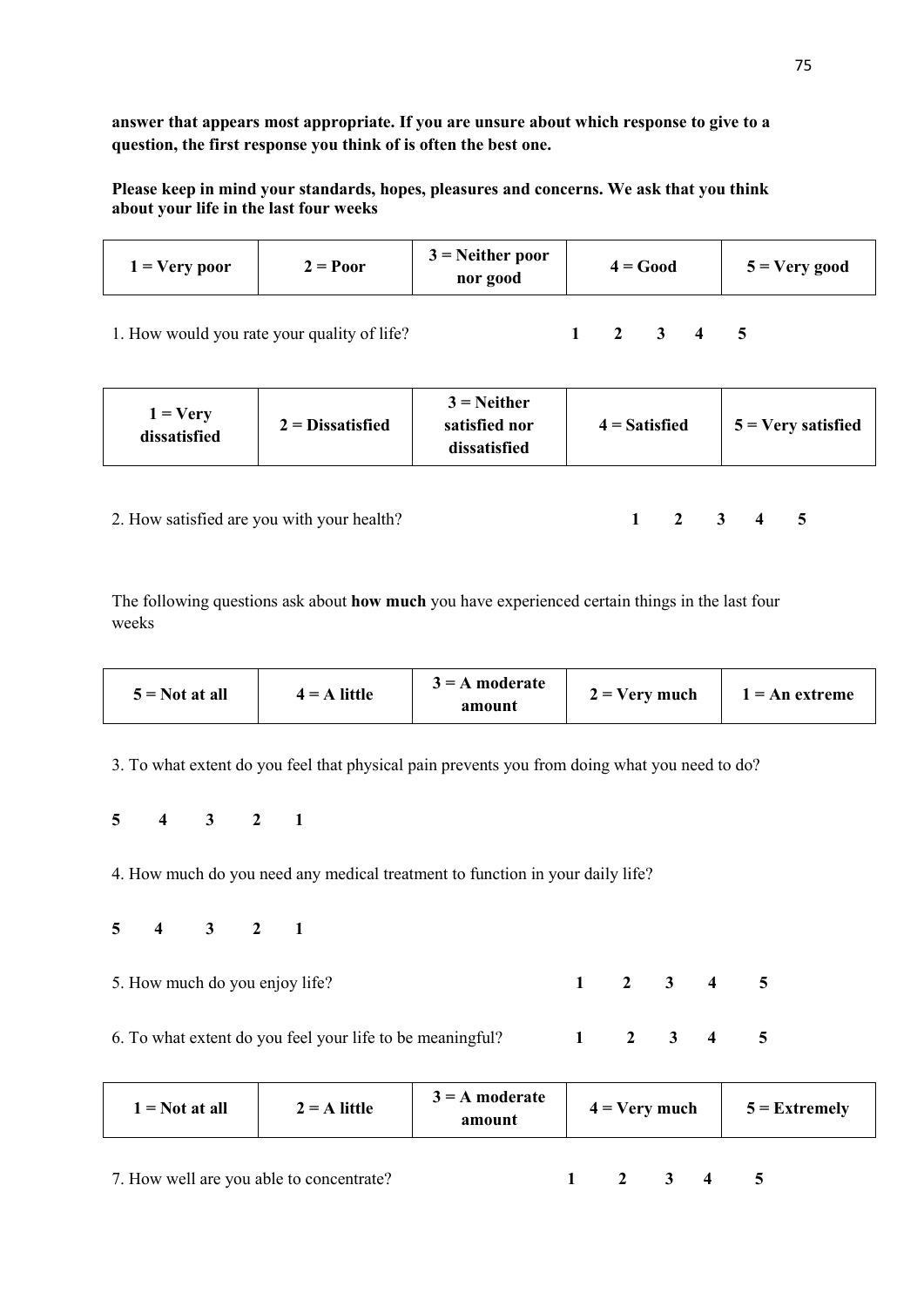| 8. How safe do you feel in your daily life?  |  | $1 \t2 \t3 \t4 \t5$ |  |
|----------------------------------------------|--|---------------------|--|
| 9. How healthy is your physical environment? |  | $1 \t2 \t3 \t4 \t5$ |  |

The following questions ask about how completely you experience or were able to do certain things in the last four weeks.

| $1 = Not at all$                                   | $2 = A$ little | $3 =$ Moderately | $4 =$ Mostly |                                     |  | $5 =$ Completely |  |  |
|----------------------------------------------------|----------------|------------------|--------------|-------------------------------------|--|------------------|--|--|
| 10. Do you have enough energy for everyday life?   |                |                  |              | $1 \t2 \t3 \t4 \t5$                 |  |                  |  |  |
| 11. Are you able to accept your bodily appearance? |                |                  |              | $1 \quad 2 \quad 3 \quad 4 \quad 5$ |  |                  |  |  |
| 12. Have you enough money to meet your needs?      |                |                  |              | 2 3 4 5                             |  |                  |  |  |

13. How available to you is the information that you need in your day-to-day life?

**1 2 3 4 5** 

14. To what extent do you have the opportunity for leisure activities? **1 2 3 4 5** 

|  | $\mathbf{1}$ = Very poor | $2 = Poor$ | $3$ = Neither poor<br>nor good | $4 = Good$ | $5 = \text{Very good}$ |
|--|--------------------------|------------|--------------------------------|------------|------------------------|
|--|--------------------------|------------|--------------------------------|------------|------------------------|

15. How well are you able to get around? **1 2 3 4 5** 

| $3$ = Neither<br>$1 = \text{V}$ ery<br>$2 =$ Dissatisfied<br>satisfied nor<br>$4 =$ Satisfied<br>dissatisfied<br>dissatisfied | $5 = \text{Very satisfied}$ |
|-------------------------------------------------------------------------------------------------------------------------------|-----------------------------|
|-------------------------------------------------------------------------------------------------------------------------------|-----------------------------|